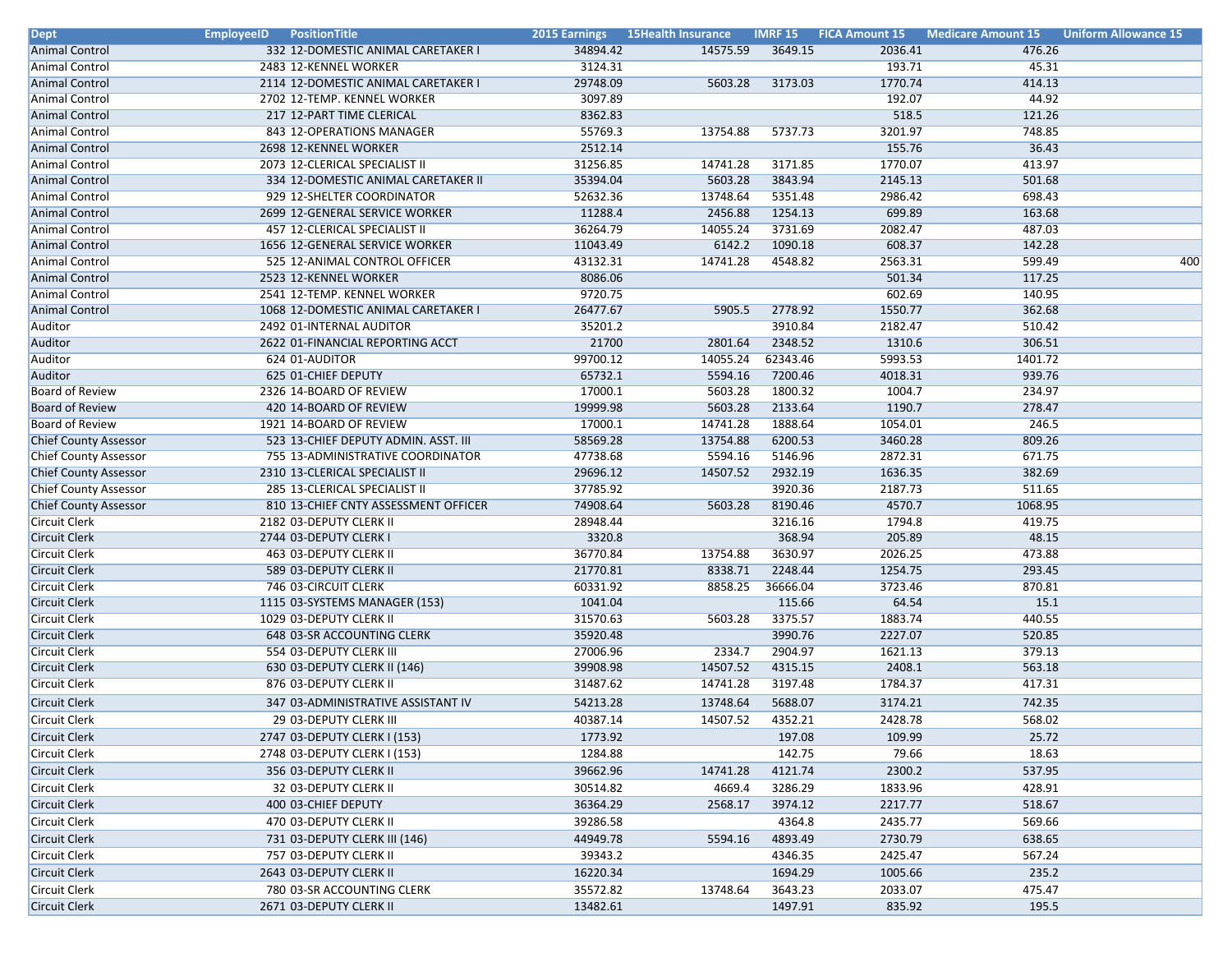| Dept                         | <b>EmployeeID</b> PositionTitle       | <b>2015 Earnings</b> | <b>15Health Insurance</b> |          | <b>IMRF 15 FICA Amount 15</b> | <b>Medicare Amount 15</b> | <b>Uniform Allowance 15</b> |
|------------------------------|---------------------------------------|----------------------|---------------------------|----------|-------------------------------|---------------------------|-----------------------------|
| Circuit Clerk                | 2183 03-DEPUTY CLERK II               | 28842.15             | 13748.64                  | 2500.6   | 1395.46                       | 326.35                    |                             |
| <b>Circuit Clerk</b>         | 623 03-ACCOUNTING CLERK               | 35641.22             | 14741.28                  | 3543.5   | 1977.52                       | 462.48                    |                             |
| Circuit Clerk                | 833 03-DEPUTY CLERK II                | 37448.85             |                           | 4124.33  | 2301.58                       | 538.28                    |                             |
| Circuit Clerk                | 370 03-DEPUTY CLERK III               | 57230.41             | 14220.54                  | 6101.71  | 3405.1                        | 796.35                    |                             |
| Circuit Clerk                | 614 03-DEPUTY CLERK III               | 40768.56             | 14741.28                  | 4262.01  | 2378.46                       | 556.25                    |                             |
| <b>Circuit Clerk</b>         | 749 03-PAYMENT HEARING OFCR (155) PT  | 7373.81              |                           | 819.23   | 457.17                        | 106.92                    |                             |
| Circuit Clerk                | 445 03-DEPUTY CLERK III               | 52279.77             | 5603.28                   | 5675.07  | 3167.02                       | 740.67                    |                             |
| <b>Circuit Clerk</b>         | 409 03-DEPUTY CLERK III               | 12935.75             | 700.41                    | 1419.61  | 792.21                        | 185.28                    |                             |
| Circuit Clerk                | 739 03-DEPUTY CLERK II                | 39919.89             | 14055.24                  | 4266.65  | 2380.99                       | 556.84                    |                             |
| Circuit Clerk                | 2669 03-DEPUTY CLERK II               | 14177.12             |                           | 1575.07  | 878.98                        | 205.57                    |                             |
| Circuit Clerk                | 534 03-DEPUTY CLERK III               | 28732.24             | 6142.2                    | 3066.84  | 1711.45                       | 400.27                    |                             |
| Circuit Clerk                | 805 03-DEPUTY CLERK III               | 50495.76             | 14244.94                  | 5414.89  | 3021.79                       | 706.71                    |                             |
| <b>Circuit Clerk</b>         | 455 03-DEPUTY CLERK II (153)          | 37626.23             | 14741.28                  | 3981.57  | 2221.92                       | 519.64                    |                             |
| <b>Circuit Clerk</b>         | 57 03-SR ACCOUNTING CLERK             | 40649.5              | 13754.88                  | 4052.13  | 2261.32                       | 528.85                    |                             |
| <b>Circuit Clerk</b>         | 629 03-DEPUTY CLERK II                | 42161.55             | 13754.88                  | 4377.68  | 2443                          | 571.34                    |                             |
| Circuit Clerk                | 2532 03-PAYMENT HEARING OFFICER (155) | 14638.61             |                           |          | 907.6                         | 212.26                    |                             |
| Circuit Clerk                | 642 03-ADMINISTRATIVE ASSISTANT IV    | 54213.3              | 5603.28                   | 5891.12  | 3287.58                       | 768.87                    |                             |
| <b>Circuit Clerk</b>         | 2695 03-DEPUTY CLERK II               | 11326.18             | 2864.3                    | 1175.18  | 655.82                        | 153.38                    |                             |
| <b>Circuit Clerk</b>         | 817 03-CIRCUIT CLERK                  | 77480.4              | 13754.88                  | 8204.19  | 4578.39                       | 1070.76                   |                             |
| <b>Circuit Clerk</b>         | 315 03-DEPUTY CLERK III               | 34279.04             | 8457.06                   | 3676.68  | 2051.81                       | 479.85                    |                             |
| Circuit Clerk                | 715 03-SR ACCOUNTING CLERK            | 40286.49             | 14741.28                  | 4191.13  | 2338.86                       | 546.99                    |                             |
| Circuit Clerk                | 2664                                  | 2328.96              |                           | 258.75   | 144.4                         | 33.77                     |                             |
| Coroner                      | 491 06-CORONER                        | 96500.03             | 13748.64                  | 57683.37 | 5575.65                       | 1303.98                   |                             |
| Coroner                      | 1047 06-CHIEF DEPUTY                  | 65732.09             | 14741.28                  | 6863.21  | 3830.08                       | 895.74                    |                             |
| Coroner                      | 2505 06-MEDICOLEGAL ADMIN. SECRETARY  | 35574.24             | 14741.28                  | 3668.91  | 2047.45                       | 478.84                    |                             |
| County Administration        | 2692 53-EXEC ASST COUNTYADMINISTRATOR | 18764.8              | 1400.82                   | 2055.41  | 1147.04                       | 268.26                    |                             |
| County Administration        | 2691 53-OFFICE ASSISTANT              | 16888.32             |                           | 1876.25  | 1047.08                       | 244.88                    |                             |
| <b>County Administration</b> | 2633 53-COUNTY ADMINISTRATOR          | 88473.28             | 8020.04                   | 9649.15  | 5384.75                       | 1259.34                   |                             |
| County Board                 | 13 02-COUNTY BOARD DISTRICT 10        | 15600                |                           | 5600.35  | 967.2                         | 226.2                     |                             |
| <b>County Board</b>          | 776 02-COUNTY BOARD DISTRICT 16       | 1700                 |                           |          | 105.4                         | 24.65                     |                             |
| County Board                 | 2175 02-COUNTY BOARD DISTRICT 13      | 8831.67              |                           | 981.18   | 547.56                        | 128.06                    |                             |
| <b>County Board</b>          | 2549 02-COUNTY BOARD DISTRICT 5       | 9733.36              |                           | 1081.36  | 603.46                        | 141.13                    |                             |
| County Board                 | 2168 02-COUNTY BOARD DISTRICT 3       | 6940                 |                           | 604.42   | 430.28                        | 100.63                    |                             |
| <b>County Board</b>          | 2171 02-COUNTY BOARD DISTRICT 19      | 9493.36              |                           | 1054.68  | 588.58                        | 137.65                    |                             |
| County Board                 | 1590 02-COUNTY BOARD DISTRICT 15      | 12720.04             |                           | 8794.64  | 788.64                        | 184.44                    |                             |
| <b>County Board</b>          | 707 02-EXECUTIVE ASSISTANT            | 41769.08             | 5728.6                    | 4331.46  | 2417.19                       | 565.31                    |                             |
| County Board                 | 2554 02-COUNTY BOARD DISTRICT 2       | 6500                 |                           |          | 403                           | 94.25                     |                             |
| <b>County Board</b>          | 2543 02-COUNTY BOARD DISTRICT 9       | 7166.68              |                           | 796.2    | 444.33                        | 103.92                    |                             |
| County Board                 | 2657 02-COUNTY BOARD DISTRICT 7       | 3300                 |                           |          | 204.6                         | 47.85                     |                             |
| <b>County Board</b>          | 2178 02-COUNTY BOARD DISTRICT 1       | 6280                 | 4869.58                   | 697.72   | 389.36                        | 91.06                     |                             |
| County Board                 | 2602 53-ADMINISTRATIVE ASSISTANT      | 7620                 |                           | 846.59   | 472.45                        | 110.49                    |                             |
| <b>County Board</b>          | 605 02-COUNTY BOARD DISTRICT 6        | 11148.37             | 12816.5                   |          | 580.3                         | 135.71                    |                             |
| <b>County Board</b>          | 1495 02-COUNTY BOARD DISTRICT 11      | 6040                 | 4869.58                   | 3290.59  | 295.08                        | 69.01                     |                             |
| <b>County Board</b>          | 1758 02-COUNTY BOARD DISTRICT 17      | 6400                 | 12641.52                  | 1937.66  | 266.76                        | 62.38                     |                             |
| County Board                 | 689 02-COUNTY BOARD DISTRICT 23       | 21999.9              | 4869.58                   | 14596.86 | 1308.94                       | 306.12                    |                             |
| <b>County Board</b>          | 2173 02-COUNTY BOARD DISTRICT 20      | 12700.04             | 2334.7                    |          | 754.72                        | 176.51                    |                             |
| <b>County Board</b>          | 775 02-COUNTY BOARD DISTRICT 7        | 3486.68              | 1200.72                   |          | 197.62                        | 46.22                     |                             |
| <b>County Board</b>          | 2174 02-COUNTY BOARD DISTRICT 22      | 6100                 |                           | 677.71   | 378.2                         | 88.45                     |                             |
| County Board                 | 688 02-COUNTY BOARD DISTRICT 4        | 7380                 |                           |          | 457.56                        | 107.01                    |                             |
| <b>County Board</b>          | 2172 02-COUNTY BOARD DISTRICT 24      | 6200                 |                           |          | 384.4                         | 89.9                      |                             |
| County Board                 | 1914 02-COUNTY BOARD DISTRICT 14      | 6400                 |                           |          | 396.8                         | 92.8                      |                             |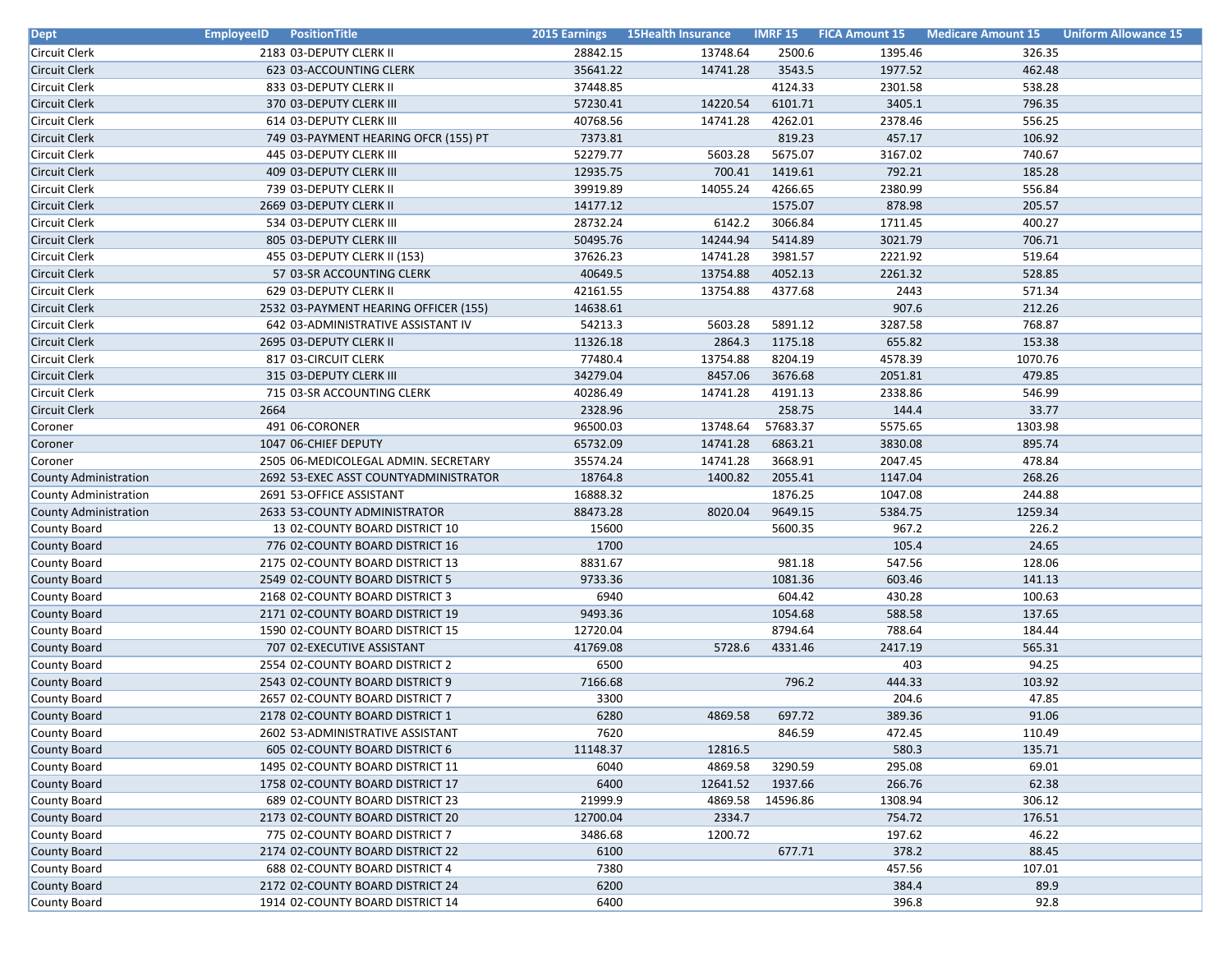| <b>Dept</b>                        | <b>EmployeeID</b><br><b>PositionTitle</b> |          | 2015 Earnings 15Health Insurance |         | <b>IMRF 15 FICA Amount 15</b> | <b>Medicare Amount 15</b> | <b>Uniform Allowance 15</b> |
|------------------------------------|-------------------------------------------|----------|----------------------------------|---------|-------------------------------|---------------------------|-----------------------------|
| County Board                       | 1737 02-COUNTY BOARD DISTRICT 18          | 7728     |                                  |         | 479.14                        | 112.05                    |                             |
| County Board                       | 2551 02-COUNTY BOARD DISTRICT 12          | 6100     |                                  |         | 378.2                         | 88.45                     |                             |
| County Board                       | 2658 02-COUNTY BOARD DISTRICT 16          | 3760     |                                  |         | 233.12                        | 54.52                     |                             |
| County Board                       | 2177 02-COUNTY BOARD DISTRICT 21          | 11960.04 |                                  |         | 741.52                        | 173.42                    |                             |
| County Board                       | 2165 02-COUNTY BOARD DISTRICT 8           | 6440     |                                  |         | 399.28                        | 93.38                     |                             |
| County Board                       | 1736 02-COUNTY BOARD DISTRICT 25          | 6840     | 12816.5                          |         | 313.18                        | 73.24                     |                             |
| <b>County Building Maintenance</b> | 565 20-GENERAL SERVICE WORKER II          | 40744.08 | 5603.28                          | 4402.12 | 2456.58                       | 574.52                    |                             |
| <b>County Building Maintenance</b> | 2621 20-GENERAL SERVICE WORKER II         | 23141.82 | 10441.74                         | 2369.39 | 1322.24                       | 309.24                    |                             |
| <b>County Building Maintenance</b> | 655 20-GENERAL SERVICE WORKER II          | 33982.56 | 14741.28                         | 3533.02 | 1971.68                       | 461.12                    |                             |
| <b>County Clerk</b>                | 1738 05-CHIEF DEPUTY                      | 65732.05 | 5603.28                          | 7302.92 | 4075.39                       | 953.11                    |                             |
| <b>County Clerk</b>                | 117 05-DEPUTY CLERK III (ELECTIONS)       | 42387.08 | 14507.52                         | 4709.18 | 2628                          | 614.61                    |                             |
| County Clerk                       | 2144                                      | 1839.99  |                                  |         | 114.08                        | 26.68                     |                             |
| <b>County Clerk</b>                | 2409                                      | 1331     |                                  |         | $\Omega$                      | $\overline{0}$            |                             |
| <b>County Clerk</b>                | 2295 05-OFFICE MANAGER                    | 43327.24 |                                  | 4813.62 | 2686.29                       | 628.25                    |                             |
| <b>County Clerk</b>                | 2148                                      | 1839.99  |                                  |         | 114.08                        | 26.68                     |                             |
| County Clerk                       | 606 05-COUNTY CLERK                       | 90500.02 | 14741.28                         | 58077.5 | 5611                          | 1312.25                   |                             |
| <b>County Clerk</b>                | 2528                                      | 1017.5   |                                  |         | $-83.89$                      | $-19.62$                  |                             |
| <b>County Clerk</b>                | 703 05-DEPUTY CLERK III                   | 44590.26 | 5594.16                          | 4856.56 | 2710.23                       | 633.85                    |                             |
| <b>County Clerk</b>                | 580 05-DEPUTY CLERK III                   | 49073.24 | 14507.52                         | 5333.37 | 2976.28                       | 696.07                    |                             |
| <b>County Clerk</b>                | 2653 05-DEPUTY CLERK I                    | 14583.23 |                                  | 1608.09 | 897.41                        | 209.88                    |                             |
| <b>County Clerk</b>                | 2154                                      | 1761     |                                  |         | 109.18                        | 25.54                     |                             |
| <b>County Clerk</b>                | 2155                                      | 2067     |                                  |         | 128.16                        | 29.97                     |                             |
| <b>County Clerk</b>                | 441 05-DEPUTY CLERK III                   | 51786.1  | 5594.16                          | 5374.6  | 2999.32                       | 701.46                    |                             |
| County Clerk                       | 143 05-DEPUTY CLERK III(ELECTIONS)        | 41368.66 | 13754.88                         | 3963.58 | 2211.86                       | 517.29                    |                             |
| <b>County Clerk</b>                | 1028 05-DEPUTY CLERK III(ELECTIONS)       | 41439    | 14507.52                         | 4416.45 | 2464.67                       | 576.41                    |                             |
| <b>County Clerk</b>                | 233 05-DEPUTY CLERK III                   | 42902.21 | 14055.24                         | 4335.22 | 2419.33                       | 565.82                    |                             |
| <b>County Clerk</b>                | 480 05-DEPUTY CLERK III (ELECTIONS)       | 52005.29 | 5594.16                          | 5729.46 | 3197.35                       | 747.77                    |                             |
| Court Administration               | 659 04-COURT ADMINISTRATOR                | 9520.16  |                                  |         | 590.25                        | 138.04                    |                             |
| <b>Court Administration</b>        | 2743 04-EXECUTIVE PARALEGAL               | 4622.48  |                                  | 513.56  | 286.6                         | 67.02                     |                             |
| Court Administration               | 1642 04-JURY COORDINATOR                  | 27751.6  | 14507.52                         | 2878.38 | 1606.33                       | 375.67                    |                             |
| <b>Court Administration</b>        | 2297 04-EXECUTIVE PARALEGAL               | 21358.96 | 11078.93                         | 2020.58 | 1127.57                       | 263.7                     |                             |
| Court Administration               | 1585 04-SR. ACCT/ADMIN. COORDINATOR       | 34690.82 | 5603.28                          | 3637.82 | 2030.1                        | 474.78                    |                             |
| <b>Court Services</b>              | 28 26-SUPERVISOR                          | 57319.17 | 13754.88                         | 5966.07 | 3329.39                       | 778.65                    |                             |
| <b>Court Services</b>              | 583 26-SUPERVISOR                         | 46623.35 | 7450.56                          | 4966.32 | 2771.49                       | 648.17                    |                             |
| <b>Court Services</b>              | 516 26-SUPERVISOR                         | 63783.8  |                                  | 6816.29 | 3803.87                       | 889.61                    |                             |
| <b>Court Services</b>              | 740 26-PROBATION OFFICER                  | 58974.56 |                                  | 6552.11 | 3656.42                       | 855.13                    |                             |
| <b>Court Services</b>              | 2550 26-ADMINISTRATIVE SECRETARY          | 4564.56  |                                  | 507.12  | 283.01                        | 66.19                     |                             |
| <b>Court Services</b>              | 1079 26-PROBATION OFFICER                 | 45944.75 | 5603.28                          | 5104.48 | 2848.57                       | 666.2                     |                             |
| <b>Court Services</b>              | 2596 26-PROBATION OFFICER                 | 31973.13 | 3502.05                          | 3471.52 | 1937.33                       | 453.08                    |                             |
| <b>Court Services</b>              | 693 26-PROBATION OFFICER                  | 47414.29 | 13175.78                         | 4523.16 | 2524.15                       | 590.33                    |                             |
| <b>Court Services</b>              | 830 26-PROBATION OFFICER                  | 62145.48 | 14507.52                         | 6666.84 | 3720.44                       | 870.11                    |                             |
| Court Services                     | 812 26-PROBATION OFFICER                  | 25654.45 | 1400.82                          | 2828.12 | 1578.26                       | 369.11                    |                             |
| <b>Court Services</b>              | 2618 26-PROBATION OFFICER                 | 29597.45 | 7677.15                          | 3090.02 | 1724.42                       | 403.29                    |                             |
| <b>Court Services</b>              | 2369 26-PROBATION OFFICER                 | 40950.25 | 5603.28                          | 4549.61 | 2538.92                       | 593.78                    |                             |
| <b>Court Services</b>              | 842 26-SUPERVISOR                         | 62333.19 | 14055.24                         | 6593.07 | 3679.3                        | 860.48                    |                             |
| Court Services                     | 2708 26-PROBATION OFFICER                 | 14563.52 |                                  | 1468.11 | 902.94                        | 211.17                    |                             |
| <b>Court Services</b>              | 487 26-SUPERVISOR                         | 59863.46 | 13754.88                         | 6344.44 | 3540.52                       | 828.03                    |                             |
| <b>Court Services</b>              | 2542 26-PROBATION OFFICER                 | 38697.62 | 4902.87                          | 4222.01 | 2356.12                       | 551.03                    |                             |
| <b>Court Services</b>              | 717 26-PROBATION OFFICER                  | 54128.9  | 14741.28                         | 5425.08 | 3027.52                       | 708.05                    |                             |
| <b>Court Services</b>              | 640 26-PROBATION OFFICER                  | 53657.38 | 5594.16                          | 5912.95 | 3299.78                       | 771.72                    |                             |
| <b>Court Services</b>              | 2611 26-PROBATION OFFICER                 | 29220.29 |                                  | 3246.36 | 1811.65                       | 423.7                     |                             |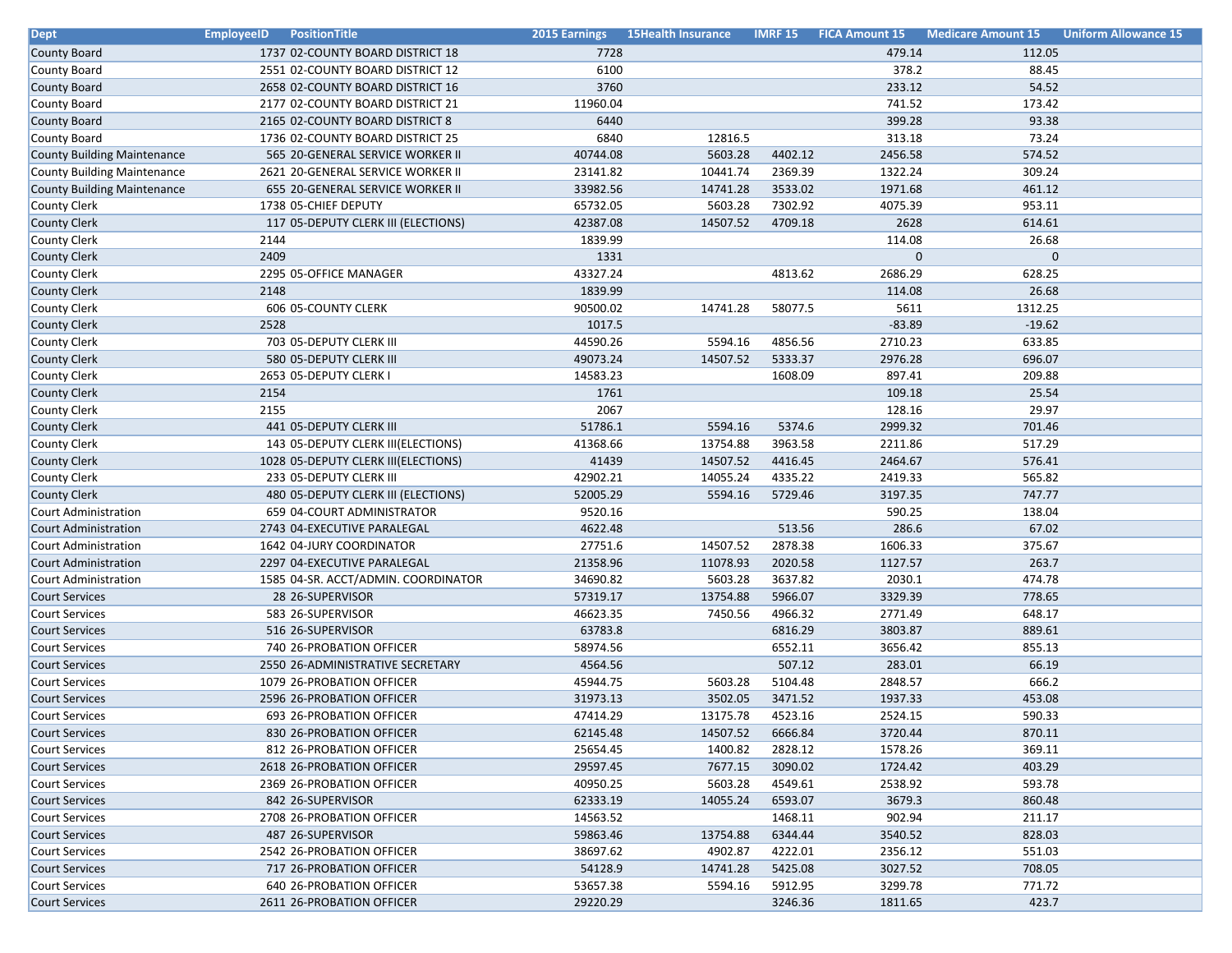| <b>Dept</b>           | <b>EmployeeID</b><br><b>PositionTitle</b> |          | 2015 Earnings 15Health Insurance |         |         | <b>IMRF 15 FICA Amount 15 Medicare Amount 15 Uniform Allowance 15</b> |  |
|-----------------------|-------------------------------------------|----------|----------------------------------|---------|---------|-----------------------------------------------------------------------|--|
| <b>Court Services</b> | 1080 26-PROBATION OFFICER                 | 45031.57 | 5603.28                          | 4825.76 | 2693.06 | 629.83                                                                |  |
| <b>Court Services</b> | 2719 26-PROBATION OFFICER                 | 13064.32 |                                  | 1451.46 | 809.99  | 189.43                                                                |  |
| Court Services        | 601 26-PROBATION OFFICER                  | 50172.48 | 13754.88                         | 5173.64 | 2887.17 | 675.23                                                                |  |
| <b>Court Services</b> | 521 26-ADMINISTRATIVE SECRETARY           | 21210.11 | 5855.1                           | 2185.82 | 1219.81 | 285.29                                                                |  |
| <b>Court Services</b> | 727 26-PROBATION OFFICER                  | 41685.08 | 7086.6                           | 4631.19 | 2584.47 | 604.44                                                                |  |
| <b>Court Services</b> | 719 26-DIRECTOR                           | 55181.21 | 6914.61                          | 6035.1  | 3367.92 | 787.67                                                                |  |
| <b>Court Services</b> | 2437 26-GENERAL SERVICE WORKER I          | 13699.9  |                                  | 1522.08 | 849.39  | 198.65                                                                |  |
| <b>Court Services</b> | 590 26-PROBATION OFFICER                  | 50122.93 | 13748.64                         | 5130.81 | 2863.28 | 669.64                                                                |  |
| <b>Court Services</b> | 2703 26-PROBATION OFFICER                 | 16212.65 | 933.88                           | 1777.81 | 992.12  | 232.02                                                                |  |
| <b>Court Services</b> | 2387 26-PROBATION OFFICER                 | 42474.1  | 5603.28                          | 4594.25 | 2563.84 | 599.61                                                                |  |
| <b>Court Services</b> | 2674 26-PROBATION OFFICER                 | 19854.76 | 1634.29                          | 2169.18 | 1210.53 | 283.11                                                                |  |
| <b>Court Services</b> | 2595 26-PROBATION OFFICER                 | 1930.24  |                                  | 214.45  | 119.68  | 27.99                                                                 |  |
| <b>Court Services</b> | 2555 26-PROBATION OFFICER                 | 38015.54 | 4202.46                          | 4150.8  | 2316.41 | 541.74                                                                |  |
| <b>Court Services</b> | 2510 26-PROBATION OFFICER                 | 39208.83 |                                  | 4356.09 | 2430.95 | 568.53                                                                |  |
| <b>Court Services</b> | 763 26-PROBATION OFFICER                  | 61242.87 | 14055.24                         | 6626.96 | 3698.24 | 864.92                                                                |  |
| <b>Court Services</b> | 68 26-ADMINISTRATIVE SECRETARY            | 41914.55 | 14173.2                          | 4213.05 | 2351.09 | 549.85                                                                |  |
| <b>Court Services</b> | 2006 26-ADMINISTRATIVE SECRETARY          | 43209.48 | 13748.64                         | 4343.75 | 2424.05 | 566.92                                                                |  |
| <b>Court Services</b> | 2458 26-PROBATION OFFICER                 | 39526.69 | 1228.44                          | 4362.96 | 2434.76 | 569.42                                                                |  |
| <b>Court Services</b> | 2675 26-PROBATION OFFICER                 | 9945.37  |                                  | 1104.94 | 616.62  | 144.21                                                                |  |
| <b>Court Services</b> | 855 26-PROBATION OFFICER                  | 46013.49 |                                  | 5082.48 | 2836.3  | 663.33                                                                |  |
| <b>Court Services</b> | 637 26-PROBATION OFFICER                  | 58360.4  | 13748.64                         | 5724.55 | 3194.6  | 747.12                                                                |  |
| <b>Court Services</b> | 2135 26-PROBATION OFFICER                 | 42214.61 | 5594.16                          | 4689.99 | 2617.3  | 612.11                                                                |  |
| <b>Court Services</b> | 705 26-PROBATION OFFICER                  | 39660.88 | 9827.52                          | 4273.86 | 2385.04 | 557.79                                                                |  |
| <b>Court Services</b> | 362 26-ADMINSTRATIVE ASSISTANT III        | 54192.43 | 14741.28                         | 5656.76 | 3156.83 | 738.29                                                                |  |
| <b>Court Services</b> | 478 26-PROBATION OFFICER                  | 3342.49  | 233.47                           | 360.3   | 201.07  | 47.02                                                                 |  |
| <b>Court Services</b> | 602 26-PROBATION OFFICER                  | 7225.31  |                                  | 802.73  | 447.97  | 104.77                                                                |  |
| <b>Court Services</b> | 821 26-ADMINISTRATIVE SECRETARY           | 40493.51 | 14173.2                          | 4124.31 | 2301.61 | 538.28                                                                |  |
| <b>Court Services</b> | 338 26-DIRECTOR                           | 73986.29 | 14741.28                         | 7798.96 | 4352.25 | 1017.86                                                               |  |
| EMA                   | 1320 15-DIRECTOR OF EMA                   | 53175.2  | 14741.28                         | 5338.46 | 2979.17 | 696.74                                                                |  |
| <b>General County</b> | 774 25-MERIT COMMISSION                   | 300      |                                  |         | 18.6    | 4.35                                                                  |  |
| <b>General County</b> | 816 25-MERIT COMMISSION                   | 300      |                                  |         | 18.6    | 4.35                                                                  |  |
| <b>General County</b> | 557 25-MERIT COMMISSION                   | 300      |                                  |         | 18.6    | 4.35                                                                  |  |
| GIS                   | 415 28-DIRECTOR                           | 71710.27 | 6652.32                          | 7367.47 | 4111.49 | 961.56                                                                |  |
| GIS                   | 372 28- SR. GIS ANALYST                   | 60058.48 | 14059.44                         | 6220.99 | 3471.63 | 811.92                                                                |  |
| Health                | 82 17-PROGRAM SPECIALIST (17-50)          | 30850.89 | 14507.52                         | 3069.45 | 1712.92 | 400.6                                                                 |  |
| Health                | 1778 17-RN                                | 37683.44 | 13754.88                         | 3820.36 | 2131.99 | 498.61                                                                |  |
| Health                | 375 17-MGR EMGCY PLANNING & RESPONSE      | 24210    | 700.41                           | 2681.51 | 1496.44 | 349.97                                                                |  |
| Health                | 690 17-PROGRAM SPECIALIST (17-10)         | 43264.23 | 14741.28                         | 4505.84 | 2514.52 | 588.07                                                                |  |
| Health                | 1832 17-SUPVR INFECTIOUS DISEASE          | 51365.56 | 5603.28                          | 5560.62 | 3103.14 | 725.73                                                                |  |
| Health                | 2370 17-RN                                | 35222.55 | 14173.2                          | 3626.62 | 2023.87 | 473.33                                                                |  |
| Health                | 2662 17-CHF FINANCIAL&INFORMATION OFC     | 41309.72 | 4724.4                           | 4502.21 | 2512.5  | 587.6                                                                 |  |
| Health                | 536 17-PROGRAM SPECIALIST (17-50)         | 37293.2  | 5603.28                          | 4054.85 | 2262.89 | 529.22                                                                |  |
| Health                | 401 17-CASE MANAGER                       | 55575.33 | 5594.16                          | 6073.95 | 3389.57 | 792.73                                                                |  |
| Health                | 1394 17-RN TEMP                           | 9906.88  |                                  |         | 614.22  | 143.65                                                                |  |
| Health                | 2015 17-MAINTENANCE ASSISTANT (17-18)     | 23508.96 | 14741.28                         | 2311.01 | 1289.69 | 301.62                                                                |  |
| Health                | 330 17-PROGRAM SPECIALIST (17-50)         | 36438.83 | 5603.28                          | 3874.07 | 2161.91 | 505.61                                                                |  |
| Health                | 657 17-DIRECTOR (17-50)                   | 20935.7  | 3022.4                           | 2275.1  | 1269.63 | 296.93                                                                |  |
| Health                | 40 17-CMA                                 | 31587.24 |                                  | 3509.32 | 1958.41 | 458.02                                                                |  |
| Health                | 252 17-SANITARIAN                         | 45016.32 |                                  | 4832.99 | 2791.01 | 652.74                                                                |  |
| Health                | 650 17-CASE MANAGER                       | 43397.03 | 14507.52                         | 4608.05 | 2571.58 | 601.42                                                                |  |
| Health                | 84 17-RN TEMP                             | 4114.76  |                                  |         | 242.72  | 56.77                                                                 |  |
|                       |                                           |          |                                  |         |         |                                                                       |  |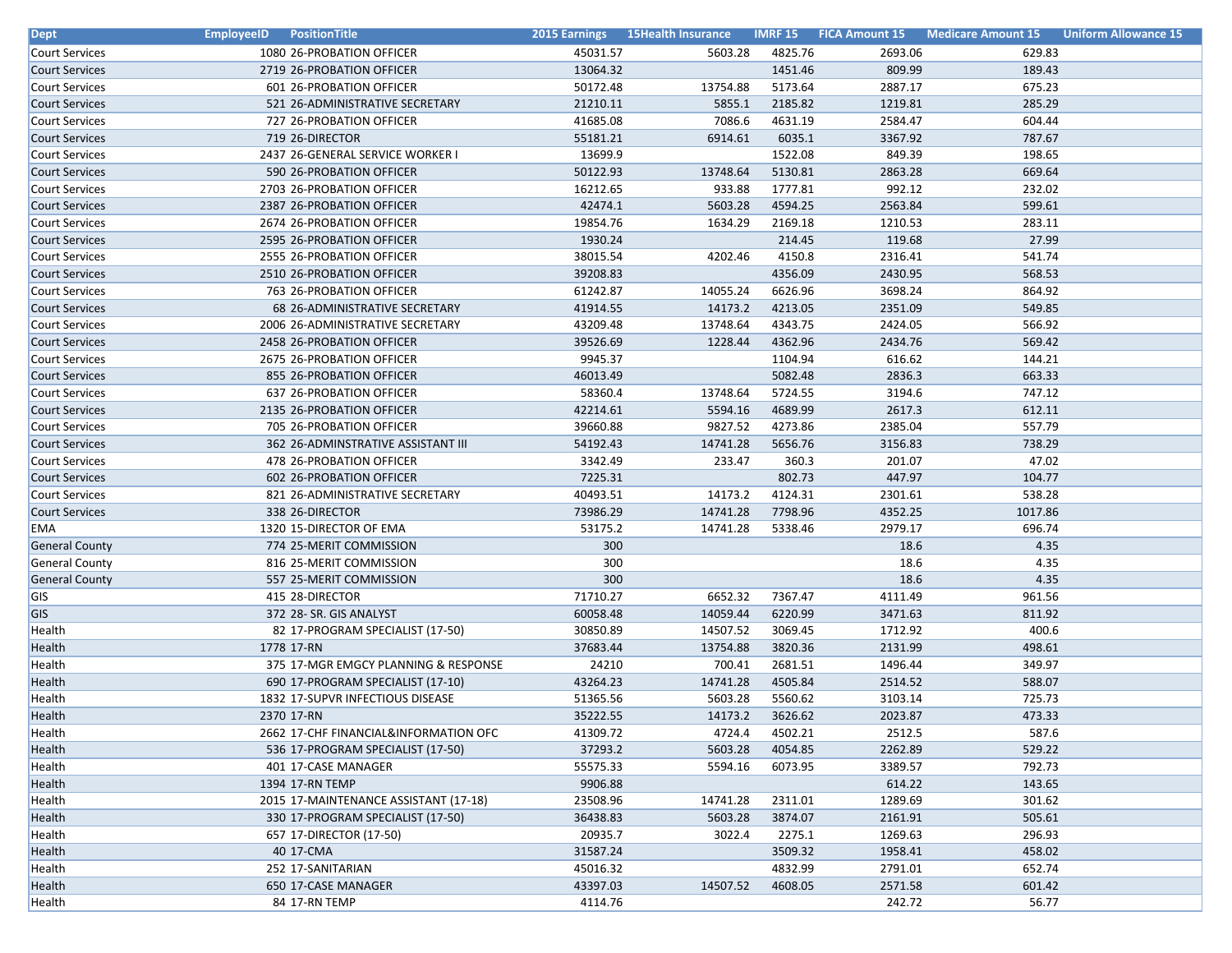| <b>Dept</b> | <b>EmployeeID</b> PositionTitle |                                                                   |                   | 2015 Earnings 15Health Insurance |                  |         | <b>IMRF 15 FICA Amount 15 Medicare Amount 15 Uniform Allowance 15</b> |  |
|-------------|---------------------------------|-------------------------------------------------------------------|-------------------|----------------------------------|------------------|---------|-----------------------------------------------------------------------|--|
| Health      |                                 | 324 17-PROGRAM ASSISTANT                                          | 14617.04          |                                  | 1623.96          | 906.26  | 211.95                                                                |  |
| Health      |                                 | 131 17-SANITARIAN                                                 | 41646.23          | 14741.28                         | 4333.6           | 2418.38 | 565.59                                                                |  |
| Health      |                                 | 180 17-RN SCHOOL BASED HEALTH CLINIC                              | 25438.32          | 2334.7                           | 2759.77          | 1540.1  | 360.19                                                                |  |
| Health      |                                 | 2257 17-SUPERVISOR (17-18)                                        | 40771.6           | 13748.64                         | 4048.06          | 2259.1  | 528.34                                                                |  |
| Health      |                                 | 460 17-CASE MANAGER                                               | 43596.79          | 5603.28                          | 4710.42          | 2628.67 | 614.78                                                                |  |
| Health      |                                 | 2481 17-HEALTH EDUCATOR                                           | 34322.5           | 5594.16                          | 3728.61          | 2080.77 | 486.63                                                                |  |
| Health      |                                 | 465 17-PROGRAM ASSISTANT                                          | 37230.72          | 13754.88                         | 3786.24          | 2112.89 | 494.14                                                                |  |
| Health      |                                 | 2583 17-RN INFECTIOUS DISEASE PROGRAM                             | 29186.27          | 3796.61                          | 3150.42          | 1758.09 | 411.17                                                                |  |
| Health      |                                 | 103 17-CHF FINANCIAL&INFORMATION OFC                              | 47602.91          | 6874.32                          | 5023.46          | 2803.38 | 655.63                                                                |  |
| Health      |                                 | 2349 17-RN                                                        | 35542.36          |                                  | 3948.82          | 2203.63 | 515.37                                                                |  |
| Health      |                                 | 1003 17-VISION & HEARING TECHNICIAN                               | 13586.67          |                                  | 1509.5           | 842.37  | 197                                                                   |  |
| Health      |                                 | 600 17-PROGRAM ASSISTANT                                          | 36049.11          | 13754.88                         | 3593.26          | 2005.25 | 468.97                                                                |  |
| Health      |                                 | 479 17-SUPVR ENVIRONMENTAL HEALTH                                 | 76958.48          | 14741.28                         | 4159.42          | 4612.52 | 1078.73                                                               |  |
| Health      |                                 | 754 17-PROGRAM ASSISTANT                                          | 36486.16          | 13754.88                         | 3512.07          | 1959.92 | 458.37                                                                |  |
| Health      |                                 | 2342 17-PROGRAM SPECIALIST (17-50)                                | 27775.07          |                                  | 3085.87          | 1722.06 | 402.74                                                                |  |
| Health      |                                 | 588 17-SUPERVISOR (17-50)                                         | 30068.81          |                                  | 3340.61          | 1864.27 | 436                                                                   |  |
| Health      |                                 | 684 17-SUPERVISOR (17-10)                                         | 64362.01          | 14741.28                         | 6935.91          | 3870.58 | 905.22                                                                |  |
| Health      |                                 | 488 17-HEALTH WORKS SUPERVISOR                                    | 38958.01          |                                  | 4328.25          | 2415.39 | 564.89                                                                |  |
| Health      |                                 | 782 17-RN                                                         | 11689.2           |                                  | 1298.67          | 724.73  | 169.49                                                                |  |
| Health      |                                 | 2656 17-SUPVR SCHOOL BASED HEALTH                                 | 384.64            |                                  | 42.73            | 23.85   | 5.58                                                                  |  |
| Health      |                                 | 700 17-PROGRAM ASSISTANT                                          | 19430.7           |                                  | 2158.73          | 1204.71 | 281.75                                                                |  |
| Health      |                                 | 346 17-NUTRITIONIST SITE SUPERVISOR                               | 57431.99          |                                  | 6167.77          | 3441.95 | 804.97                                                                |  |
| Health      |                                 | 2213 17-CHIEF NURSING OFFICER                                     | 53623.78          |                                  | 5846.54          | 3262.68 | 763.04                                                                |  |
| Health      |                                 | 336 17-LPN                                                        | 24332.98          | 7086.6                           | 2550.65          | 1423.42 | 332.89                                                                |  |
| Health      |                                 | 44 17-PROGRAM ASSISTANT                                           | 29024.25          | 9671.68                          | 3056.15          | 1705.5  | 398.87                                                                |  |
| Health      |                                 | 322 17-MGR EMGCY PLANNING & RESPONSE                              | 76523.18          |                                  | 8393.36          | 4683.99 | 1095.45                                                               |  |
| Health      |                                 | 2667 17-SURVEILLANCE TECHNICIAN                                   | 2414.5            |                                  |                  | 149.7   | 35.01                                                                 |  |
| Health      |                                 | 17 17-MGR EMGCY PLANNING & RESPONSE                               | 52898.13          | 14507.52                         | 5672.21          | 3165.42 | 740.3                                                                 |  |
| Health      |                                 | 1968 17-RN                                                        | 32644.62          | 8201.34                          | 3506.28          | 1956.7  | 457.62                                                                |  |
| Health      |                                 | 2382 17-RN CERTIFIED NURSE MIDWIFE                                | 100650.65         |                                  | 11182.34         | 6240.34 | 1459.44                                                               |  |
| Health      |                                 | 828 17-CASE MANAGER                                               | 41130.2           |                                  | 4569.57          | 2550.07 | 596.39                                                                |  |
| Health      |                                 | 520 17-PROGRAM SPECIALIST (17-50)                                 | 35509.93          | 5594.16                          | 3789.12          | 2114.52 | 494.53                                                                |  |
| Health      |                                 | 594 17-CASE MANAGER                                               | 42606.81          | 13754.88                         | 4358.67          | 2432.4  | 568.87                                                                |  |
| Health      |                                 | 446 17-SUPVR SCHOOL BASED HEALTH                                  | 43480.79          | 7370.64                          | 4680.29          | 2611.89 | 610.85                                                                |  |
| Health      |                                 | 83 17-CMA PHLEBOTOMIST                                            | 30244.2           | 13754.88                         | 3157.69          | 1762.22 | 412.13                                                                |  |
| Health      |                                 | 546 17-CHIEF OPERATING OFFICER                                    | 55228.87          | 14507.52                         | 5931.16          | 3309.93 | 774.1                                                                 |  |
| Health      |                                 | 2454 17-SUPVR SCHOOL BASED HEALTH                                 | 30154.62          | 4669.4                           | 3243.91          | 1810.28 | 423.37                                                                |  |
| Health      |                                 | 23 17-NUTRITIONIST                                                | 31298.3           |                                  | 3476.11          | 1939.88 | 453.68                                                                |  |
| Health      |                                 | 499 17-PROGRAM SPECIALIST (17-50)                                 | 35373.69          | 13748.64                         | 3621             | 2020.72 | 472.59                                                                |  |
| Health      |                                 | 804 17-PROGRAM ASSISTANT                                          | 30237.17          | 14741.28                         | 3108.45          | 1734.69 | 405.7                                                                 |  |
| Health      |                                 | 250 17-MANAGER HUMAN RESOURCES                                    | 78757.88          | 14741.28                         | 8465.25          | 4724.08 | 1104.83                                                               |  |
| Health      |                                 | 617 17-PROGRAM SPECIALIST (17-50)                                 | 32545.28          | 5594.16                          | 3515.22          | 1961.71 | 458.78                                                                |  |
| Health      |                                 | 528 17-PROGRAM ASSISTANT                                          | 34440.25          | 13754.88                         | 3531.42          | 1970.71 | 460.89                                                                |  |
| Health      |                                 | 668 17-SANITARIAN                                                 | 49412.26          | 13748.64                         | 5032.89          | 2808.62 | 656.85                                                                |  |
| Health      |                                 | 699 17-RN TEMP                                                    | 3693.69           |                                  |                  | 209.63  | 49.03                                                                 |  |
| Health      |                                 | 2584 17-RN                                                        | 10159.27          |                                  | 1096.71          | 612.02  | 143.14                                                                |  |
|             |                                 |                                                                   |                   | 1842.66                          |                  |         |                                                                       |  |
| Health      |                                 | 794 17-PROGRAM ASSISTANT<br>2731 17-RN SCHOOL BASED HEALTH CLINIC | 34457.55          | 5603.28                          | 3696.25          | 2062.73 | 482.41                                                                |  |
| Health      |                                 | 2206 17-RN                                                        | 7949.02<br>2824.7 |                                  | 883.14<br>277.27 | 492.84  | 115.26<br>40.96                                                       |  |
| Health      |                                 |                                                                   | 51751.92          |                                  |                  | 175.14  |                                                                       |  |
| Health      |                                 | 366 17-SANITARIAN                                                 |                   | 5594.16                          | 5649.16          | 3152.52 | 737.28                                                                |  |
| Health      |                                 | 2083 17-RN                                                        | 35599.26          |                                  | 3955.07          | 2207.16 | 516.19                                                                |  |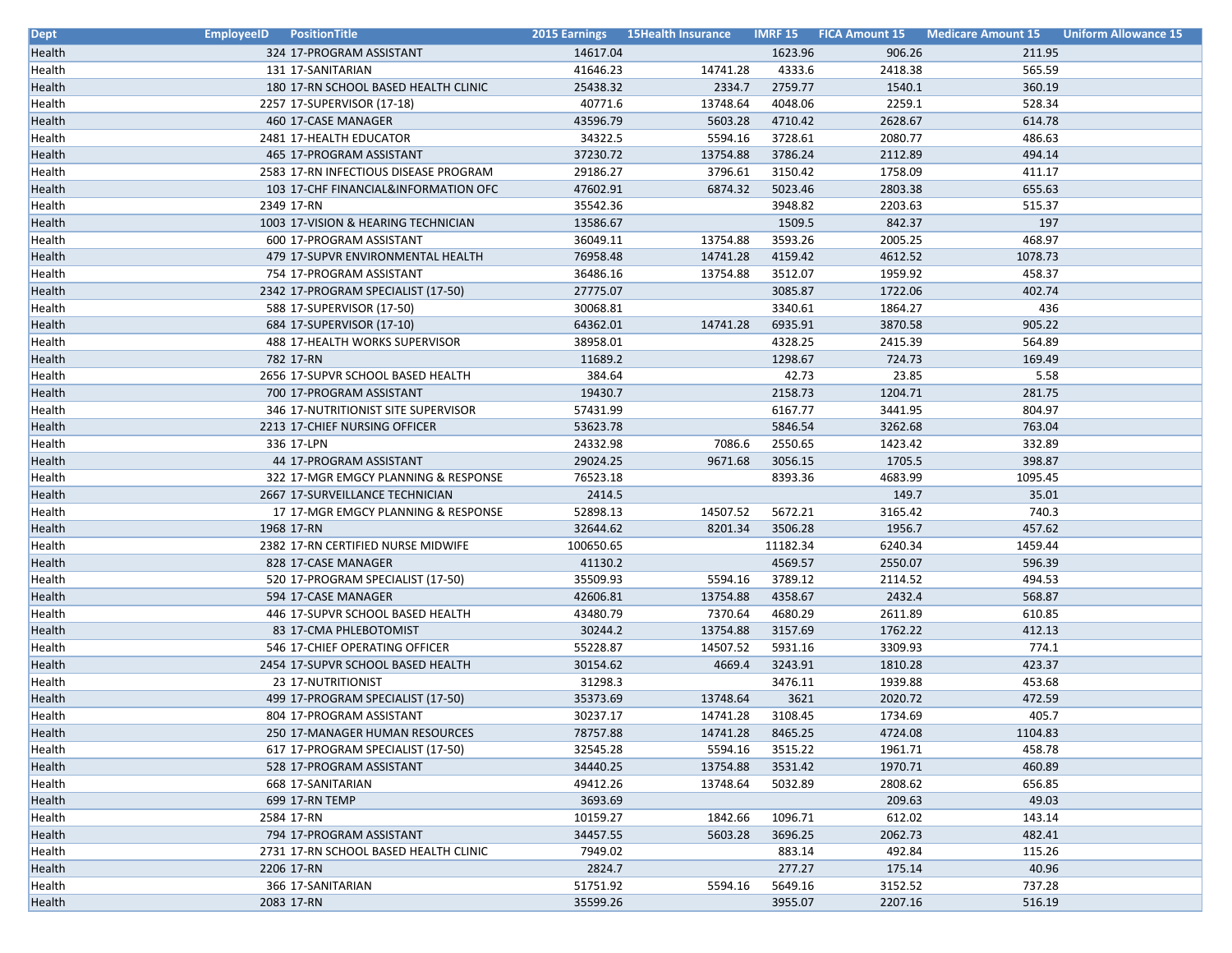| <b>Dept</b>       | <b>EmployeeID</b><br><b>PositionTitle</b> | 2015 Earnings | 15Health Insurance |         | <b>IMRF 15 FICA Amount 15</b> | Medicare Amount 15 | <b>Uniform Allowance 15</b> |
|-------------------|-------------------------------------------|---------------|--------------------|---------|-------------------------------|--------------------|-----------------------------|
| Health            | 2749 17-SUPVR SCHOOL BASED HEALTH         | 2692.48       |                    | 299.14  | 166.94                        | 39.04              |                             |
| Health            | 592 17-RN                                 | 49106.76      | 13748.64           | 4990.37 | 2784.9                        | 651.3              |                             |
| Health            | 1786 17-RN                                | 26554.36      |                    | 2950.17 | 1646.37                       | 385.04             |                             |
| Health            | 2363 17-RN INFECTIOUS DISEASE PROGRAM     | 20010.53      | 7253.76            | 2133.96 | 1190.88                       | 278.51             |                             |
| <b>Hope Creek</b> | 137 21-LPN PT WEEKEND                     | 43823.96      | 13754.88           | 4329.8  | 2431.77                       | 568.72             | 250                         |
| <b>Hope Creek</b> | 2090 21-CNA PT                            | 20858.75      |                    | 2300.74 | 1293.24                       | 302.45             | 150                         |
| Hope Creek        | 2673 21-CNA PT                            | 11603.87      |                    | 1289.21 | 719.44                        | 168.26             |                             |
| <b>Hope Creek</b> | 1073 21-CNA FT                            | 37028.42      | 5603.28            | 3997.75 | 2246.47                       | 525.38             | 250                         |
| <b>Hope Creek</b> | 2276 21-HOUSEKEEPING AIDE FT              | 21859.73      |                    | 2400.84 | 1355.31                       | 316.96             | 250                         |
| Hope Creek        | 2678 21-CNA FT                            | 831.38        |                    | 40.66   | 51.54                         | 12.06              |                             |
| Hope Creek        | 2304 21-ACTIVITY AIDE PT                  | 11392.96      |                    | 1249.09 | 706.36                        | 165.2              | 150                         |
| <b>Hope Creek</b> | 1030 21-CNA FT                            | 34749.05      | 14741.28           | 3422.01 | 1925.17                       | 450.24             | 250                         |
| <b>Hope Creek</b> | 2690 21-CNA FT                            | 6966.2        |                    | 773.95  | 431.9                         | 101.01             |                             |
| Hope Creek        | 1294 21-LPN FT                            | 46381.5       | 5603.28            | 5000.53 | 2806.1                        | 656.26             | 250                         |
| <b>Hope Creek</b> | 2672 21-DIETARY AIDE FT                   | 11095.07      |                    | 1158.29 | 687.9                         | 160.88             |                             |
| <b>Hope Creek</b> | 2631 21-CNA FT                            | 492.2         |                    | 54.68   | 30.52                         | 7.14               |                             |
| Hope Creek        | 2076 21-CNA PT TRANSPORTER                | 19803.82      |                    | 2183.52 | 1227.84                       | 287.16             | 150                         |
| <b>Hope Creek</b> | 2661 21-CNA PT                            | 13893.24      |                    | 1272.67 | 861.38                        | 201.45             |                             |
| Hope Creek        | 2203 21-CNA FT                            | 30604.48      | 10172.28           | 3143.71 | 1769.87                       | 413.92             | 250                         |
| <b>Hope Creek</b> | 1084 21-CNA FT                            | 41025.53      |                    | 4530.16 | 2543.58                       | 594.87             | 250                         |
| Hope Creek        | 2368 21-CNA FT                            | 36154.55      | 12992.1            | 3748.95 | 2107.64                       | 492.91             | 250                         |
| <b>Hope Creek</b> | 2465 21-CNA FT                            | 25323.59      | 13430.12           | 2577.74 | 1454.04                       | 340.06             | 250                         |
| <b>Hope Creek</b> | 128 21-CNA FT                             | 36338         | 13748.64           | 3660.56 | 2058.29                       | 481.37             | 250                         |
| <b>Hope Creek</b> | 2642 21-RN REHAB COOR FT                  | 29542.4       | 1867.76            | 3235.35 | 1805.49                       | 422.25             |                             |
| Hope Creek        | 1928 21-CNA CASUAL                        | 12315.64      |                    |         | 763.57                        | 178.58             |                             |
| <b>Hope Creek</b> | 2726 21-CNA CASUAL                        | 3620.63       |                    |         | 224.48                        | 52.5               |                             |
| <b>Hope Creek</b> | 2572 21-CNA PT                            | 7952.48       |                    | 883.52  | 493.05                        | 115.31             |                             |
| <b>Hope Creek</b> | 1335 21-CNA FT                            | 23070.33      | 3030.17            | 2058.25 | 1415.75                       | 331.1              | 125                         |
| <b>Hope Creek</b> | 2679 21-DIETARY AIDE PT                   | 745.58        |                    |         | 46.23                         | 10.81              |                             |
| <b>Hope Creek</b> | 2630 21-SOCIAL SERVICE DIRECTOR           | 27879.36      | 6496.05            | 2922.7  | 1631.02                       | 381.45             |                             |
| Hope Creek        | 2604 21-DIETARY AIDE PT                   | 8357.24       |                    |         | 518.14                        | 121.18             |                             |
| <b>Hope Creek</b> | 2504 21-CNA PT                            | 25453.37      | 3268.58            | 2734.23 | 1535.15                       | 359.03             | 150                         |
| <b>Hope Creek</b> | 811 21-REHAB AIDE CNA FT                  | 17679.81      | 5440.32            | 1882.7  | 1058.4                        | 247.53             | 125                         |
| <b>Hope Creek</b> | 175 21-LAUNDRY AIDE FT                    | 30044.67      | 5603.28            | 3058.57 | 1722.35                       | 402.81             | 250                         |
| Hope Creek        | 728 21-CNA CASUAL                         | 16445.01      |                    | 1827.05 | 1019.6                        | 238.45             |                             |
| <b>Hope Creek</b> | 93 21-DIETARY AIDE FT                     | 19825.72      |                    | 2089.71 | 1181.66                       | 276.36             | 250                         |
| <b>Hope Creek</b> | 1754 21-PM RECEPTIONIST PT                | 8861.47       |                    |         | 549.41                        | 128.5              | 150                         |
| <b>Hope Creek</b> | 208 21-RN CASUAL                          | 19453.39      |                    |         | 1206.11                       | 282.08             |                             |
| Hope Creek        | 1885 21-CNA FT                            | 30099.09      |                    | 3316.25 | 1866.15                       | 436.43             | 250                         |
| <b>Hope Creek</b> | 70 21-REHAB AIDE CNA FT                   | 38079.91      | 13754.88           | 3844.17 | 2160.76                       | 505.34             | 250                         |
| <b>Hope Creek</b> | 1932 21-CNA FT                            | 23315.59      |                    | 2562.58 | 1445.56                       | 338.08             | 250                         |
| <b>Hope Creek</b> | 2556 21-CNA PT                            | 2102.74       |                    | 168.21  | 130.37                        | 30.49              |                             |
| <b>Hope Creek</b> | 1828 21-LAUNDRY AIDE PT                   | 21260.1       | 4195.62            | 2231.28 | 1257.58                       | 294.11             | 200                         |
| <b>Hope Creek</b> | 286 29-HUMAN RESOURCE ASSISTANT(108)      | 40816.03      | 14741.28           | 4534.66 | 2530.59                       | 591.83             |                             |
| <b>Hope Creek</b> | 2404 21-CNA PT                            | 10153.21      |                    | 1111.35 | 629.49                        | 147.22             | 150                         |
| <b>Hope Creek</b> | 2507 21-CNA FT                            | 8022.27       |                    | 877.4   | 497.38                        | 116.32             | 125                         |
| <b>Hope Creek</b> | 2566 21-CNA FT                            | 30498.13      |                    | 3374.44 | 1890.89                       | 442.23             | 125                         |
| <b>Hope Creek</b> | 2447 21-RN FT                             | 25319.73      | 3476.95            | 2241.06 | 1522.24                       | 356.01             | 125                         |
| <b>Hope Creek</b> | 2567 21-DIETARY AIDE PT                   | 391.2         |                    |         | 24.25                         | 5.67               |                             |
| <b>Hope Creek</b> | 2696 21-CNA PT                            | 9701.31       |                    | 1077.81 | 601.48                        | 140.67             |                             |
| <b>Hope Creek</b> | 958 21-CNA PT                             | 11327.52      |                    | 1258.48 | 702.3                         | 164.25             |                             |
|                   |                                           |               |                    |         |                               |                    |                             |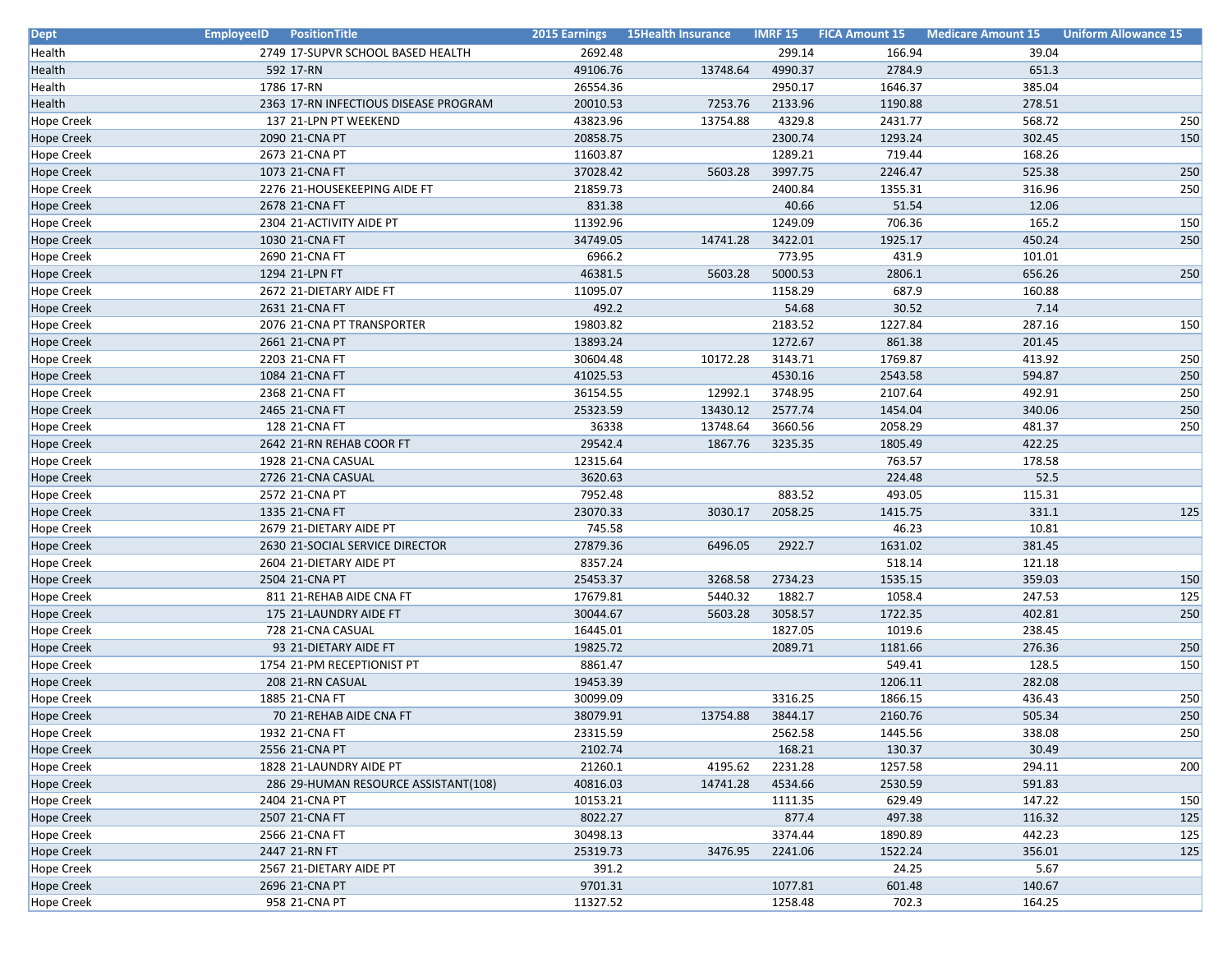| <b>Dept</b>       | <b>EmployeeID</b> PositionTitle | 2015 Earnings | <b>15Health Insurance</b> |         | <b>IMRF 15 FICA Amount 15</b> | <b>Medicare Amount 15</b> | <b>Uniform Allowance 15</b> |
|-------------------|---------------------------------|---------------|---------------------------|---------|-------------------------------|---------------------------|-----------------------------|
| <b>Hope Creek</b> | 1757 21-CNA PT                  | 25271.8       |                           | 2791.07 | 1566.85                       | 366.44                    | 150                         |
| <b>Hope Creek</b> | 1598 21-LPN FT                  | 40869.17      | 14507.52                  | 4308.03 | 2419.62                       | 565.88                    | 250                         |
| Hope Creek        | 2416 21-LPN FT                  | 5162.11       | 932.36                    | 522.59  | 299.37                        | 70.02                     | 125                         |
| Hope Creek        | 1750 21-RN CASUAL               | 21852.51      |                           |         | 1354.86                       | 316.86                    |                             |
| <b>Hope Creek</b> | 185 21-LPN PT WEEKEND           | 44982.92      | 14741.28                  | 4771.11 | 2678.04                       | 626.32                    | 250                         |
| Hope Creek        | 1941 21-DIETARY AIDE PT         | 16240.37      |                           | 1787.66 | 1006.91                       | 235.48                    | 150                         |
| Hope Creek        | 568 21-CNA CASUAL               | 4081.25       |                           |         | 253.04                        | 59.18                     |                             |
| Hope Creek        | 1851 21-CNA CASUAL              | 6536.25       |                           |         | 405.25                        | 94.78                     |                             |
| <b>Hope Creek</b> | 38 21-RN CASUAL                 | 21734.59      | 3071.1                    | 1160.97 | 1304.24                       | 305.02                    | 125                         |
| Hope Creek        | 136 21-DIETARY AIDE FT          | 24811.94      | 9213.3                    | 1718.27 | 1342.1                        | 313.88                    | 75                          |
| Hope Creek        | 2714 21-CNA PT                  | 11554.75      |                           | 1283.72 | 716.39                        | 167.55                    |                             |
| <b>Hope Creek</b> | 1942 21-CNA FT                  | 27033.93      | 5603.28                   | 2877.05 | 1621.04                       | 379.11                    | 250                         |
| Hope Creek        | 2384 21-CNA PT                  | 19561.36      |                           | 2156.59 | 1212.8                        | 283.64                    | 150                         |
| Hope Creek        | 2700 21-CNA CASUAL              | 1640          |                           |         | 101.68                        | 23.78                     |                             |
| Hope Creek        | 439 21-ACTIVITY AIDE FT         | 31159.69      | 5603.28                   | 3345.73 | 1882.6                        | 440.29                    | 250                         |
| <b>Hope Creek</b> | 2001 21-LPN CASUAL              | 393.75        |                           |         | 24.41                         | 5.71                      |                             |
| Hope Creek        | 2636 21-CNA PT                  | 8825.98       |                           | 380.62  | 547.22                        | 127.98                    |                             |
| Hope Creek        | 2162 21-CNA FT                  | 24378.83      | 13653.66                  | 2201.52 | 1244.09                       | 290.96                    | 250                         |
| <b>Hope Creek</b> | 2475 21-CNA CASUAL              | 3167.5        |                           |         | 196.39                        | 45.93                     |                             |
| Hope Creek        | 119 21-RN FT                    | 71507.68      | 14741.28                  | 7718    | 4322.57                       | 1010.93                   | 250                         |
| Hope Creek        | 1478 21-CNA FT                  | 38214.35      | 5603.28                   | 4075.56 | 2289.89                       | 535.54                    | 250                         |
| <b>Hope Creek</b> | 383 21-CNA FT                   | 34597.57      | 14173.2                   | 3380.25 | 1901.86                       | 444.79                    | 250                         |
| <b>Hope Creek</b> | 216 21-MEDICARE RN FT           | 54682.06      | 5603.28                   | 5929.32 | 3316.64                       | 775.67                    | 250                         |
| Hope Creek        | 2102 21-CNA CASUAL              | 810           |                           |         | 50.22                         | 11.75                     |                             |
| Hope Creek        | 846 21-MECHANIC II              | 33926.61      | 14507.52                  | 3622.75 | 2037.19                       | 476.44                    | 250                         |
| Hope Creek        | 1781 21-CNA FT                  | 32266.85      | 5603.28                   | 3425.11 | 1926.91                       | 450.64                    | 250                         |
| <b>Hope Creek</b> | 294 21-COOK II                  | 32605.64      | 5603.28                   | 3454.18 | 1943.13                       | 454.44                    | 250                         |
| Hope Creek        | 2199 21-LPN FT                  | 48028.19      | 5603.28                   | 5167.62 | 2899.33                       | 678.06                    | 250                         |
| Hope Creek        | 2569 21-CNA CASUAL              | 7386.25       |                           |         | 457.95                        | 107.1                     |                             |
| <b>Hope Creek</b> | 2522 21-DIETARY AIDE PT         | 19004.37      | 8020.04                   | 1587.06 | 998.6                         | 233.54                    |                             |
| Hope Creek        | 2265 21-HOUSEKEEPING AIDE FT    | 25210.39      |                           | 2729.48 | 1538.7                        | 359.86                    | 250                         |
| Hope Creek        | 1644 21-LAUNDRY AIDE FT         | 27675.62      | 5594.16                   | 2954.98 | 1664.57                       | 389.3                     | 250                         |
| <b>Hope Creek</b> | 1998 21-DIETARY AIDE FT         | 25430.32      | 5594.16                   | 2749.2  | 1549.71                       | 362.43                    | 250                         |
| Hope Creek        | 1178 21-LPN FT                  | 42154.65      | 4916.62                   | 4549.38 | 2554.32                       | 597.38                    | 250                         |
| Hope Creek        | 2500 21-CNA PT                  | 28669.35      |                           | 3157.38 | 1777.5                        | 415.71                    | 250                         |
| Hope Creek        | 209 21-CNA FT                   | 32403.77      | 14173.2                   | 3206.34 | 1804.82                       | 422.09                    | 250                         |
| Hope Creek        | 1676 21-CNA FT                  | 31412.4       | 5603.28                   | 3373.8  | 1898.27                       | 443.95                    | 250                         |
| Hope Creek        | 2229 21-CNA FT                  | 20039.32      | 233.09                    | 1426.46 | 1241.12                       | 290.26                    | 125                         |
| Hope Creek        | 122 21-DIETARY AIDE FT          | 28607.36      | 5603.28                   | 3062.14 | 1724.36                       | 403.28                    | 250                         |
| <b>Hope Creek</b> | 1963 21-LPN CASUAL              | 1286.46       |                           |         | 79.76                         | 18.65                     |                             |
| <b>Hope Creek</b> | 836 21-RN SUPERVISOR FT         | 75485.68      | 5603.28                   | 8358.69 | 4680.11                       | 1094.54                   | 250                         |
| Hope Creek        | 751 21-CENTRAL SUPPLY FT        | 18087.86      | 1400.82                   | 1964.52 | 1104.06                       | 258.21                    | 125                         |
| <b>Hope Creek</b> | 2464 21-CNA FT                  | 32487.67      | 5594.16                   | 3496.97 | 1967.01                       | 460.03                    | 250                         |
| <b>Hope Creek</b> | 1337 21-CNA FT                  | 39665.38      | 5603.28                   | 4282.17 | 2405.18                       | 562.5                     | 250                         |
| <b>Hope Creek</b> | 2263 21-ACTIVITY AIDE PT        | 25365.02      | 14741.28                  | 2517.99 | 1414.49                       | 330.8                     | 150                         |
| <b>Hope Creek</b> | 2648 21-DIETARY AIDE PT         | 1538.22       |                           |         | 95.37                         | 22.31                     |                             |
| <b>Hope Creek</b> | 2632 21-CNA PT                  | 278.65        |                           | 30.96   | 17.28                         | 4.04                      |                             |
| <b>Hope Creek</b> | 2612 21-DIETARY AIDE PT         | 227.7         |                           |         | 14.12                         | 3.3                       |                             |
| <b>Hope Creek</b> | 2517 21-LPN PT                  | 20751.41      |                           | 2305.48 | 1286.59                       | 300.9                     |                             |
| <b>Hope Creek</b> | 1721 21-CNA FT                  | 31689.98      | 5603.28                   | 3350.69 | 1885.38                       | 440.93                    | 250                         |
| <b>Hope Creek</b> | 2601 21-LAUNDRY AIDE PT         | 16434.17      |                           | 1703.63 | 1018.92                       | 238.3                     | 125                         |
|                   |                                 |               |                           |         |                               |                           |                             |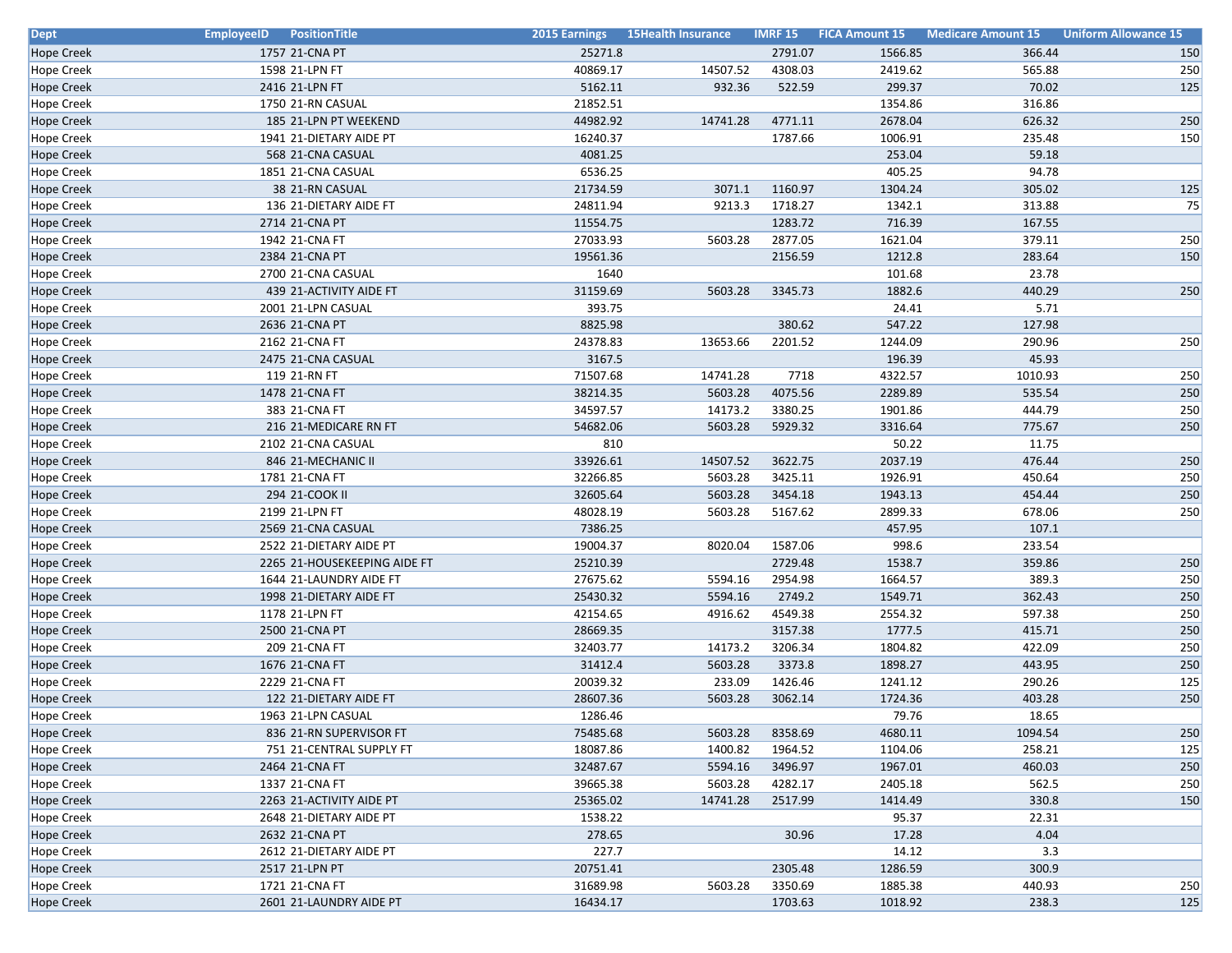| <b>Dept</b>       | <b>EmployeeID</b> Position Title | 2015 Earnings | <b>15Health Insurance</b> |         |         | <b>IMRF 15 FICA Amount 15 Medicare Amount 15</b> | <b>Uniform Allowance 15</b> |
|-------------------|----------------------------------|---------------|---------------------------|---------|---------|--------------------------------------------------|-----------------------------|
| <b>Hope Creek</b> | 1606 21-CNA FT                   | 38238.26      |                           | 4220.51 | 2370.77 | 554.46                                           | 250                         |
| <b>Hope Creek</b> | 2735 21-DIRECTOR OF NURSING RN   | 17228.8       |                           | 1914.11 | 1068.18 | 249.82                                           |                             |
| Hope Creek        | 1739 21-CNA CASUAL               | 195           |                           |         | 12.09   | 2.83                                             |                             |
| <b>Hope Creek</b> | 2075 21-RN REHAB COOR FT         | 9773.36       | 1718.58                   | 1001.56 | 558.92  | 130.72                                           | 125                         |
| <b>Hope Creek</b> | 2393 21-CNA FT                   | 24990.02      |                           | 2748.63 | 1549.38 | 362.36                                           | 250                         |
| <b>Hope Creek</b> | 1376 21-CNA FT                   | 37957.42      | 13748.64                  | 3836.65 | 2156.58 | 504.36                                           | 250                         |
| Hope Creek        | 1756 21-DIETARY AIDE FT          | 30368.89      | 5594.16                   | 3243.91 | 1825.79 | 427                                              | 250                         |
| <b>Hope Creek</b> | 2742 21-CNA CASUAL               | 1875          |                           |         | 116.25  | 27.18                                            |                             |
| <b>Hope Creek</b> | 303 21-STOCK ROOM CLERK FT       | 37614.43      | 6299.6                    | 4024.49 | 2261.38 | 528.87                                           | 250                         |
| Hope Creek        | 1415 21-RN CASUAL                | 7376.78       |                           |         | 457.36  | 106.97                                           |                             |
| <b>Hope Creek</b> | 2568 21-CNA PT                   | 5366.68       |                           | 596.24  | 332.73  | 77.82                                            |                             |
| <b>Hope Creek</b> | 290 21-COOK I                    | 36373.54      | 14173.2                   | 3735.43 | 2100.08 | 491.15                                           | 250                         |
| <b>Hope Creek</b> | 2717 21-RN FT                    | 19782.93      |                           | 2197.87 | 1226.54 | 286.86                                           |                             |
| Hope Creek        | 2626 21-CNA FT                   | 18855.29      | 5527.98                   | 2014.77 | 1124.36 | 262.95                                           |                             |
| <b>Hope Creek</b> | 786 21-MECHANIC II               | 43955.55      |                           | 4726.81 | 2653.35 | 620.54                                           | 250                         |
| <b>Hope Creek</b> | 386 21-RECEPTIONIST FT           | 34075.86      | 13748.64                  | 3449.06 | 1940.26 | 453.77                                           | 250                         |
| Hope Creek        | 2724 21-LPN FT                   | 12390.13      |                           | 1376.55 | 768.18  | 179.66                                           |                             |
| <b>Hope Creek</b> | 2629 21-CNA CASUAL               | 532.5         |                           |         | 33.02   | 7.73                                             |                             |
| Hope Creek        | 2741 21-DIETARY AIDE PT          | 1128.21       |                           |         | 69.95   | 16.36                                            |                             |
| <b>Hope Creek</b> | 2737 21-LPN FT                   | 7498.88       |                           | 833.13  | 464.93  | 108.73                                           |                             |
| <b>Hope Creek</b> | 2085 21-CNA PT                   | 16790.62      |                           | 1848.78 | 1041.02 | 243.46                                           | 150                         |
| <b>Hope Creek</b> | 2192 21-CNA FT                   | 30239.52      |                           | 3331.84 | 1874.85 | 438.47                                           | 250                         |
| <b>Hope Creek</b> | 2725 21-LPN FT                   | 1114.27       |                           | 123.79  | 69.08   | 16.16                                            |                             |
| <b>Hope Creek</b> | 2445 21-CNA FT                   | 28084.65      | 14741.28                  | 2877.62 | 1621.39 | 379.2                                            | 250                         |
| Hope Creek        | 2358 21-ACTIVITY AIDE PT         | 11493.7       |                           | 1260.29 | 712.61  | 166.66                                           | 150                         |
| <b>Hope Creek</b> | 813 21-LPN FT                    | 49845.26      | 13748.64                  | 5027.07 | 2820.9  | 659.73                                           | 250                         |
| <b>Hope Creek</b> | 1558 21-ACTIVITY AIDE PT         | 21455.33      | 5594.16                   | 2318.69 | 1303.25 | 304.79                                           | 150                         |
| <b>Hope Creek</b> | 680 21-LPN FT                    | 46799.87      | 13748.64                  | 4688.75 | 2632.08 | 615.57                                           | 250                         |
| <b>Hope Creek</b> | 1972 21-CNA FT                   | 15626.5       | 2334.7                    | 1357.9  | 948.3   | 221.78                                           | 125                         |
| <b>Hope Creek</b> | 1427 21-COOK II                  | 29888.08      | 5603.28                   | 3150.5  | 1773.66 | 414.81                                           | 250                         |
| Hope Creek        | 1821 21-DIETARY AIDE FT          | 30703.66      | 11536.4                   | 3261.57 | 1835.65 | 429.31                                           | 250                         |
| <b>Hope Creek</b> | 1773 21-HOUSEKEEPING AIDE FT     | 26848.64      |                           | 2955.11 | 1664.61 | 389.31                                           | 250                         |
| <b>Hope Creek</b> | 503 21-LPN FT                    | 36414.05      | 6874.32                   | 3877.23 | 2171.45 | 507.84                                           | 125                         |
| <b>Hope Creek</b> | 1085 21-CNA PT WEEKEND           | 32336.54      | 14173.2                   | 3155.14 | 1776.24 | 415.41                                           | 250                         |
| Hope Creek        | 2537 21-CNA CASUAL               | 2303.75       |                           |         | 142.83  | 33.4                                             |                             |
| <b>Hope Creek</b> | 205 21-LAUNDRY AIDE FT           | 30699.68      | 5603.28                   | 3250.99 | 1829.74 | 427.92                                           | 250                         |
| <b>Hope Creek</b> | 2706 21-CNA PT                   | 4691.9        |                           | 521.27  | 290.9   | 68.03                                            |                             |
| <b>Hope Creek</b> | 2487 21-CNA FT                   | 11647.04      |                           | 1280.1  | 722.12  | 168.88                                           | 125                         |
| <b>Hope Creek</b> | 404 21-REHAB AIDE CNA FT         | 35127.84      | 13748.64                  | 3391.95 | 1908.42 | 446.33                                           | 250                         |
| <b>Hope Creek</b> | 1112 21-RN FT                    | 26986.44      |                           | 2239.73 | 1673.16 | 391.3                                            | 75                          |
| <b>Hope Creek</b> | 2580 21-CNA CASUAL               | 12110.57      |                           |         | 750.86  | 175.61                                           |                             |
| <b>Hope Creek</b> | 1701 21-LPN FT                   | 34438.15      | 4202.46                   | 3713.22 | 2079.93 | 486.43                                           | 125                         |
| <b>Hope Creek</b> | 1144 21-CNA FT                   | 30750.06      | 14741.28                  | 3388.55 | 1906.51 | 445.88                                           | 250                         |
| <b>Hope Creek</b> | 2535 21-CNA PT                   | 4589.19       |                           | 509.86  | 284.53  | 66.54                                            |                             |
| <b>Hope Creek</b> | 2082 21-CNA CASUAL               | 290           |                           |         | 17.98   | 4.2                                              |                             |
| <b>Hope Creek</b> | 1254 21-LPN FT                   | 9295.27       |                           | 868.08  | 576.31  | 134.78                                           | 125                         |
| <b>Hope Creek</b> | 511 21-ADMISSIONS COORDINATOR    | 41904.24      |                           | 4479.96 | 2515.56 | 588.31                                           | 250                         |
| <b>Hope Creek</b> | 1677 21-LPN PT WEEKEND           | 42056.2       | 14741.28                  | 4359.92 | 2448.58 | 572.65                                           | 250                         |
| <b>Hope Creek</b> | 125 21-CNA FT                    | 14592.32      | 3710.42                   | 1374.84 | 774.98  | 181.25                                           | 250                         |
| <b>Hope Creek</b> | 1848 21-CNA CASUAL               | 301.25        |                           |         | 18.68   | 4.37                                             |                             |
| <b>Hope Creek</b> | 2545 21-CNA CASUAL               | 1958.75       |                           |         | 121.44  | 28.4                                             |                             |
|                   |                                  |               |                           |         |         |                                                  |                             |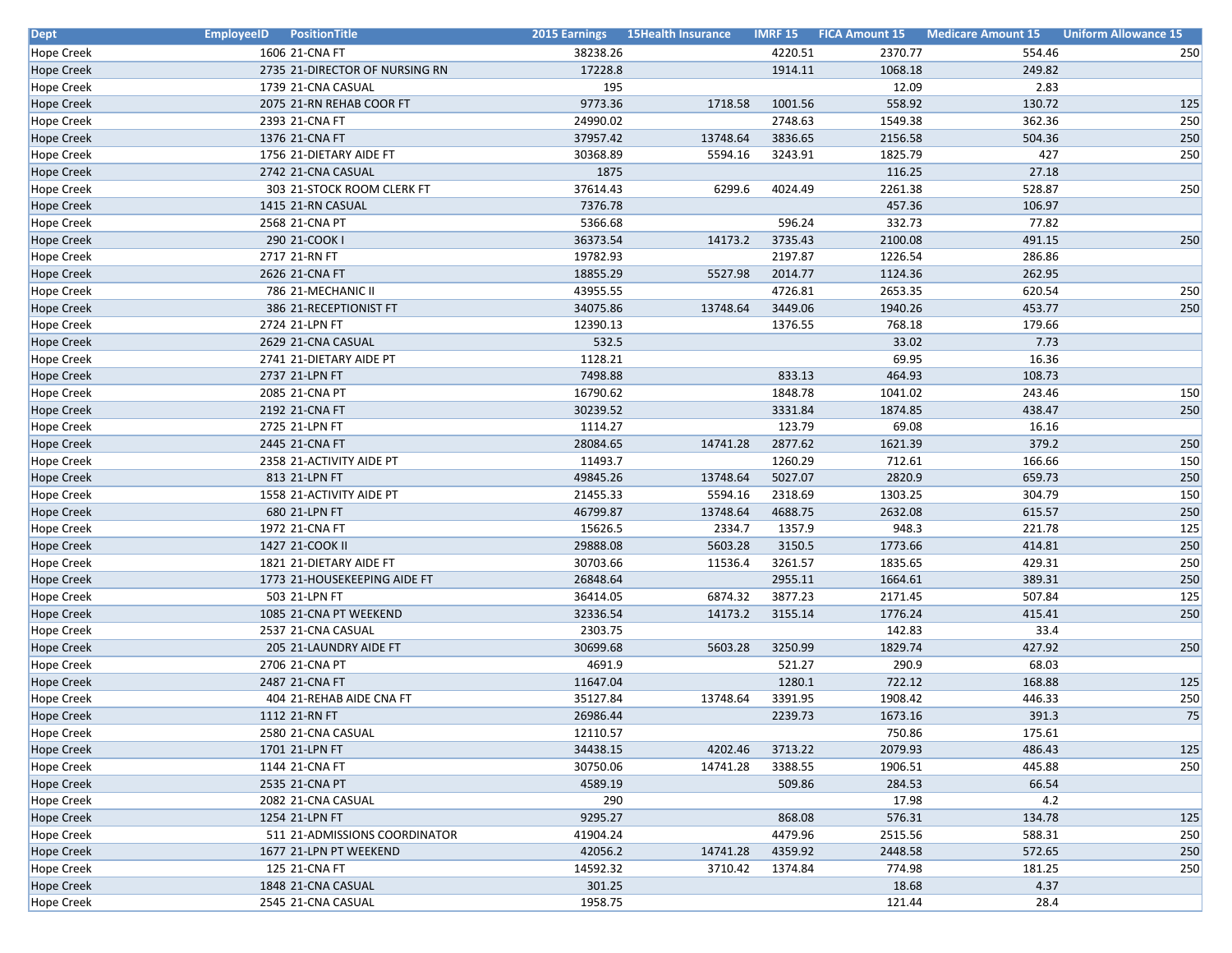| <b>Dept</b>       | <b>EmployeeID</b> PositionTitle | 2015 Earnings | <b>15Health Insurance</b> |         | <b>IMRF 15 FICA Amount 15</b> | <b>Medicare Amount 15</b> | <b>Uniform Allowance 15</b> |
|-------------------|---------------------------------|---------------|---------------------------|---------|-------------------------------|---------------------------|-----------------------------|
| <b>Hope Creek</b> | 2536 21-CNA PT                  | 17766.89      |                           | 543.48  | 1101.54                       | 257.62                    |                             |
| <b>Hope Creek</b> | 313                             | 5123.36       | 233.09                    | 560.83  | 312.97                        | 73.2                      |                             |
| Hope Creek        | 2515 21-ACTIVITY AIDE PT        | 16343.86      |                           | 806.94  | 1018.96                       | 238.31                    | 75                          |
| <b>Hope Creek</b> | 48 21-CNA PT SCHEDULER          | 28235.38      | 13748.64                  | 2681.06 | 1505.49                       | 352.09                    | 150                         |
| <b>Hope Creek</b> | 416 21-ACCOUNTS PAYABLE CLERK   | 39692.41      | 14059.44                  | 4169.05 | 2342.09                       | 547.75                    | 250                         |
| Hope Creek        | 471 21-ASST FACILITIES DIRECTOR | 59134.81      |                           | 6147.31 | 3446.06                       | 805.93                    | 250                         |
| Hope Creek        | 664 21-HOUSEKEEPING AIDE FT     | 8906.74       | 933.88                    | 962.04  | 536.88                        | 125.56                    | 125                         |
| <b>Hope Creek</b> | 2394 21-DIETARY AIDE PT         | 21219.3       |                           | 2340.78 | 1315.59                       | 307.68                    | 150                         |
| <b>Hope Creek</b> | 2608                            | 77.04         |                           |         | 4.77                          | 1.12                      |                             |
| Hope Creek        | 1219 21-CNA PT WEEKEND          | 17934.18      | 2801.64                   | 1875.59 | 1054.43                       | 246.6                     | 125                         |
| <b>Hope Creek</b> | 2722 21-CNA FT                  | 845.08        |                           | 93.89   | 52.4                          | 12.26                     |                             |
| <b>Hope Creek</b> | 1822 21-LPN PT                  | 33358.87      |                           | 3683.96 | 2068.25                       | 483.7                     | 200                         |
| <b>Hope Creek</b> | 1553 21-HOUSEKEEPING AIDE FT    | 24491.88      |                           | 2693.36 | 1518.5                        | 355.13                    | 250                         |
| Hope Creek        | 289 21-RN                       | 41000.43      |                           | 4527.46 | 2542.03                       | 594.5                     | 250                         |
| <b>Hope Creek</b> | 374 21-MECHANIC III             | 34697.23      | 13512.84                  | 3504.66 | 1971.3                        | 461.03                    | 250                         |
| <b>Hope Creek</b> | 1695 21-CNA FT                  | 31685.28      | 5603.28                   | 3350.14 | 1885.09                       | 440.86                    | 250                         |
| <b>Hope Creek</b> | 2534 21-CNA FT                  | 8704.07       |                           | 221.05  | 539.65                        | 126.21                    |                             |
| <b>Hope Creek</b> | 2525 21-CNA PT                  | 23258.05      |                           | 2575.62 | 1442                          | 337.24                    | 75                          |
| <b>Hope Creek</b> | 1224 21-CNA FT                  | 31769.04      | 14741.28                  | 3259.41 | 1834.44                       | 429.02                    | 250                         |
| <b>Hope Creek</b> | 2641 21-CNA CASUAL              | 10190.63      |                           |         | 631.82                        | 147.77                    |                             |
| <b>Hope Creek</b> | 2649 21-DIRECTOR OF NURSING RN  | 34830.08      | 1634.29                   | 3825.66 | 2134.92                       | 499.29                    |                             |
| <b>Hope Creek</b> | 1255 21-CNA PT                  | 8297.23       |                           | 913.46  | 514.43                        | 120.31                    | 75                          |
| <b>Hope Creek</b> | 1919 21-DIETARY AIDE PT         | 5187.78       |                           |         | 321.65                        | 75.23                     | 150                         |
| <b>Hope Creek</b> | 2579 21-LPN PT                  | 137.38        |                           | 15.26   | 8.52                          | 1.99                      |                             |
| Hope Creek        | 2435 21-LPN CASUAL              | 4044.41       |                           |         | 250.75                        | 58.65                     |                             |
| <b>Hope Creek</b> | 2559 21-CNA FT                  | 7573.72       |                           | 841.45  | 469.57                        | 109.82                    |                             |
| <b>Hope Creek</b> | 2734 21-LPN PT                  | 3877.16       |                           | 430.75  | 240.38                        | 56.22                     |                             |
| Hope Creek        | 2077 21-RN SUPERVISOR           | 58715.58      | 5603.28                   | 6184.77 | 3466.94                       | 810.81                    | 250                         |
| <b>Hope Creek</b> | 2623 21-CNA CASUAL              | 2076.25       |                           |         | 128.73                        | 30.11                     |                             |
| <b>Hope Creek</b> | 1764 21-CNA FT                  | 26431.23      |                           | 2908.75 | 1638.74                       | 383.25                    | 250                         |
| <b>Hope Creek</b> | 2581 21-CNA FT                  | 1205.37       |                           |         | 74.73                         | 17.48                     |                             |
| Hope Creek        | 1554 21-HOUSEKEEPING AIDE FT    | 24201.45      | 5136.34                   | 2505.58 | 1413.76                       | 330.64                    | 250                         |
| <b>Hope Creek</b> | 2710 21-CNA CASUAL              | 7621.88       |                           |         | 472.56                        | 110.51                    |                             |
| <b>Hope Creek</b> | 2755 21-ASSISTANT BOOKKEEPER    | 1353.6        |                           | 150.38  | 83.92                         | 19.63                     |                             |
| <b>Hope Creek</b> | 2736 21-DIETARY AIDE PT         | 1275.44       |                           |         | 79.08                         | 18.49                     |                             |
| Hope Creek        | 1475 21-LPN CASUAL              | 4380.15       |                           |         | 271.57                        | 63.52                     |                             |
| <b>Hope Creek</b> | 1571 21-CNA FT                  | 39966.57      |                           | 4412.51 | 2477.93                       | 579.52                    | 250                         |
| Hope Creek        | 1390 21-CNA PT                  | 19456.92      |                           | 2145.01 | 1206.33                       | 282.13                    | 150                         |
| <b>Hope Creek</b> | 1604 21-CNA FT                  | 34996.09      | 5603.28                   | 3718    | 2090.36                       | 488.87                    | 250                         |
| <b>Hope Creek</b> | 270 21-CNA FT                   | 35917.27      | 5603.28                   | 3874.27 | 2177.57                       | 509.27                    | 250                         |
| <b>Hope Creek</b> | 2603 21-RN FT                   | 38599.53      | 3268.58                   | 4199.85 | 2351.51                       | 549.95                    | 125                         |
| <b>Hope Creek</b> | 1961 21-BOOKKEEPER              | 22970.02      | 6304.32                   | 2381.95 | 1337                          | 312.68                    | 125                         |
| <b>Hope Creek</b> | 240 21-CNA FT                   | 53509.72      | 14741.28                  | 5494.66 | 3081.82                       | 720.75                    | 250                         |
| <b>Hope Creek</b> | 2628 21-DIETARY AIDE PT         | 9555.7        |                           | 570.26  | 592.46                        | 138.55                    |                             |
|                   |                                 | 40248.41      |                           | 4443.92 |                               |                           |                             |
| <b>Hope Creek</b> | 138 21-CASE MANAGER FT          |               |                           |         | 2495.4                        | 583.61                    | 250                         |
| <b>Hope Creek</b> | 2716 21-CNA PT                  | 2439.88       |                           | 271.07  | 151.28                        | 35.38                     |                             |
| <b>Hope Creek</b> | 1429 21-CNA PT                  | 21349.21      |                           | 2355.24 | 1323.65                       | 309.56                    | 150                         |
| <b>Hope Creek</b> | 1774 21-CNA PT WEEKEND          | 29859.06      | 14173.2                   | 2879.91 | 1622.65                       | 379.49                    | 250                         |
| <b>Hope Creek</b> | 2607 21-HOUSEKEEPING AIDE PT    | 11502.65      |                           | 1277.94 | 713.17                        | 166.79                    |                             |
| <b>Hope Creek</b> | 2712 21-DIETARY AIDE PT         | 347.54        |                           |         | 21.55                         | 5.04                      |                             |
| <b>Hope Creek</b> | 215 21-CNA FT                   | 33070.75      | 14741.28                  | 3361.67 | 1891.48                       | 442.37                    | 250                         |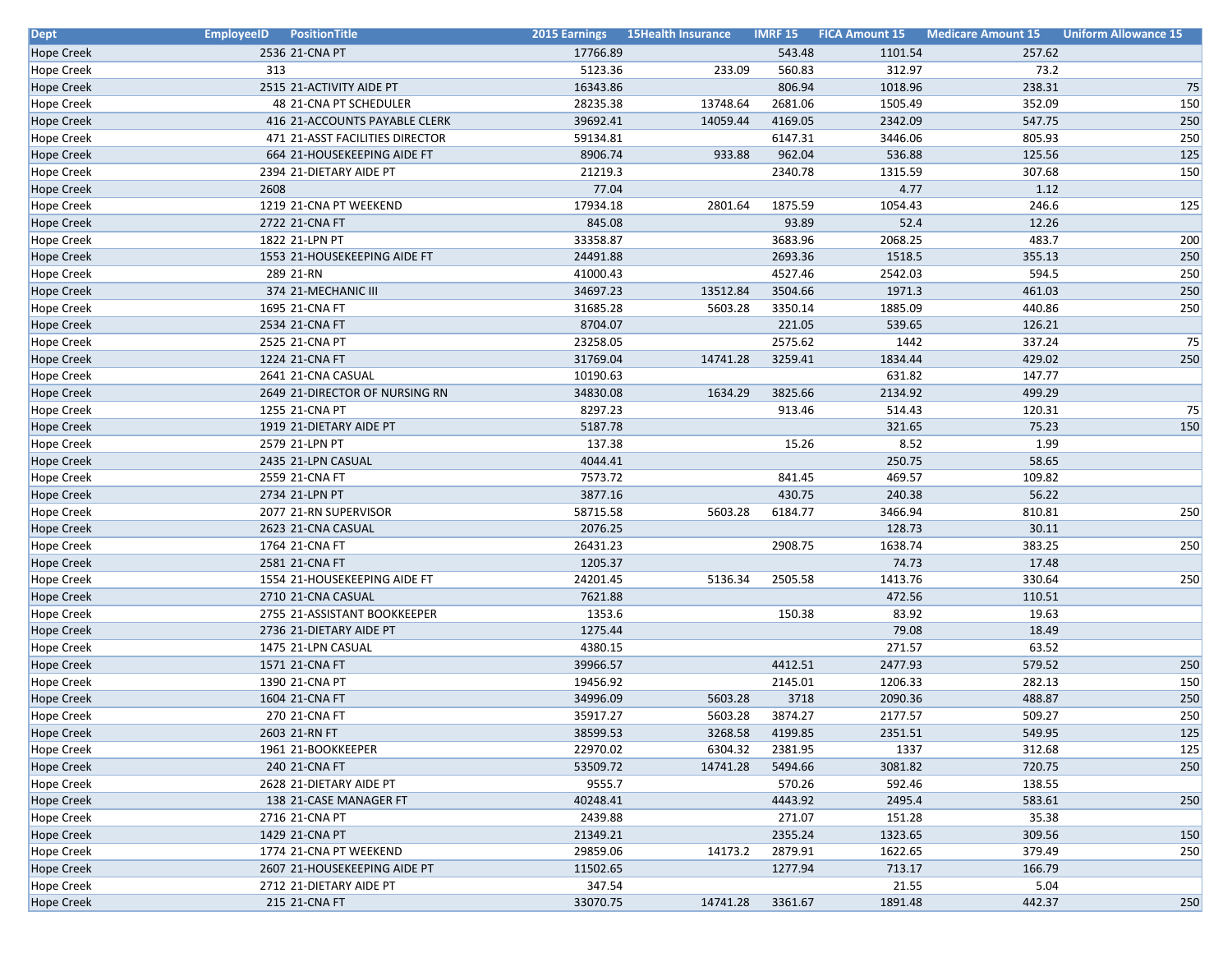| <b>Dept</b>       | <b>EmployeeID</b> Position Title   | 2015 Earnings | <b>15Health Insurance</b> |         | <b>IMRF 15 FICA Amount 15</b> | <b>Medicare Amount 15</b> | <b>Uniform Allowance 15</b> |
|-------------------|------------------------------------|---------------|---------------------------|---------|-------------------------------|---------------------------|-----------------------------|
| <b>Hope Creek</b> | 429 21-DIRECTOR FOOD SERVICE       | 35084.9       | 2334.7                    | 3691.89 | 2068.02                       | 483.64                    | 125                         |
| <b>Hope Creek</b> | 2637 21-SOCIAL SERVICE DESIGNEE FT | 24604.17      |                           | 2733.48 | 1525.46                       | 356.76                    |                             |
| Hope Creek        | 1730 21-CNA FT                     | 38870.61      | 5603.28                   | 4158.77 | 2336.34                       | 546.4                     | 250                         |
| <b>Hope Creek</b> | 2474 21-LPN FT                     | 19253.35      |                           | 2153.09 | 1193.71                       | 279.18                    | 125                         |
| <b>Hope Creek</b> | 1167 21-HOUSEKEEPING AIDE FT       | 26825.08      |                           | 2952.5  | 1663.15                       | 388.96                    | 250                         |
| <b>Hope Creek</b> | 695 21-LPN FT                      | 56612.96      | 14741.28                  | 5956.86 | 3339.76                       | 781.08                    | 250                         |
| Hope Creek        | 2266 21-CNA FT                     | 30250.81      | 5603.28                   | 3244.75 | 1826.25                       | 427.1                     | 250                         |
| <b>Hope Creek</b> | 1535 21-RN FT                      | 15828.71      |                           | 1758.58 | 981.38                        | 229.52                    |                             |
| <b>Hope Creek</b> | 2473 21-LPN PT                     | 47891.01      | 13582.65                  | 5044.9  | 2824.63                       | 660.59                    | 150                         |
| <b>Hope Creek</b> | 2424 21-CNA PT                     | 7935.45       |                           | 697.94  | 492                           | 115.06                    |                             |
| <b>Hope Creek</b> | 2711 21-LPN FT                     | 17635.86      |                           | 1959.35 | 1093.42                       | 255.72                    |                             |
| <b>Hope Creek</b> | 147 21-LAUNDRY AIDE II FT          | 28647.43      | 5603.28                   | 3022.96 | 1702.5                        | 398.17                    | 250                         |
| <b>Hope Creek</b> | 2723 21-CNA PT                     | 2142.26       |                           | 238     | 132.82                        | 31.06                     |                             |
| Hope Creek        | 1393 21-DIRECTOR FOOD SERVICE      | 36770.8       |                           | 3968.55 | 2230.16                       | 521.57                    | 250                         |
| <b>Hope Creek</b> | 2228 21-CNA CASUAL                 | 7085.63       |                           |         | 439.31                        | 102.74                    |                             |
| <b>Hope Creek</b> | 2023 21-CNA CASUAL                 | 553.75        |                           | 61.53   | 34.33                         | 8.03                      |                             |
| Hope Creek        | 2704 21-CNA PT                     | 3397.45       |                           | 377.45  | 210.65                        | 49.27                     |                             |
| <b>Hope Creek</b> | 652 21-ASSISTANT BOOKKEEPER        | 41744.58      | 4435.93                   | 4610.09 | 2588.16                       | 605.3                     | 250                         |
| Hope Creek        | 1944 21-CNA FT                     | 27815.7       |                           | 3062.54 | 1724.58                       | 403.33                    | 250                         |
| <b>Hope Creek</b> | 1840 21-ACTIVITY AIDE PT           | 21797.49      | 14741.28                  | 2120.28 | 1192.54                       | 278.9                     | 150                         |
| <b>Hope Creek</b> | 1887 21-HOUSEKEEPING AIDE FT       | 28235.12      | 5528.22                   | 3006.26 | 1693.15                       | 395.98                    | 250                         |
| <b>Hope Creek</b> | 2659 21-CNA FT                     | 7316.24       |                           | 812.84  | 453.6                         | 106.08                    |                             |
| <b>Hope Creek</b> | 1222 21-CNA PT WEEKEND             | 43570.6       | 14507.52                  | 4592.1  | 2578.16                       | 602.96                    | 250                         |
| <b>Hope Creek</b> | 1938 21-CNA PT                     | 3741.31       |                           | 191.38  | 231.96                        | 54.25                     |                             |
| Hope Creek        | 2008 21-RN CASUAL                  | 406.79        |                           |         | 25.22                         | 5.89                      |                             |
| <b>Hope Creek</b> | 1339 21-HOUSEKEEPING AIDE FT       | 27459.96      |                           | 2979.4  | 1678.17                       | 392.47                    | 250                         |
| <b>Hope Creek</b> | 1582 21-CNA FT                     | 4243.67       |                           | 471.47  | 263.11                        | 61.54                     |                             |
| <b>Hope Creek</b> | 49                                 | 4608.8        |                           | 512.04  | 285.75                        | 66.83                     |                             |
| <b>Hope Creek</b> | 2455 21-CNA PT                     | 22074.06      |                           | 1185.14 | 1368.59                       | 320.08                    | 75                          |
| <b>Hope Creek</b> | 1354 21-CNA FT                     | 31284.14      |                           | 3447.92 | 1939.61                       | 453.62                    | 250                         |
| Hope Creek        | 1841 21-CNA PT                     | 27870.85      | 14741.28                  | 2881.07 | 1617.09                       | 378.2                     | 150                         |
| <b>Hope Creek</b> | 430 21-CNA FT                      | 22055.79      | 2801.64                   | 2365.36 | 1327.77                       | 310.53                    | 125                         |
| Hope Creek        | 1534 21-DIRECTOR OF NURSING RN     | 39474.99      | 2334.7                    | 4240.79 | 2374.34                       | 555.29                    | 125                         |
| <b>Hope Creek</b> | 631 21-CNA FT                      | 23604.78      | 5905.5                    | 2481.49 | 1392.56                       | 325.68                    | 125                         |
| Hope Creek        | 2163 21-CNA FT                     | 37930.18      | 14741.28                  | 3935.35 | 2211.65                       | 517.24                    | 250                         |
| <b>Hope Creek</b> | 2413 21-HOUSEKEEPING AIDE FT       | 23159.23      | 12898.62                  | 2354.76 | 1329.59                       | 310.96                    | 250                         |
| <b>Hope Creek</b> | 509 21-CNA FT                      | 38472.18      | 14741.28                  | 4047.76 | 2274.37                       | 531.91                    | 250                         |
| <b>Hope Creek</b> | 2668 21-CNA CASUAL                 | 411.25        |                           |         | 25.5                          | 5.96                      |                             |
| Hope Creek        | 382 21-HOUSEKEEPING AIDE FT        | 29807.76      | 14173.2                   | 3021.95 | 1701.96                       | 398.04                    | 250                         |
| <b>Hope Creek</b> | 2715 21-CNA PT                     | 7445.41       |                           | 827.18  | 461.62                        | 107.96                    |                             |
| <b>Hope Creek</b> | 1395 21-LPN FT                     | 46331.41      | 14741.28                  | 4877.31 | 2737.31                       | 640.17                    | 250                         |
| <b>Hope Creek</b> | 2087 21-CNA PT                     | 30912.89      | 5603.28                   | 3274.71 | 1842.96                       | 431.01                    | 250                         |
| <b>Hope Creek</b> | 2697 21-CNA FT                     | 12548.87      | 933.88                    | 1394.15 | 778.03                        | 181.96                    |                             |
| <b>Hope Creek</b> | 2383 21-CNA PT                     | 19210.83      |                           | 1802.49 | 1191.08                       | 278.55                    | 75                          |
| <b>Hope Creek</b> | 1022 21-CNA CASUAL                 | 102.5         |                           | 11.39   | 6.36                          | 1.49                      |                             |
| <b>Hope Creek</b> | 2406 21-CNA PT                     | 12482.33      |                           | 194.82  | 773.9                         | 180.99                    |                             |
| <b>Hope Creek</b> | 359 21-CNA FT                      | 40524.97      | 14741.28                  | 4138.63 | 2325.08                       | 543.77                    | 250                         |
| <b>Hope Creek</b> | 2438 21-CNA CASUAL                 | 4027.5        |                           |         | 249.7                         | 58.4                      |                             |
| <b>Hope Creek</b> | 2609 21-CNA CASUAL                 | 8573.13       |                           |         | 531.53                        | 124.31                    |                             |
| <b>Hope Creek</b> | 178 21-LPN FT                      | 51408.54      | 5603.28                   | 5488.09 | 3078.17                       | 719.89                    | 250                         |
| <b>Hope Creek</b> | 406 21-SOCIAL SERVICE DESIGNEE FT  | 22912.32      |                           | 2531.67 | 1420.57                       | 332.23                    | 125                         |
|                   |                                    |               |                           |         |                               |                           |                             |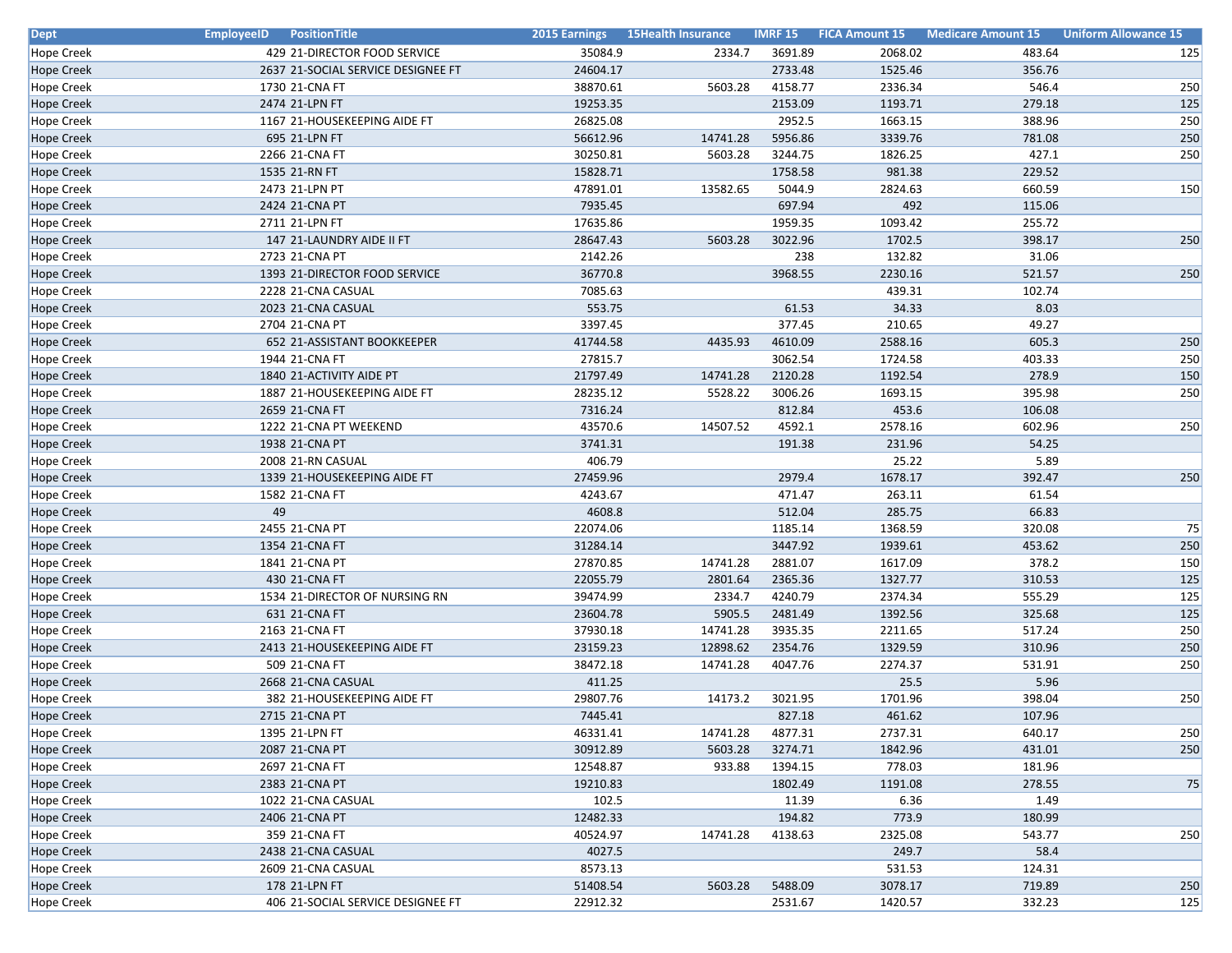| <b>Dept</b>       | <b>EmployeeID</b> PositionTitle | 2015 Earnings | <b>15Health Insurance</b> |         | <b>IMRF 15 FICA Amount 15</b> | <b>Medicare Amount 15</b> | <b>Uniform Allowance 15</b> |
|-------------------|---------------------------------|---------------|---------------------------|---------|-------------------------------|---------------------------|-----------------------------|
| <b>Hope Creek</b> | 1614 21-RN CASUAL               | 10967.41      |                           |         | 679.98                        | 159.03                    |                             |
| <b>Hope Creek</b> | 1933 21-CNA PT                  | 28201.96      |                           | 3105.46 | 1748.52                       | 408.92                    | 250                         |
| Hope Creek        | 113 21-LPN FT                   | 46621.35      | 5603.28                   | 5009.6  | 2811.12                       | 657.44                    | 250                         |
| <b>Hope Creek</b> | 2627 21-CNA FT                  | 513.9         |                           | 57.09   | 31.86                         | 7.45                      |                             |
| <b>Hope Creek</b> | 2677 21-LPN CASUAL              | 6185.64       |                           |         | 383.51                        | 89.69                     |                             |
| Hope Creek        | 551 21-RESIDENT APPAREL FT      | 6184.44       | 3071.1                    | 627.78  | 350.32                        | 81.93                     | 125                         |
| Hope Creek        | 2752 21-CNA PT                  | 899.85        |                           | 99.97   | 55.79                         | 13.05                     |                             |
| <b>Hope Creek</b> | 326 21-DIETARY AIDE FT          | 30935.97      | 14741.28                  | 3210.45 | 1807.13                       | 422.63                    | 250                         |
| <b>Hope Creek</b> | 2750 21-CNA PT                  | 797.75        |                           | 88.63   | 49.46                         | 11.57                     |                             |
| Hope Creek        | 2753 21-CNA PT                  | 786.53        |                           | 87.38   | 48.76                         | 11.4                      |                             |
| <b>Hope Creek</b> | 1599 21-LPN PT                  | 35031.8       |                           | 3875.37 | 2171.97                       | 507.96                    | 150                         |
| <b>Hope Creek</b> | 2374 21-CNA PT                  | 21587.52      | 4669.4                    | 2277.57 | 1275.67                       | 298.35                    | 200                         |
| <b>Hope Creek</b> | 2558 21-CNA FT                  | 8031.44       |                           |         | 497.95                        | 116.45                    |                             |
| Hope Creek        | 211 21-CNA PT TRANSPORTER       | 33590.57      | 5603.28                   | 3579.51 | 2013.06                       | 470.8                     | 250                         |
| <b>Hope Creek</b> | 304 21-LPN FT                   | 50081.41      | 5603.28                   | 5401.33 | 3029.74                       | 708.57                    | 250                         |
| <b>Hope Creek</b> | 1377 21-LAUNDRY AIDE FT         | 26572.5       | 5603.28                   | 2792.48 | 1573.86                       | 368.08                    | 250                         |
| <b>Hope Creek</b> | 312 21-CNA FT                   | 35850.89      | 13748.64                  | 3393.85 | 1909.43                       | 446.57                    | 250                         |
| Hope Creek        | 2059 21-CNA CASUAL              | 6273.75       |                           |         | 388.98                        | 90.97                     |                             |
| <b>Hope Creek</b> | 2290 21-CNA CASUAL              | 308.75        |                           |         | 19.14                         | 4.48                      |                             |
| Hope Creek        | 2476 21-CNA PT                  | 10480.2       |                           | 654.68  | 649.77                        | 151.96                    | 75                          |
| <b>Hope Creek</b> | 2446 21-CNA PT                  | 22173.1       |                           | 2446.78 | 1374.73                       | 321.51                    | 150                         |
| <b>Hope Creek</b> | 2521 21-LPN CASUAL              | 1308.34       |                           |         | 81.12                         | 18.97                     |                             |
| <b>Hope Creek</b> | 2418 21-CNA FT                  | 36169.27      | 12401.55                  | 3617.73 | 2034.39                       | 475.79                    | 250                         |
| <b>Hope Creek</b> | 2650 21-CNA FT                  | 16247.81      |                           | 1805.13 | 1007.36                       | 235.59                    |                             |
| Hope Creek        | 542 21-RESIDENT APPAREL FT      | 33524.6       | 14741.28                  | 3498.05 | 1967.63                       | 460.17                    | 250                         |
| <b>Hope Creek</b> | 1731 21-CNA FT                  | 5167.03       | 3071.1                    | 496.61  | 284.89                        | 66.63                     | 125                         |
| <b>Hope Creek</b> | 2720 21-LPN PT                  | 5603.39       |                           | 622.53  | 347.41                        | 81.25                     |                             |
| Hope Creek        | 2524 21-DIETARY AIDE PT         | 19156.71      |                           | 2119.94 | 1187.72                       | 277.77                    | 75                          |
| <b>Hope Creek</b> | 305 21-ACTIVITY AIDE FT         | 18268.94      | 7984.86                   | 1861.06 | 1046.31                       | 244.71                    | 250                         |
| <b>Hope Creek</b> | 2084 21-MEMORY CARE COORDINATOR | 37566.03      |                           | 4151.41 | 2329.09                       | 544.71                    | 200                         |
| <b>Hope Creek</b> | 1469 21-DIETARY AIDE FT         | 24881.25      |                           | 2736.54 | 1542.63                       | 360.78                    | 250                         |
| Hope Creek        | 218 21-HOUSEKEEPING AIDE FT     | 12375.75      | 6044.8                    | 1275.73 | 719.68                        | 168.31                    | 125                         |
| <b>Hope Creek</b> | 378 21-HOUSEKEEPING AIDE FT     | 36974.44      | 13748.64                  | 3771.14 | 2119.97                       | 495.8                     | 250                         |
| <b>Hope Creek</b> | 2732 21-DIETARY AIDE FT         | 79.8          |                           |         | 4.95                          | 1.16                      |                             |
| <b>Hope Creek</b> | 2321 21-LPN PT WEEKEND          | 13246.76      | 1634.29                   | 1457.83 | 821.3                         | 192.08                    | 125                         |
| Hope Creek        | 2676 21-CNA FT                  | 13194.68      |                           | 1465.95 | 818.07                        | 191.32                    |                             |
| <b>Hope Creek</b> | 2115 21-HOUSEKEEPING AIDE PT    | 15649.81      |                           | 1678.76 | 970.29                        | 226.92                    | 75                          |
| Hope Creek        | 2498 21-LAUNDRY AIDE PT         | 16076.74      |                           | 1769.44 | 996.76                        | 233.12                    | 150                         |
| <b>Hope Creek</b> | 1066 21-CNA PT WEEKEND          | 38016.18      | 5603.28                   | 4107.53 | 2307.7                        | 539.71                    | 250                         |
| <b>Hope Creek</b> | 2307 21-CNA CASUAL              | 7661.25       |                           |         | 475                           | 111.08                    |                             |
| <b>Hope Creek</b> | 2024 21-CNA PT                  | 29502.06      | 5594.16                   | 3064.85 | 1719.65                       | 402.17                    | 150                         |
| <b>Hope Creek</b> | 2390 21-LPN PT                  | 4130.49       |                           | 450.56  | 256.09                        | 59.89                     | 75                          |
| <b>Hope Creek</b> | 2217 21-CNA FT                  | 30836.72      | 14173.2                   | 3043.78 | 1714.09                       | 400.87                    | 250                         |
| <b>Hope Creek</b> | 2019 21-CNA FT                  | 5170.11       | 700.41                    | 344.78  | 309.21                        | 72.31                     | 125                         |
| <b>Hope Creek</b> | 2745 21-CNA CASUAL              | 3325          |                           |         | 206.15                        | 48.22                     |                             |
| <b>Hope Creek</b> | 1398 21-CNA FT                  | 32496.77      | 14338.89                  | 3182.8  | 1791.68                       | 419.02                    | 250                         |
| <b>Hope Creek</b> | 135 21-WASHER                   | 28034.52      |                           | 3086.8  | 1738.14                       | 406.5                     | 250                         |
| <b>Hope Creek</b> | 677 21-CNA FT                   | 34833.25      | 13748.64                  | 3359.26 | 1890.15                       | 442.05                    | 250                         |
| <b>Hope Creek</b> | 1391 21-CNA FT                  | 20349.15      | 8267.7                    | 1978.82 | 1119.79                       | 261.88                    | 250                         |
| <b>Hope Creek</b> | 732 21-RN CASUAL                | 680.16        |                           |         | 32.22                         | 7.53                      |                             |
| <b>Hope Creek</b> | 2707 21-CNA FT                  | 5896.15       |                           | 655.07  | 365.56                        | 85.5                      |                             |
|                   |                                 |               |                           |         |                               |                           |                             |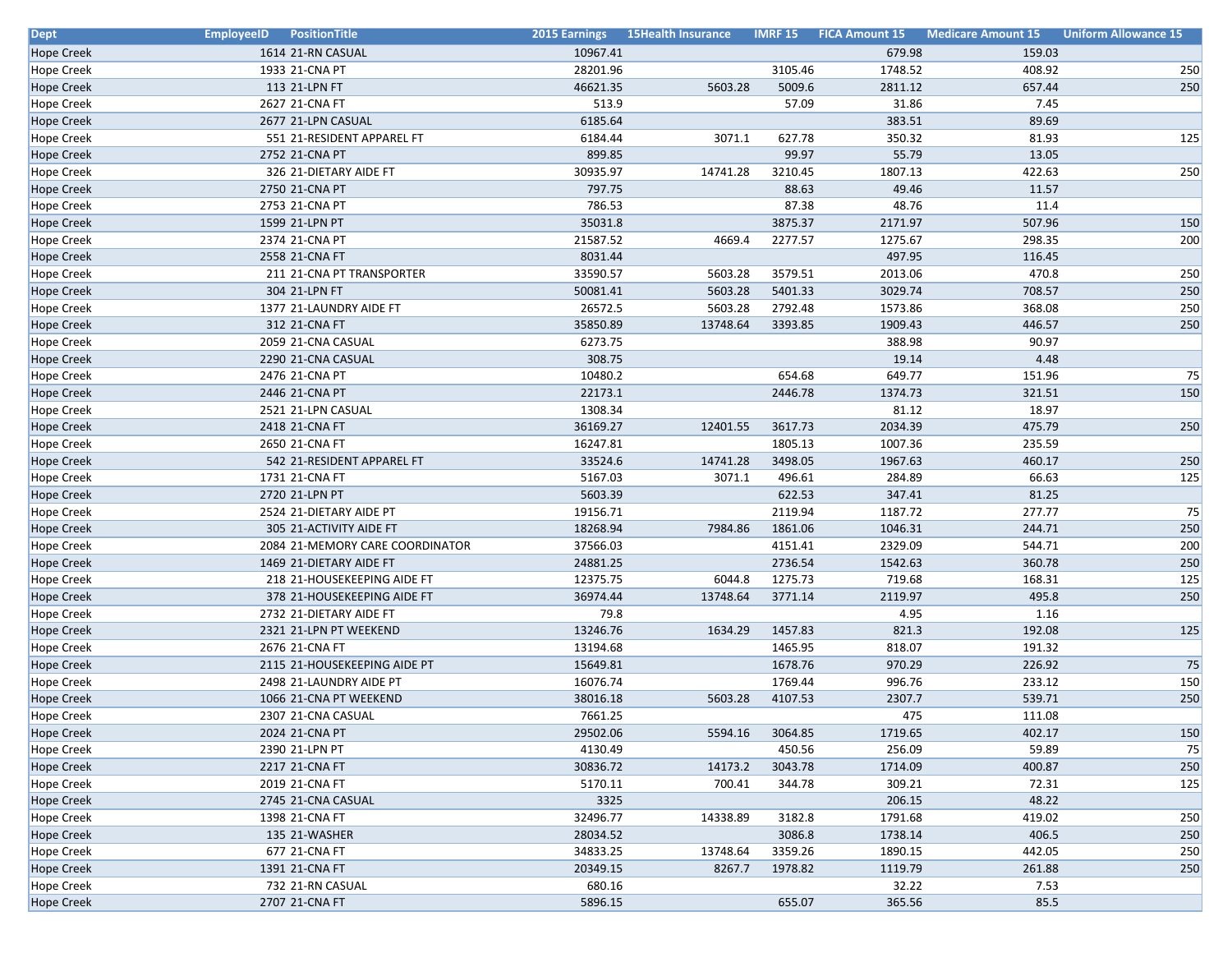| <b>Dept</b>       | <b>EmployeeID</b> PositionTitle  | 2015 Earnings | <b>15Health Insurance</b> | <b>IMRF 15</b> | <b>FICA Amount 15</b> | <b>Medicare Amount 15</b> | <b>Uniform Allowance 15</b> |
|-------------------|----------------------------------|---------------|---------------------------|----------------|-----------------------|---------------------------|-----------------------------|
| <b>Hope Creek</b> | 1004 21-CNA PT WEEKEND           | 35052.39      |                           | 3810.37        | 2141.91               | 500.93                    | 250                         |
| <b>Hope Creek</b> | 1603 21-CNA PT                   | 24512.65      | 12874.95                  | 2428.98        | 1367.89               | 319.91                    | 200                         |
| <b>Hope Creek</b> | 2022 21-CNA PT                   | 22667.77      |                           | 2501.74        | 1405.4                | 328.68                    | 150                         |
| <b>Hope Creek</b> | 2305 21-ACTIVITY AIDE PT         | 16983.44      |                           | 1772.85        | 1052.98               | 246.26                    | 150                         |
| <b>Hope Creek</b> | 94 21-LPN FT                     | 47376.57      | 13748.64                  | 4926.76        | 2764.91               | 646.63                    | 250                         |
| <b>Hope Creek</b> | 2389 21-CNA PT                   | 20515.74      | 4669.4                    | 2134.4         | 1206.62               | 282.19                    | 250                         |
| Hope Creek        | 1783 21-ACTIVITIES DIRECTOR      | 39603.6       | 5603.28                   | 4007.6         | 2252.03               | 526.69                    | 250                         |
| Hope Creek        | 656 21-CARE PLAN COOR LPN FT     | 49188.88      | 14741.28                  | 5132.06        | 2879.47               | 673.43                    | 250                         |
| <b>Hope Creek</b> | 1854 21-CNA FT                   | 65275.42      | 5603.28                   | 7125.68        | 3992.02               | 933.62                    | 250                         |
| Hope Creek        | 2495 21-CNA FT                   | 35508.55      |                           | 3917.22        | 2201.53               | 514.87                    | 250                         |
| <b>Hope Creek</b> | 1784 21-CNA CASUAL               | 3416.25       |                           |                | 199.48                | 46.65                     |                             |
| <b>Hope Creek</b> | 1412 21-LPN PT                   | 7299.58       | 2456.88                   | 759.91         | 424.07                | 99.18                     |                             |
| <b>Hope Creek</b> | 2598 21-CNA CASUAL               | 5062.5        |                           |                | 313.87                | 73.41                     |                             |
| Hope Creek        | 2449 21-DIETARY AIDE PT          | 18147.02      |                           | 1999.46        | 1125.12               | 263.14                    | 150                         |
| <b>Hope Creek</b> | 300 21-CNA FT                    | 19177.75      | 6301.46                   | 1841.18        | 1065.86               | 249.27                    | 125                         |
| <b>Hope Creek</b> | 424 21-MECHANIC II               | 31352.96      | 7370.64                   | 3359.9         | 1882.77               | 440.32                    | 125                         |
| Hope Creek        | 145 21-CNA FT                    | 32228.75      | 5603.28                   | 3420.82        | 1924.54               | 450.09                    | 250                         |
| <b>Hope Creek</b> | 1037 21-CNA PT WEEKEND           | 24643.62      | 4669.4                    | 2583.67        | 1457.33               | 340.82                    | 250                         |
| <b>Hope Creek</b> | 2121 21-LPN FT                   | 55985.24      |                           | 6192.2         | 3471.08               | 811.79                    | 250                         |
| <b>Hope Creek</b> | 1698 21-HOUSEKEEPING AIDE FT     | 8630.77       | 4100.67                   | 945            | 535.11                | 125.15                    | 125                         |
| Hope Creek        | 2570 21-CNA CASUAL               | 12940.63      |                           |                | 802.32                | 187.64                    |                             |
| <b>Hope Creek</b> | 2751 21-CNA PT                   | 537.89        |                           | 59.76          | 33.35                 | 7.8                       |                             |
| <b>Hope Creek</b> | 2453 21-SOCIAL SERVICE DIRECTOR  | 12398.44      |                           | 1343.37        | 757.41                | 177.14                    | 125                         |
| <b>Hope Creek</b> | 2709 21-CNA CASUAL               | 5605          |                           |                | 347.51                | 81.27                     |                             |
| Hope Creek        | 2713 21-CNA PT                   | 5035.65       |                           | 559.46         | 312.21                | 73.02                     |                             |
| <b>Hope Creek</b> | 2436 21-CNA PT                   | 24091.03      |                           | 2659.84        | 1493.65               | 349.32                    | 150                         |
| <b>Hope Creek</b> | 1389 21-CNA FT                   | 33401.14      | 13748.64                  | 3200.17        | 1801.36               | 421.29                    | 250                         |
| <b>Hope Creek</b> | 2605 21-DIETARY AIDE PT          | 422.87        |                           |                | 26.21                 | 6.14                      |                             |
| Hope Creek        | 2378 21-PT RECEPTIONIST          | 12183.6       |                           | 679.99         | 755.39                | 176.66                    | 150                         |
| <b>Hope Creek</b> | 2499 21-DIETARY AIDE PT          | 7477.69       |                           |                | 463.62                | 108.43                    | 75                          |
| Hope Creek        | 1685 21-LAUNDRY AIDE PT          | 13354.43      |                           | 1081.35        | 827.98                | 193.64                    |                             |
| <b>Hope Creek</b> | 2727 21-MECHANIC II              | 10625.85      |                           | 1180.53        | 658.8                 | 154.07                    |                             |
| <b>Hope Creek</b> | 295 21-LPN FT                    | 46548.24      | 5603.28                   | 4827.77        | 2709.67               | 633.72                    | 250                         |
| <b>Hope Creek</b> | 718 21-MEMORY CARE COORDINATOR   | 31983.2       | 8599.08                   | 3539.5         | 1982.96               | 463.76                    | 125                         |
| Hope Creek        | 2512 21-CNA FT                   | 7132.18       |                           | 792.39         | 442.19                | 103.42                    |                             |
| Hope Creek        | 2120 21-HOUSEKEEPING AIDE CASUAL | 14875.57      |                           | 975.21         | 922.29                | 215.69                    |                             |
| <b>Hope Creek</b> | 2721 21-DIETARY AIDE PT          | 2097.2        |                           |                | 130.03                | 30.41                     |                             |
| <b>Hope Creek</b> | 1031 21-COOK II                  | 27020.39      | 5603.28                   | 2896.96        | 1625.97               | 380.26                    | 150                         |
| <b>Hope Creek</b> | 825 21-LPN CASUAL                | 3264.99       |                           |                | 202.43                | 47.34                     |                             |
| <b>Hope Creek</b> | 2308 21-CNA FT                   | 29418.06      | 2334.7                    | 3203.79        | 1803.38               | 421.76                    | 250                         |
| <b>Hope Creek</b> | 2651 21-DIETARY AIDE PT          | 575.57        |                           | 63.94          | 35.68                 | 8.34                      |                             |
| <b>Hope Creek</b> | 2111 21-CNA FT                   | 29282.07      | 14741.28                  | 2920.4         | 1645.25               | 384.77                    | 250                         |
| <b>Hope Creek</b> | 192 21-QA/COMPLIANCE OFFICER     | 44572.73      | 4669.4                    | 4866.59        | 2763.51               | 646.3                     | 250                         |
| <b>Hope Creek</b> | 2385 21-LPN CASUAL               | 6052.03       |                           |                | 375.22                | 87.75                     |                             |
| <b>Hope Creek</b> | 34 21-LPN FT                     | 63148.74      | 14741.28                  | 6640.92        | 3721.51               | 870.35                    | 250                         |
| <b>Hope Creek</b> | 302 21-WASHER                    | 29968.69      | 5603.28                   | 3159.48        | 1778.66               | 415.97                    | 250                         |
| <b>Hope Creek</b> | 2564 21-CNA FT                   | 26904.39      |                           | 2975.19        | 1668.07               | 390.11                    | 125                         |
| <b>Hope Creek</b> | 494 21-CNA FT                    | 37253.71      | 14741.28                  | 3806.07        | 2139.49               | 500.36                    | 250                         |
| <b>Hope Creek</b> | 210 21-LPN PT                    | 23669.86      |                           | 1086.47        | 1467.53               | 343.21                    |                             |
| <b>Hope Creek</b> | 1023 21-LAUNDRY AIDE FT          | 28166.9       | 14220.54                  | 2686.88        | 1514.94               | 354.3                     | 250                         |
| <b>Hope Creek</b> | 2552 21-DIETARY AIDE PT          | 21884.22      |                           | 2250.45        | 1356.82               | 317.32                    | 125                         |
|                   |                                  |               |                           |                |                       |                           |                             |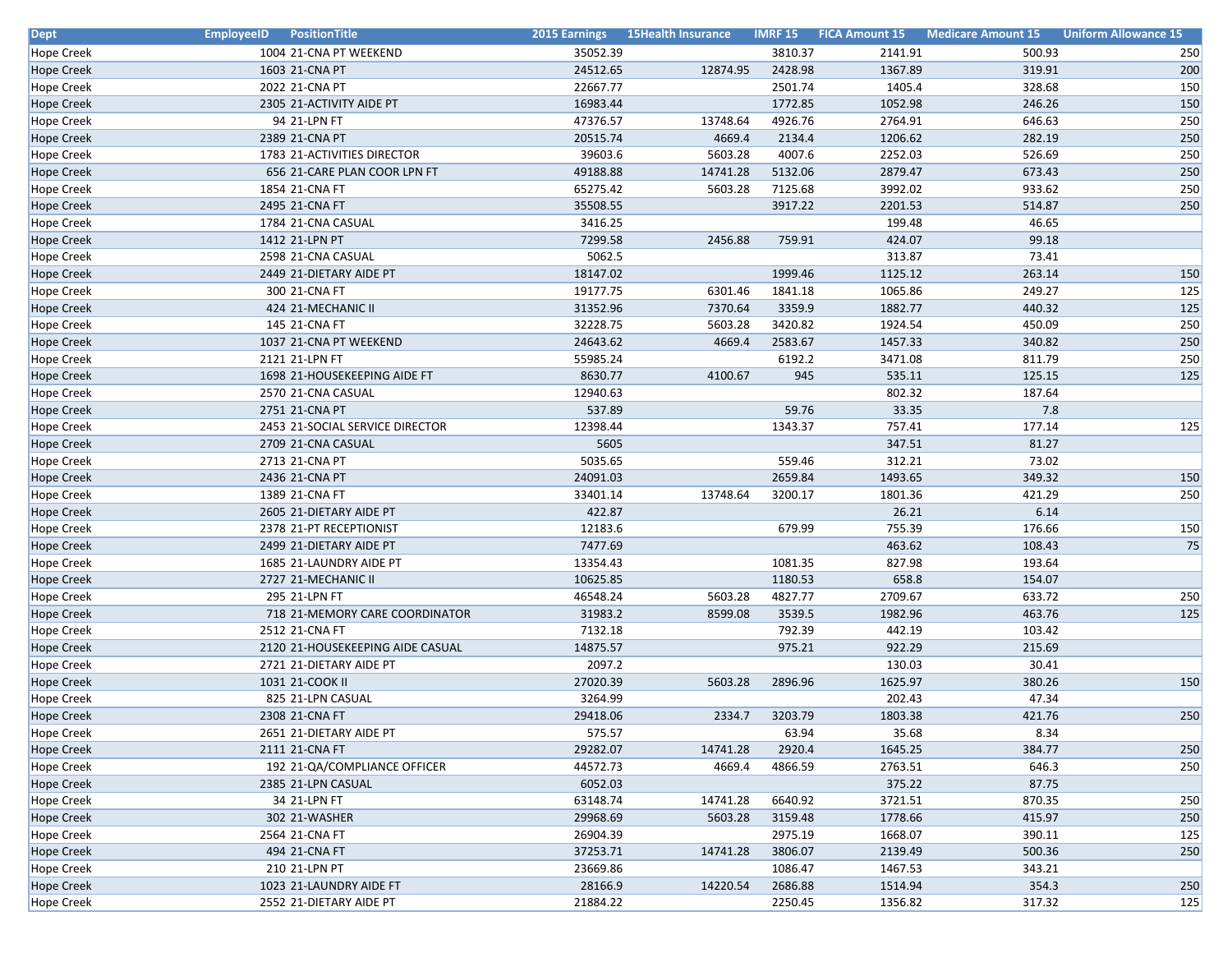| <b>Dept</b>                | <b>EmployeeID</b> Position Title   | <b>2015 Earnings</b> | <b>15Health Insurance</b> |          |         | <b>IMRF 15 FICA Amount 15 Medicare Amount 15</b> | <b>Uniform Allowance 15</b> |
|----------------------------|------------------------------------|----------------------|---------------------------|----------|---------|--------------------------------------------------|-----------------------------|
| <b>Hope Creek</b>          | 2718 21-LPN PT                     | 6608.48              |                           | 734.19   | 409.72  | 95.82                                            |                             |
| <b>Hope Creek</b>          | 393 21-CARE PLAN COOR LPN FT       | 38265.45             | 2097.81                   | 4197.87  | 2350.4  | 549.68                                           | 125                         |
| Hope Creek                 | 639 21-SOCIAL SERVICE DESIGNEE FT  | 37907.81             | 5603.28                   | 3797.38  | 2134.64 | 499.23                                           | 250                         |
| <b>Hope Creek</b>          | 1708 21-CNA CASUAL                 | 11385                |                           |          | 705.87  | 165.08                                           |                             |
| <b>Hope Creek</b>          | 634 21-CNA FT                      | 37138.91             | 13748.64                  | 3339.03  | 1878.87 | 439.41                                           | 250                         |
| Hope Creek                 | 1380 21-DIETARY AIDE FT            | 27102.03             |                           | 2983.29  | 1680.32 | 392.98                                           | 250                         |
| Hope Creek                 | 314 21-COOK II                     | 31992.83             | 14173.2                   | 3096.66  | 1743.6  | 407.78                                           | 250                         |
| <b>Hope Creek</b>          | 2306 21-CNA CASUAL                 | 411.25               |                           |          | 25.5    | 5.96                                             |                             |
| <b>Hope Creek</b>          | 260 21-ADMINISTRATOR               | 62401.32             | 8599.08                   | 6622.57  | 3703.53 | 866.14                                           | 125                         |
| <b>Hope Creek</b>          | 2560 21-LAUNDRY AIDE PT            | 3581.67              |                           | 338.19   | 222.07  | 51.94                                            |                             |
| <b>Hope Creek</b>          | 152 21-LPN FT                      | 46296.66             | 14173.2                   | 4690.04  | 2632.81 | 615.74                                           | 250                         |
| <b>Hope Creek</b>          | 2574 21-CNA FT                     | 4190.51              |                           | 465.57   | 259.81  | 60.76                                            |                             |
| <b>Hope Creek</b>          | 2031 21-CNA PT                     | 34902.9              | 5603.28                   | 3729.06  | 2090.34 | 488.87                                           | 150                         |
| Hope Creek                 | 2573 21-CNA PT                     | 21163                |                           | 2342.91  | 1312.1  | 306.87                                           | 75                          |
| <b>Hope Creek</b>          | 1264 21-CNA CASUAL                 | 1487.5               |                           |          | 92.23   | 21.57                                            |                             |
| <b>Hope Creek</b>          | 69 21-SOCIAL SERVICE DESIGNEE FT   | 27390.42             | 6142.2                    | 2909.31  | 1631.32 | 381.52                                           | 125                         |
| <b>Hope Creek</b>          | 2419 21-CNA CASUAL                 | 703.75               |                           |          | 43.63   | 10.2                                             |                             |
| Hope Creek                 | 508 21-REHAB AIDE CNA FT           | 35018.62             | 14507.52                  | 3617.17  | 2034.05 | 475.7                                            | 250                         |
| Hope Creek                 | 171 21-LPN FT                      | 47952.28             | 5594.16                   | 5207.77  | 2921.72 | 683.3                                            | 250                         |
| Hope Creek                 | 237 21-DIETARY AIDE FT             | 21908.84             | 6142.2                    | 2267.67  | 1273.23 | 297.77                                           | 125                         |
| Human Resources            | 2490 29-HUMAN RESOURCES DIRECTOR   | 67357.79             | 14741.28                  | 7198.67  | 4017.28 | 939.53                                           |                             |
| <b>Human Resources</b>     | 2433 29-PAYROLL ADMINISTRATOR      | 33061.56             | 4902.87                   | 3557.04  | 1985.01 | 464.24                                           |                             |
| Human Resources            | 1995 29-BENEFITS/INS/WC SPECIALIST | 37061.94             | 13754.88                  | 3716.22  | 2073.85 | 485.01                                           |                             |
| Human Resources            | 2599 29-HR GENERALIST - LR/RM      | 41399.24             | 3268.58                   | 4492.77  | 2507.21 | 586.37                                           |                             |
| Human Resources            | 2575 29-HUMAN RESOURCE ASSOCIATE   | 366.94               |                           |          | 22.75   | 5.32                                             |                             |
| Human Resources            | 2660 29-HUMAN RESOURCE ASSOCIATE   | 14418.68             |                           | 1601.93  | 893.96  | 209.07                                           |                             |
| Human Resources            | 2185 29-BENEFITS/INS/WC SPECIALIST | 3058                 |                           | 339.74   | 189.6   | 44.34                                            |                             |
| <b>Information Systems</b> | 692 16-SENIOR PROGRAMMER/ANALYST   | 60320.64             |                           | 6701.63  | 3739.88 | 874.65                                           |                             |
| <b>Information Systems</b> | 206 16-DIRECTOR                    | 57921.76             | 6877.44                   | 6435.16  | 3591.15 | 839.87                                           |                             |
| <b>Information Systems</b> | 50 16-SR. COMPUTER OPERATOR        | 37387.42             | 14507.52                  | 3991.46  | 2227.41 | 520.93                                           |                             |
| <b>Information Systems</b> | 350 16-SYSTEMS ADMINISTRATOR       | 77689.49             | 14507.52                  | 8314.45  | 4639.95 | 1085.15                                          |                             |
| <b>Information Systems</b> | 791 16-SENIOR PROGRAMMER/ANALYST   | 60515.13             | 5594.16                   | 6658.78  | 3716    | 869.07                                           |                             |
| <b>Information Systems</b> | 2635 16-IT SPECIALIST              | 27660.43             | 6142.2                    | 2983.63  | 1665    | 389.39                                           |                             |
| <b>Information Systems</b> | 725 16-SR. COMPUTER OPERATOR       | 39157.84             | 14741.28                  | 4042.66  | 2256    | 527.61                                           |                             |
| <b>Mental Health Board</b> | 26 65-EXECUTIVE DIRECTOR           | 40221.12             | 5603.28                   | 4200.4   | 2344.01 | 548.2                                            |                             |
| Public Defender            | 595 27-ADMINISTRATIVE ASSISTANT I  | 49805.76             |                           | 5533.37  | 3087.95 | 722.18                                           |                             |
| <b>Public Defender</b>     | 132 27-ASSISTANT PUBLIC DEFENDER   | 82625.05             | 5603.28                   | 9055.07  | 5053.2  | 1181.8                                           |                             |
| Public Defender            | 461 27-PUBLIC DEFENDER             | 150018.47            | 5603.28                   | 16667.04 | 7347    | 2175.27                                          |                             |
| <b>Public Defender</b>     | 661 27-LEGAL ASSISTANT I           | 41181.71             | 13748.64                  | 4241.55  | 2367.01 | 553.57                                           |                             |
| Public Defender            | 243 27-ASSISTANT PUBLIC DEFENDER   | 100824.96            | 5603.28                   | 11201.68 | 6251.15 | 1461.96                                          |                             |
| Public Defender            | 2260 27-ASSISTANT PUBLIC DEFENDER  | 76548.86             | 13748.64                  | 7814.73  | 4361.03 | 1019.92                                          |                             |
| Public Defender            | 2301 27-ASSISTANT PUBLIC DEFENDER  | 58977.58             | 5603.28                   | 6420.48  | 3582.97 | 837.95                                           |                             |
| Public Defender            | 1836 27-ASSISTANT PUBLIC DEFENDER  | 54141.33             | 3968.99                   | 5923.47  | 3305.61 | 773.09                                           |                             |
| Public Works               | 2452 18-SEASONAL MOWER             | 6120.75              |                           |          | 379.49  | 88.75                                            |                             |
| <b>Public Works</b>        | 2645 18-SEASONAL MOWER             | 13812.15             |                           |          | 856.35  | 200.28                                           |                             |
| <b>Public Works</b>        | 701 18-LABOR/TRUCK DRIVER          | 62638.39             | 14173.2                   | 6663.94  | 3737.46 | 874.08                                           | 300                         |
| <b>Public Works</b>        | 818 18-LABOR/TRUCK DRIVER          | 61609.14             | 14173.2                   | 6375.67  | 3576.58 | 836.46                                           | 300                         |
| Public Works               | 582 18-LABOR/TRUCK DRIVER          | 62373.39             | 14173.2                   | 6461.91  | 3624.72 | 847.72                                           | 300                         |
| <b>Public Works</b>        | 241 18-LABOR/TRUCK DRIVER          | 60999.88             | 13748.64                  | 6039.97  | 3389.25 | 792.65                                           | 300                         |
| <b>Public Works</b>        | 2429 18-LABOR/TRUCK DRIVER         | 61556.11             |                           | 6805.52  | 3816.48 | 892.56                                           | 300                         |
| <b>Public Works</b>        | 798 18-ENGINEERING TECHNICIAN      | 68615.46             |                           | 7623.19  | 4254.16 | 994.92                                           |                             |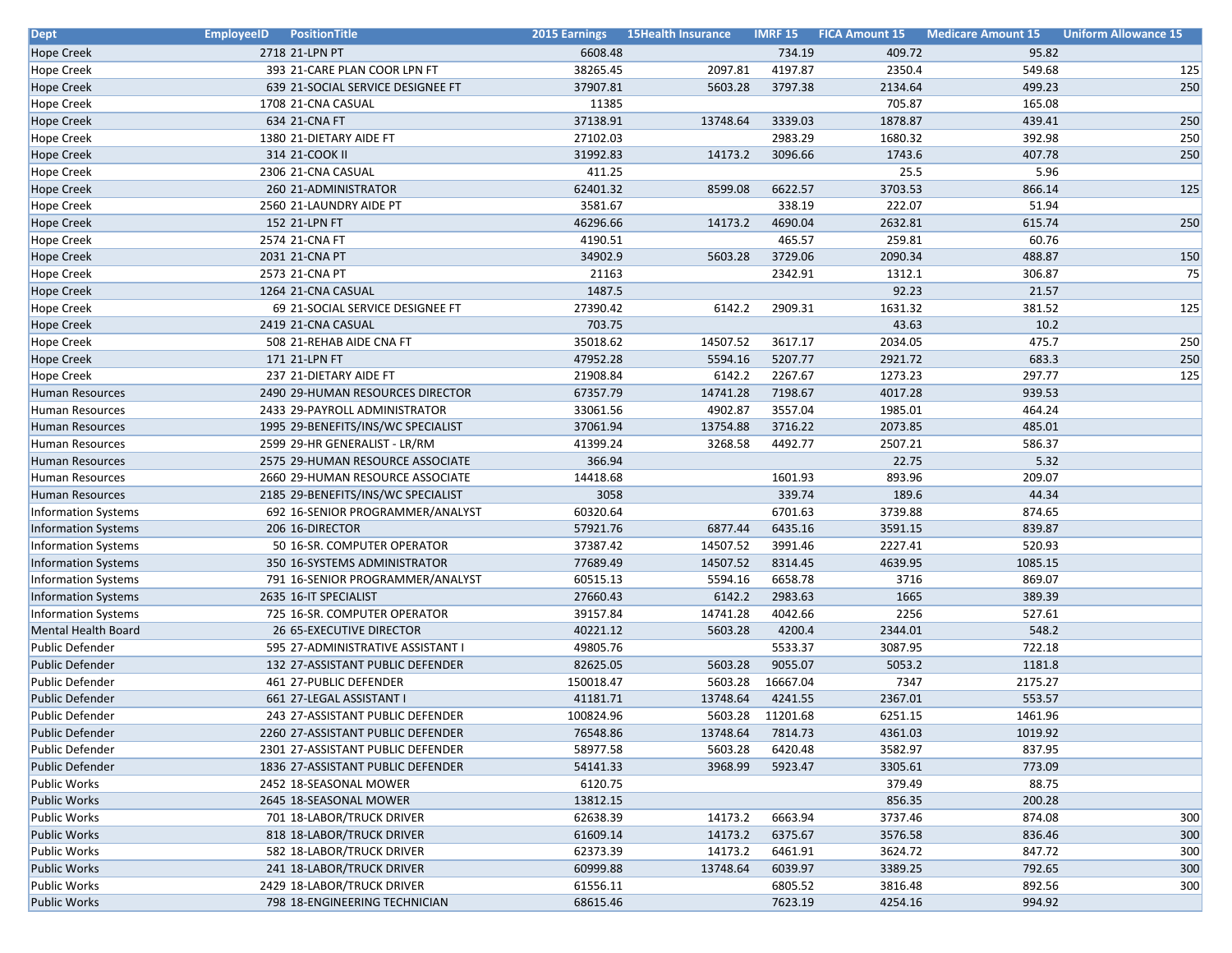| <b>Dept</b>                  | <b>EmployeeID</b><br><b>PositionTitle</b> |           | 2015 Earnings 15Health Insurance |                   |         | <b>IMRF 15 FICA Amount 15 Medicare Amount 15</b> | <b>Uniform Allowance 15</b> |
|------------------------------|-------------------------------------------|-----------|----------------------------------|-------------------|---------|--------------------------------------------------|-----------------------------|
| <b>Public Works</b>          | 2467 18-SEASONAL MOWER                    | 12734.25  |                                  |                   | 789.52  | 184.65                                           |                             |
| <b>Public Works</b>          | 472 18-LABOR/TRUCK DRIVER                 | 62427.16  | 14099.84                         | 6597.94           | 3700.61 | 865.47                                           | 300                         |
| <b>Public Works</b>          | 622 18-LABOR/TRUCK DRIVER                 | 61531.53  | 14173.2                          | 6144.5            | 3447.56 | 806.28                                           | 300                         |
| <b>Public Works</b>          | 2428 18-LABOR/TRUCK DRIVER                | 61233.81  |                                  | 6769.69           | 3796.49 | 887.89                                           | 300                         |
| <b>Public Works</b>          | 222 18-ADMINISTRATIVE ASSISTANT III       | 44485.76  | 14507.52                         | 4942.4            | 2758.12 | 645.04                                           |                             |
| <b>Public Works</b>          | 2441 18-ASST MAINTENANCE FOREMAN          | 66848.05  | 14741.28                         | 7502.48           | 4186.8  | 979.18                                           |                             |
| Public Works                 | 678 18-MECHANIC                           | 62217.26  | 14059.44                         | 6528.22           | 3661.69 | 856.36                                           | 300                         |
| <b>Public Works</b>          | 339 18-LABOR/TRUCK DRIVER                 | 63401.04  | 14507.52                         | 6805.76           | 3816.6  | 892.59                                           | 300                         |
| <b>Public Works</b>          | 262 18-LABOR/TRUCK DRIVER                 | 42907.5   | 9738.62                          | 3965.85           | 2231.78 | 521.95                                           | 300                         |
| <b>Public Works</b>          | 834 18-COUNTY ENGINEER                    | 114477.78 | 13754.88                         | 12560.4           | 7009.39 | 1639.29                                          |                             |
| <b>Public Works</b>          | 124 18-MAINTENANCE FOREMAN                | 82122.87  | 14079.52                         | 8807.55           | 4915.1  | 1149.5                                           |                             |
| <b>Public Works</b>          | 2432 18-LABOR/TRUCK DRIVER                | 56767.54  | 5603.28                          | 6273.49           | 3519.59 | 823.13                                           | 300                         |
| Public Works                 | 2646                                      | 147       |                                  |                   | 9.11    | 2.13                                             |                             |
| <b>Public Works</b>          | 468 18-LABOR/TRUCK DRIVER                 | 63447.99  | 5603.28                          | 6883.82           | 3860.13 | 902.77                                           | 300                         |
| <b>Public Works</b>          | 769 18-LABOR/TRUCK DRIVER                 | 62074.91  | 14173.2                          | 6436.82           | 3610.71 | 844.44                                           | 300                         |
| <b>Public Works</b>          | 2644 18-SEASONAL MOWER                    | 11373.75  |                                  |                   | 705.17  | 164.92                                           |                             |
| Recorder                     | 2730 07-DEPUTY CLERK II                   | 7848.96   |                                  | 872.04            | 486.64  | 113.81                                           |                             |
| Recorder                     | 129 07-DEPUTY CLERK II                    | 15318.22  | 4913.76                          | 1606.91           | 896.76  | 209.73                                           |                             |
| Recorder                     | 673 07-DEPUTY CLERK II                    | 38723.46  | 14741.28                         | 3875.73           | 2162.82 | 505.82                                           |                             |
| Recorder                     | 495 07-RECORDER                           | 96500.04  | 5603.28                          | 9682              | 5806.03 | 1357.86                                          |                             |
| Recorder                     | 2670 07-DEPUTY CLERK II                   | 3238.72   |                                  | 359.83            | 200.8   | 46.96                                            |                             |
| Recorder                     | 925 07-DEPUTY CLERK II                    | 32337.17  | 14741.28                         | 3192.07           | 1781.32 | 416.6                                            |                             |
| Recorder                     | 449 07-DEPUTY CLERK II                    | 34392.8   | 14741.28                         | 3442.52           | 1921.17 | 449.3                                            |                             |
| Recorder                     | 1020 07-DEPUTY CLERK II                   | 34357.76  | 14741.28                         | 3561.75           | 1987.69 | 464.86                                           |                             |
| Recorder                     | 2201 07-DEPUTY CLERK II                   | 30299.87  | 5603.28                          | 3178.79           | 1773.95 | 414.88                                           |                             |
| Recorder                     | 633 07-SYSTEM LIAISON                     | 49306.68  | 5603.28                          | 5425.79           | 3027.87 | 708.14                                           |                             |
| Recorder                     | 845 07-ADMINISTRATIVE COORDINATOR         | 40368.54  | 5603.28                          | 4181.97           | 2333.81 | 545.81                                           |                             |
| Recorder                     | 783 07-CHIEF DEPUTY                       | 65732.12  | 14741.28                         | 6724.84           | 3752.83 | 877.68                                           |                             |
| Regional Office of Education | 2520 10-EXECUTIVE SECRETARY               | 34959.5   | 5369.81                          | 3799.35           | 2120.25 | 495.87                                           |                             |
| Sheriff                      | 2582 08-DEPUTY (158)                      | 46107.96  | 3502.05                          | 10978.76          | 2810.7  | 657.34                                           |                             |
| Sheriff                      | 80 08-BAILIFF                             | 7645      |                                  |                   | 473.99  | 110.86                                           |                             |
| Sheriff                      | 76 08-CLERICAL SPECIALIST II              | 33794.25  |                                  | 3754.5            | 2095.25 | 490.02                                           |                             |
| Sheriff                      | 598 08-DEPUTY                             | 70970.09  | 14173.2                          | 16487.14          | 4182.12 | 978.08                                           | 650                         |
| Sheriff                      | 772 08-BAILIFF                            | 9685.5    |                                  |                   | 600.5   | 140.44                                           |                             |
| Sheriff                      | 539 08-SHERIFF                            | 1354.17   |                                  |                   | 83.96   | 19.63                                            |                             |
| Sheriff                      | 2081 08-BAILIFF                           | 10023.75  |                                  |                   | 621.47  | 145.34                                           |                             |
| Sheriff                      | 234 08-INVESTIGATOR                       | 60577.05  | 5594.16                          | 14463.9           | 3673.84 | 859.21                                           | 650                         |
| Sheriff                      | 638 08-DEPUTY                             | 63560.72  | 5594.16                          | 15299.16          | 3883.69 | 908.28                                           | 650                         |
| Sheriff                      | 2131 08-TELE-COMM. CORPORAL               | 54362.91  | 13754.88                         | 5620.33           | 3161.28 | 739.33                                           | 400                         |
| Sheriff                      | 397 08-SHERIFF                            | 109167.82 | 14173.2                          |                   | 6564.19 | 1535.17                                          | 650                         |
| Sheriff                      | 669 08-BAILIFF                            | 401.5     |                                  |                   | 24.9    | 5.82                                             |                             |
| Sheriff                      | 764 08-DEPUTY                             | 70325.34  |                                  | 13748.64 17195.88 | 4360.17 | 1019.72                                          | 650                         |
| Sheriff                      | 1915 08-BAILIFF                           | 8505.75   |                                  |                   | 527.36  | 123.34                                           |                             |
| Sheriff                      | 897 08-COMM OFFICER / IT SPECIALIST       | 45061.8   | 14741.28                         | 4705.53           | 2625.97 | 614.14                                           |                             |
| Sheriff                      | 803 08-SGT/DEPUTY                         | 78081.68  | 13748.64                         | 18037.33          | 4571.55 | 1069.16                                          | 650                         |
| Sheriff                      | 552 08-LT/DEPUTY                          | 83659.51  | 13748.64                         | 19471.89          | 4931.95 | 1153.44                                          | 650                         |
| Sheriff                      | 2562 08-BAILIFF                           | 10947.75  |                                  |                   | 678.76  | 158.75                                           |                             |
| Sheriff                      | 1864 08-BAILIFF                           | 5060      |                                  |                   | 313.72  | 73.37                                            |                             |
| Sheriff                      | 802 08-TELE-COMM. SERGEANT                | 67923.87  | 14741.28                         | 7138.07           | 4008.27 | 937.42                                           | 400                         |
| Sheriff                      | 2248 08-BAILIFF                           | 979       |                                  |                   | 60.7    | 14.2                                             |                             |
| Sheriff                      | 453 08-LT/DEPUTY                          | 82435.61  | 5603.28                          | 19988.42          | 5061.71 | 1183.79                                          | 650                         |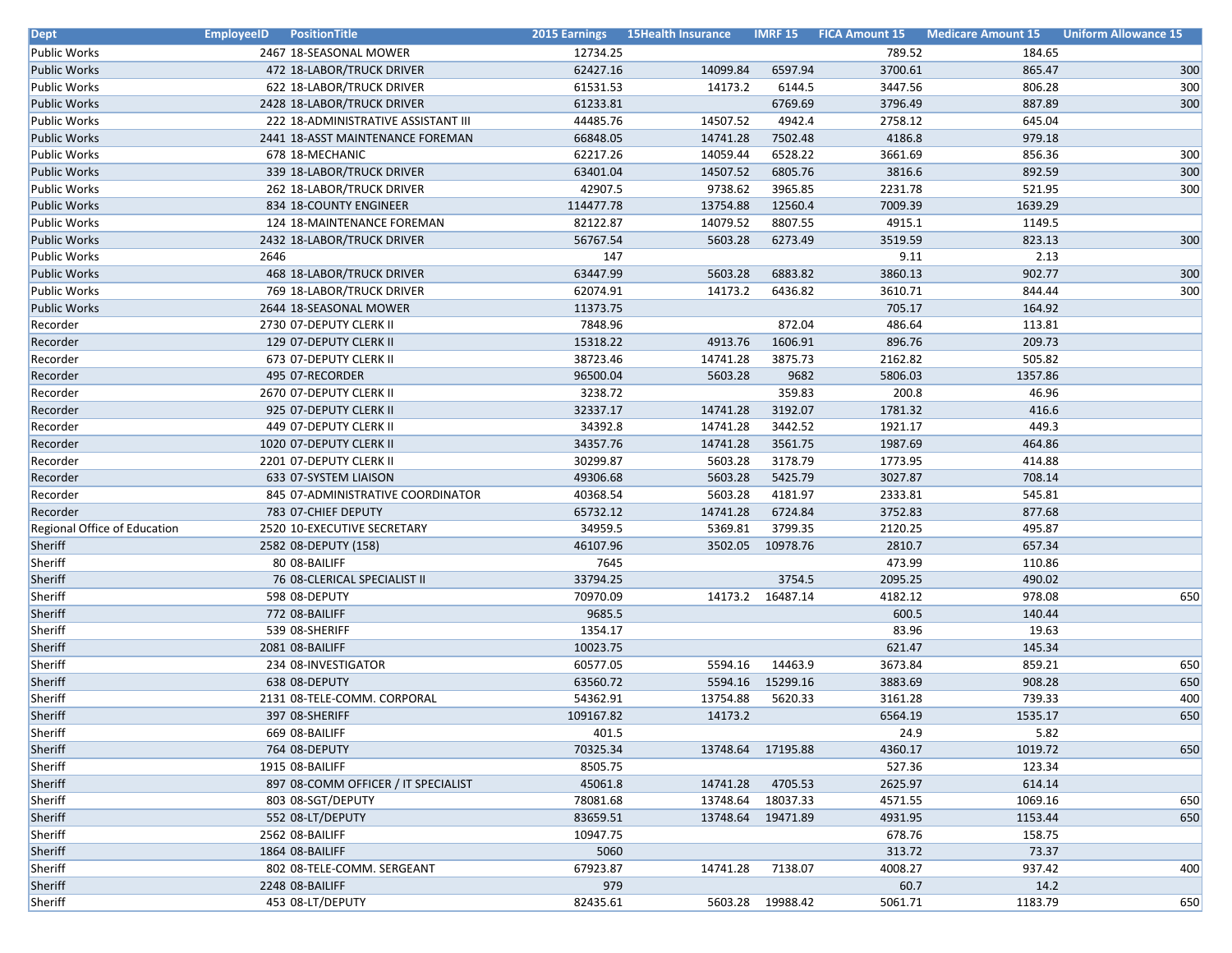| <b>Dept</b> | <b>EmployeeID</b> PositionTitle   | <b>2015 Earnings</b> | 15Health Insurance |          |         | <b>IMRF 15 FICA Amount 15 Medicare Amount 15</b> | <b>Uniform Allowance 15</b> |
|-------------|-----------------------------------|----------------------|--------------------|----------|---------|--------------------------------------------------|-----------------------------|
| Sheriff     | 2253 08-BAILIFF                   | 10780                |                    |          | 668.36  | 156.31                                           |                             |
| Sheriff     | 759 08-SGT/DEPUTY                 | 83385.54             | 13754.88           | 19969.65 | 5056.98 | 1182.68                                          | 650                         |
| Sheriff     | 1806 08-BAILIFF                   | 9559                 |                    |          | 592.66  | 138.6                                            |                             |
| Sheriff     | 548 08-DEPUTY                     | 66371                | 14055.24           | 15517.2  | 3938.47 | 921.1                                            | 650                         |
| Sheriff     | 2209 08-DEPUTY (158)              | 67733.93             | 13754.88           | 16071.13 | 4077.62 | 953.64                                           | 650                         |
| Sheriff     | 482 08-TELE-COMM. CORPORAL        | 63771.8              |                    | 7040.66  | 3953.85 | 924.69                                           | 400                         |
| Sheriff     | 42 08-DEPUTY                      | 24458.35             | 1400.82            | 6036.32  | 1516.42 | 354.64                                           |                             |
| Sheriff     | 379 08-SGT/INVESTIGATOR           | 72814.03             | 13748.64           | 17123.69 | 4342.03 | 1015.47                                          | 650                         |
| Sheriff     | 632 08-CAPTAIN                    | 85264.45             | 13748.64           | 19868    | 5031.46 | 1176.71                                          | 650                         |
| Sheriff     | 2098 08-BAILIFF                   | 8019                 |                    |          | 497.18  | 116.27                                           |                             |
| Sheriff     | 261 08-CAPTAIN                    | 87247.66             | 13748.64           | 20685.84 | 5236.91 | 1224.76                                          | 650                         |
| Sheriff     | 392 08-DEPUTY                     | 42715.63             | 3685.32            | 10422.95 | 2618.4  | 612.37                                           |                             |
| Sheriff     | 469 08-EXEC. LAW ENFORCEMENT SEC. | 52916.21             | 5603.28            | 5738.51  | 3202.38 | 748.95                                           |                             |
| Sheriff     | 325 08-BAILIFF                    | 5115                 |                    |          | 317.14  | 74.17                                            |                             |
| Sheriff     | 646 08-BAILIFF                    | 11087.45             |                    |          | 687.42  | 160.77                                           |                             |
| Sheriff     | 709 08-DEPUTY                     | 67057.46             | 13748.64           | 15319.62 | 3888.81 | 909.48                                           | 650                         |
| Sheriff     | 1304 08-DEPUTY (158)              | 57755.58             | 14058.84           | 12558.93 | 3448.51 | 806.51                                           | 650                         |
| Sheriff     | 238 08-BAILIFF                    | 11289.3              |                    |          | 699.94  | 163.7                                            |                             |
| Sheriff     | 2634 08-DEPUTY (158)              | 30968.15             | 2101.23            | 7449.22  | 1899.74 | 444.29                                           |                             |
| Sheriff     | 199 08-DEPUTY                     | 63119.84             | 7887.78            | 15085.58 | 3830.04 | 895.74                                           | 650                         |
| Sheriff     | 390 08-CAPTAIN                    | 87202.97             | 14055.24           | 20658.49 | 5230.05 | 1223.15                                          | 650                         |
| Sheriff     | 507 08-SGT/DEPUTY                 | 77806.67             | 13754.88           | 18592.68 | 4711.08 | 1101.79                                          | 650                         |
| Sheriff     | 236 08-DEPUTY (128)               | 61060.94             | 13754.88           | 13263.31 | 3525.3  | 824.46                                           | 650                         |
| Sheriff     | 649 08-DEPUTY (158)               | 61044.3              | 13754.88           | 14169.61 | 3599.92 | 841.91                                           | 650                         |
| Sheriff     | 247 08-SGT/DEPUTY                 | 77209.67             | 13748.64           | 17736.1  | 4495.89 | 1051.46                                          | 650                         |
| Sheriff     | 389                               | 2981.08              |                    |          | 184.83  | 43.23                                            |                             |
| Sheriff     | 466 08-DEPUTY                     | 63774.88             | 13754.88           | 14801.35 | 3758.63 | 879.03                                           | 650                         |
| Sheriff     | 492 08-DEPUTY                     | 70129.57             | 13748.64           | 16132.72 | 4093.09 | 957.25                                           | 650                         |
| Sheriff     | 2652 08-DEPUTY (158)              | 26081.22             | 2101.23            | 6200.39  | 1588.64 | 371.53                                           |                             |
| Sheriff     | 320 08-DEPUTY                     | 42041.13             | 6877.44            | 10017.57 | 2516.57 | 588.55                                           |                             |
| Sheriff     | 2686 08-DEPUTY (128)              | 23027.4              | 1400.82            | 5609.86  | 1409.29 | 329.59                                           |                             |
| Sheriff     | 581 08-LT/DEPUTY                  | 80843.5              | 13754.88           | 19791.8  | 5012.3  | 1172.23                                          | 650                         |
| Sheriff     | 716 08-DEPUTY                     | 64407.73             | 14741.28           | 15057.76 | 3823.04 | 894.1                                            | 650                         |
| Sheriff     | 572 08-LT/DEPUTY                  | 84375.86             | 13754.88           | 19885.71 | 5035.88 | 1177.74                                          | 650                         |
| Sheriff     | 720 08-SGT/DEPUTY                 | 75192.85             | 14507.52           | 18036.49 | 4571.35 | 1069.1                                           | 650                         |
| Sheriff     | 697 08-TELE-COMM. CORPORAL        | 65055.18             | 13748.64           | 6743.96  | 3788.32 | 885.98                                           | 400                         |
| Sheriff     | 1908 08-BAILIFF                   | 6525.75              |                    |          | 404.6   | 94.62                                            |                             |
| Sheriff     | 331 08-BAILIFF                    | 7163.75              |                    |          | 444.16  | 103.88                                           |                             |
| Sheriff     | 35 08-BAILIFF                     | 9454.5               |                    |          | 586.18  | 137.09                                           |                             |
| Sheriff     | 2063 08-BAILIFF                   | 8120.75              |                    |          | 503.48  | 117.75                                           |                             |
| Sheriff     | 1805 08-BAILIFF                   | 8998                 |                    |          | 557.88  | 130.47                                           |                             |
| Sheriff     | 741 08-DEPUTY                     | 33434.7              | 2292.48            | 4676.75  | 2038.08 | 476.65                                           |                             |
| Sheriff     | 820 08-CAPTAIN                    | 43853.21             | 2568.17            | 10651.73 | 2675.89 | 625.81                                           |                             |
| Sheriff     | 2617 08-DEPUTY (158)              | 36310.9              |                    | 8889.12  | 2251.28 | 526.51                                           |                             |
| Sheriff     | 584 08-SGT/DEPUTY                 | 76702.08             | 13754.88           | 18088.92 | 4584.51 | 1072.18                                          | 650                         |
| Sheriff     | 513 08-BAILIFF                    | 5379                 |                    |          | 333.5   | 78                                               |                             |
| Sheriff     | 1948 08-BAILIFF                   | 9341.75              |                    |          | 579.18  | 135.46                                           |                             |
| Sheriff     | 997 08-DEPUTY (158)               | 57407.82             | 14741.28           | 13031.06 | 3404.34 | 796.18                                           | 650                         |
| Sheriff     | 744 08-DEPUTY (158)               | 62462.81             | 13854.78           | 15255.44 | 3872.69 | 905.72                                           | 650                         |
| Sheriff     | 31 08-SGT/DEPUTY                  | 71375.83             | 13754.88           | 16707.09 | 4237.36 | 991                                              | 650                         |
| Sheriff     | 874 08-DEPUTY (158)               | 60264.31             | 13748.64           | 13740.21 | 3492.04 | 816.68                                           | 650                         |
|             |                                   |                      |                    |          |         |                                                  |                             |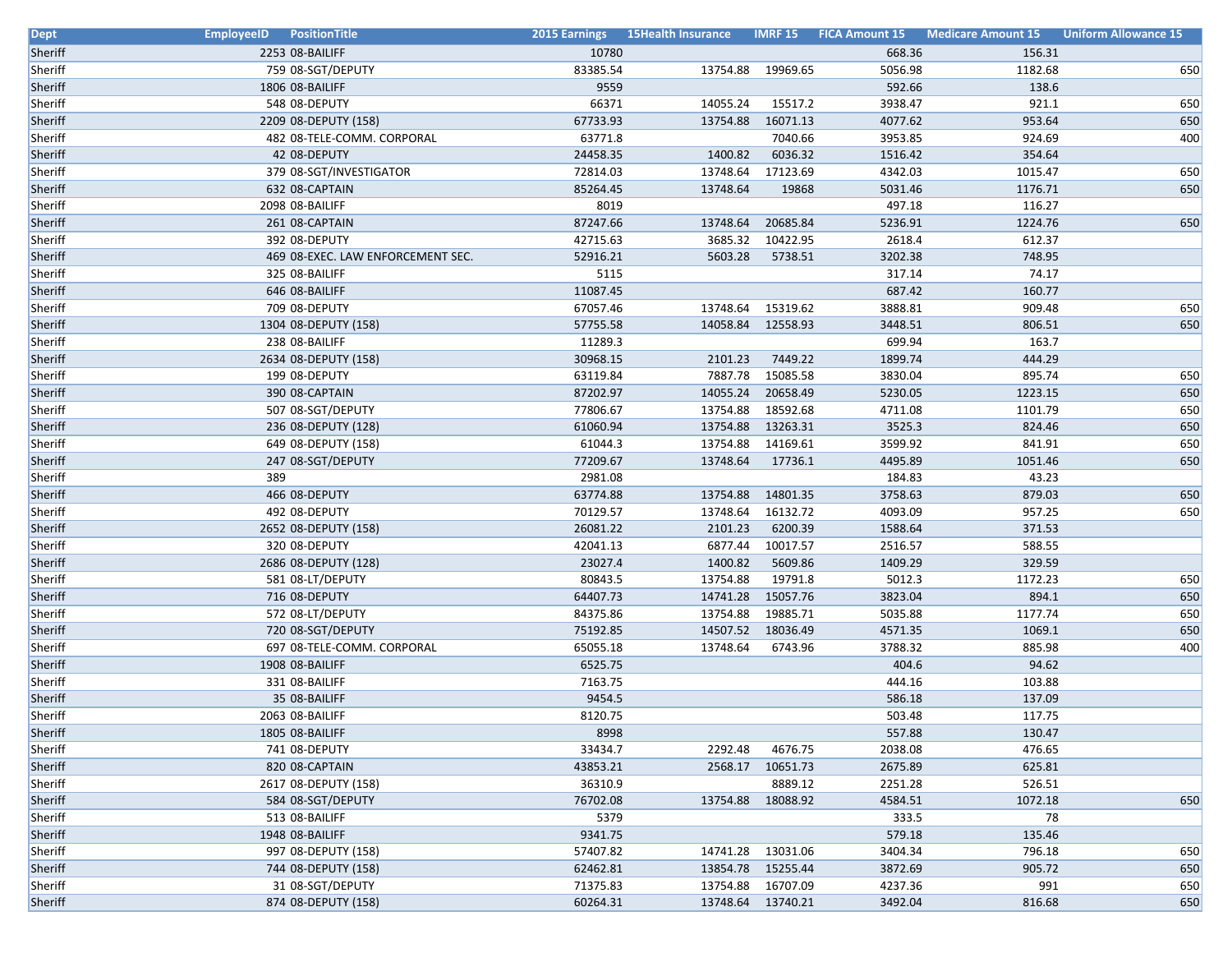| <b>Dept</b>                      | <b>EmployeeID</b> PositionTitle |          | <b>2015 Earnings 15Health Insurance</b> |                 |         | <b>IMRF 15 FICA Amount 15 Medicare Amount 15</b> | <b>Uniform Allowance 15</b> |
|----------------------------------|---------------------------------|----------|-----------------------------------------|-----------------|---------|--------------------------------------------------|-----------------------------|
| Sheriff                          | 2362 08-BAILIFF                 | 6721     |                                         |                 | 416.7   | 97.45                                            |                             |
| Sheriff                          | 587 08-INVESTIGATOR             | 67755.65 | 13754.88                                | 15629.53        | 3966.68 | 927.69                                           | 650                         |
| Sheriff                          | 1760 08-DEPUTY (128)            | 62401.98 | 13748.64                                | 14224.59        | 3868.92 | 904.83                                           | 650                         |
| Sheriff                          | 549 08-DEPUTY                   | 49087.06 |                                         | 3543.3 11896.97 | 2988.7  | 698.96                                           |                             |
| Sheriff                          | 694 08-BAILIFF                  | 8162     |                                         |                 | 506.04  | 118.35                                           |                             |
| Sheriff                          | 498 08-SGT/DEPUTY               | 77757.98 | 14055.24                                | 18424.66        | 4668.86 | 1091.91                                          | 650                         |
| Sheriff                          | 2705 08-TELE-COMM. CORPORAL     | 15057.44 |                                         | 1672.9          | 933.56  | 218.33                                           |                             |
| Sheriff                          | 2179 08-DEPUTY (158)            | 63096.29 | 13754.88                                | 14676.05        | 3727.14 | 871.67                                           | 650                         |
| Sheriff                          | 729 08-BAILIFF                  | 10747    |                                         |                 | 666.32  | 155.83                                           |                             |
| Sheriff                          | 745 08-DEPUTY                   | 63054.96 | 14507.52                                | 14949.72        | 3795.9  | 887.75                                           | 650                         |
| Sheriff                          | 524 08-INVESTIGATOR             | 71415.7  | 14173.2                                 | 16883.33        | 4281.66 | 1001.35                                          | 650                         |
| Sheriff                          | 1763 08-DEPUTY                  | 67735.72 | 5603.28                                 | 15860.93        | 4199.61 | 982.17                                           | 650                         |
| Sheriff                          | 244 08-BAILIFF                  | 8503     |                                         |                 | 527.18  | 123.29                                           |                             |
| Sheriff                          | 130 08-WARRANT / ID SPECIALIST  | 44806.27 | 14173.2                                 | 4529.37         | 2527.67 | 591.15                                           |                             |
| Sheriff                          | 620 08-SGT/DEPUTY               | 81901.18 | 14622.93                                | 19391.06        | 4911.64 | 1148.69                                          | 650                         |
| Sheriff                          | 517 08-DEPUTY                   | 61132.27 | 14067.06                                | 13605.5         | 3458.23 | 808.78                                           | 650                         |
| Sheriff                          | 396 08-TELE-COMM. CORPORAL      | 63860.41 | 1400.82                                 | 7050.54         | 3959.34 | 925.98                                           | 400                         |
| Sheriff                          | 1070 08-DEPUTY (158)            | 57750.3  | 13748.64                                | 12888.9         | 3311.01 | 774.35                                           | 650                         |
| Sheriff                          | 831 08-BAILIFF                  | 6782.05  |                                         |                 | 420.48  | 98.34                                            |                             |
| Sheriff                          | 626 08-DEPUTY                   | 71568.39 | 13754.88                                | 16921.51        | 4291.25 | 1003.59                                          | 650                         |
| Sheriff                          | 2615 08-DEPUTY (158)            | 36230.65 | 2801.64                                 | 8778.12         | 2209.48 | 516.73                                           |                             |
| Sheriff                          | 361 08-TELE-COMM. SERGEANT      | 75897.45 | 5603.28                                 | 8245.49         | 4626.24 | 1081.94                                          | 400                         |
| Sheriff                          | 854 08-DEPUTY                   | 67068.08 | 13754.88                                | 15556.1         | 3948.23 | 923.38                                           | 650                         |
| Sheriff                          | 750 08-DEPUTY                   | 75323.42 | 13754.88                                | 17979.87        | 4557.13 | 1065.78                                          | 650                         |
| Sheriff                          | 2014 08-DEPUTY (158)            | 56902.09 | 5594.16                                 | 13843.56        | 3527.93 | 825.08                                           | 650                         |
| Sheriff                          | 156 08-DEPUTY                   | 41070.1  | 5905.5                                  | 9631.18         | 2419.51 | 565.86                                           |                             |
| Sheriff                          | 773 08-DEPUTY                   | 63820.09 | 13754.88                                | 14171.36        | 3600.37 | 842.02                                           | 650                         |
| Sheriff                          | 402 08-DEPUTY                   | 61945.78 |                                         | 15045.77        | 3820.01 | 893.39                                           | 650                         |
| Sheriff                          | 2553 08-TELE-COMM. CORPORAL     | 44222.56 | 4435.93                                 | 4701.08         | 2648.27 | 619.36                                           | 400                         |
| Sheriff                          | 2597 08-DEPUTY (158)            | 37261.47 | 8599.08                                 | 7057.29         | 2217.52 | 518.61                                           |                             |
| Sheriff                          | 679 08-DEPUTY                   | 69293.51 | 14173.2                                 | 16070.35        | 4077.42 | 953.59                                           | 650                         |
| Sheriff                          | 1958 08-DEPUTY (158)            | 56574.56 | 5603.28                                 | 13190.12        | 3433.3  | 802.95                                           | 650                         |
| Sheriff                          | 1804 08-BAILIFF                 | 9941.8   |                                         |                 | 616.39  | 144.16                                           |                             |
| Sheriff                          | 116 08-BAILIFF                  | 10730.5  |                                         |                 | 665.3   | 155.59                                           |                             |
| Sheriff                          | 2614 08-DEPUTY (158)            | 37518.25 | 3035.11                                 | 9006.84         | 2287.26 | 534.92                                           |                             |
| Sheriff                          | 292 08-CAPTAIN/CHIEF DEPUTY     | 90857.81 | 13748.64                                | 21531.73        | 5449.41 | 1274.46                                          | 650                         |
| Sheriff                          | 619 08-DEPUTY                   | 63468.48 | 10602.4                                 | 14811.49        | 3761.17 | 879.63                                           | 650                         |
| Sheriff                          | 824 08-DEPUTY                   | 26071.98 |                                         | 5079.01         | 1616.47 | 378.04                                           |                             |
| Sheriff                          | 841 08-INVESTIGATION SPECIALIST | 35793.02 |                                         | 3976.58         | 2219.17 | 519                                              |                             |
| Sheriff                          | 2684 08-DEPUTY (128)            | 23099.38 | 933.88                                  | 5631.84         | 1414.81 | 330.88                                           |                             |
| Sheriff                          | 616 08-CLERICAL SPECIALIST II   | 21827.46 | 4724.4                                  | 2106.68         | 1221.98 | 285.79                                           |                             |
| Sheriff                          | 15 08-TELE-COMM. CORPORAL       | 64507.92 | 5603.28                                 | 7023.68         | 3944.44 | 922.49                                           | 400                         |
| Sheriff                          | 761 08-BAILIFF                  | 7438.75  |                                         |                 | 461.21  | 107.87                                           |                             |
| Sheriff                          | 2107 08-DEPUTY (158)            | 59589.9  | 14507.52                                | 13820.64        | 3571.35 | 835.24                                           | 650                         |
| Sheriff                          | 790 08-DEPUTY                   | 62956.04 | 13748.64                                | 14635.7         | 3717.02 | 869.3                                            | 650                         |
| Sheriff                          | 1964 08-BAILIFF                 | 10535.25 |                                         |                 | 653.19  | 152.76                                           |                             |
| Sheriff                          | 267 08-CLERICAL SPECIALIST II   | 23868.58 | 6142.2                                  | 2651.83         | 1479.85 | 346.1                                            |                             |
| Sheriff/Correctional Institution | 628 08-CORRECTIONAL OFFICER     | 56935.04 | 14055.24                                | 6112.54         | 3435.93 | 803.57                                           | 400                         |
| Sheriff/Correctional Institution | 335 08-SGT/CORRECTIONAL OFFICER | 59965.54 | 13748.64                                | 6308.71         | 3545.42 | 829.17                                           | 400                         |
| Sheriff/Correctional Institution | 704 08-CORRECTIONAL OFFICER     | 57072.58 | 13754.88                                | 5920.08         | 3328.52 | 778.45                                           | 400                         |
| Sheriff/Correctional Institution | 1071 08-CORRECTIONAL OFFICER    | 54174.74 | 13748.64                                | 5482.62         | 3084.43 | 721.35                                           | 400                         |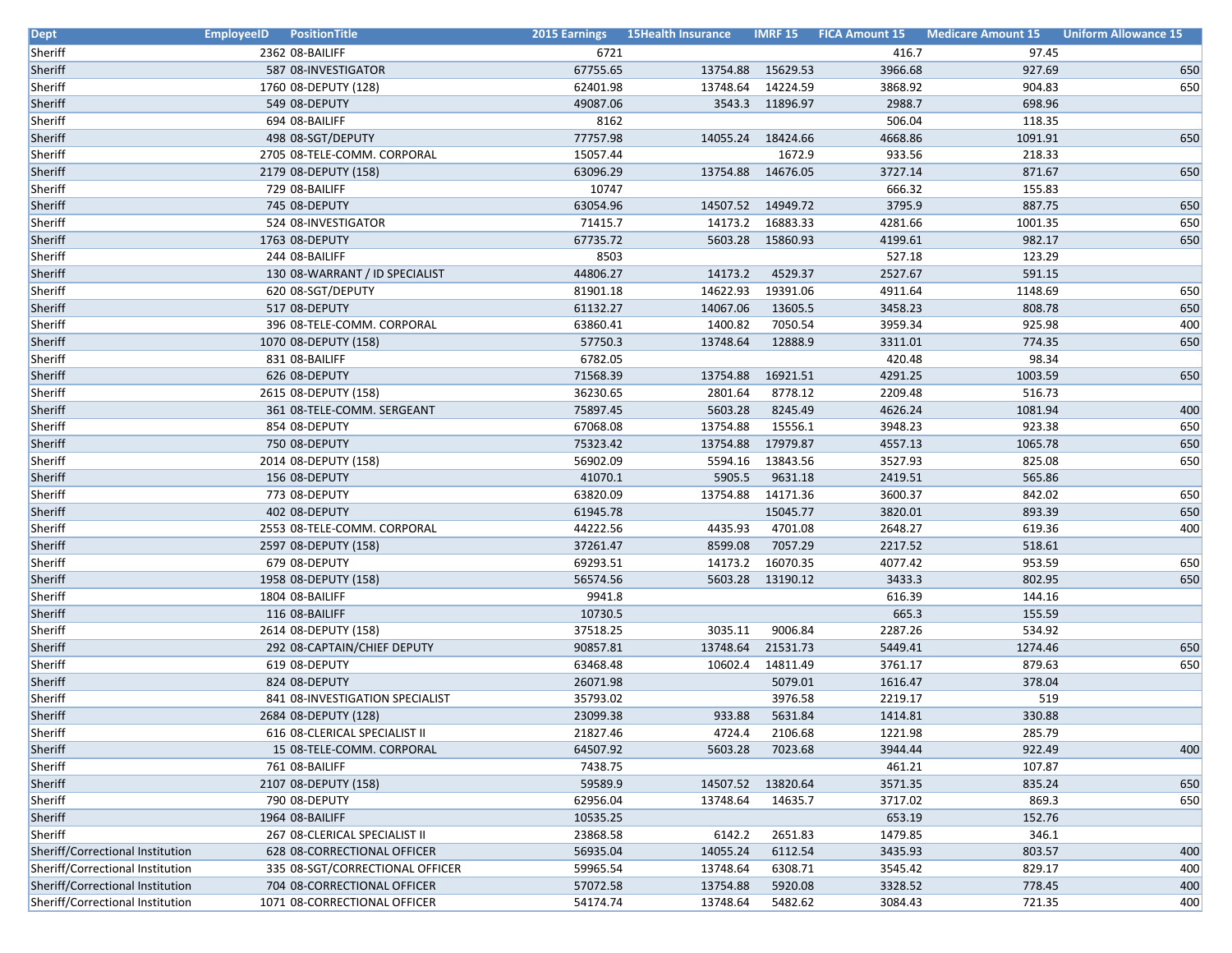| <b>Dept</b>                      | <b>EmployeeID</b><br><b>PositionTitle</b> | 2015 Earnings | <b>15Health Insurance</b> | <b>IMRF 15</b> | <b>FICA Amount 15</b> | <b>Medicare Amount 15</b> | <b>Uniform Allowance 15</b> |
|----------------------------------|-------------------------------------------|---------------|---------------------------|----------------|-----------------------|---------------------------|-----------------------------|
| Sheriff/Correctional Institution | 282 08-SGT/CORRECTIONAL OFFICER           | 57559.8       | 13748.64                  | 5867.49        | 3299.2                | 771.59                    | 400                         |
| Sheriff/Correctional Institution | 676 08-CORRECTIONAL OFFICER               | 56650.12      | 13748.64                  | 5767.87        | 3243.56               | 758.57                    | 400                         |
| Sheriff/Correctional Institution | 71 08-LT/CORRECTIONAL OFFICER             | 63761.09      | 14084.75                  | 6769.68        | 3802.68               | 889.34                    | 400                         |
| Sheriff/Correctional Institution | 398 08-CORRECTIONAL OFFICER               | 53225.43      |                           | 5868.94        | 3299.98               | 771.77                    | 400                         |
| Sheriff/Correctional Institution | 564 08-CORRECTIONAL OFFICER               | 53787.68      |                           | 5931.43        | 3334.84               | 779.93                    | 400                         |
| Sheriff/Correctional Institution | 2514 08-CORRECTIONAL OFFICER              | 20064.44      |                           | 2229.19        | 1244                  | 290.93                    |                             |
| Sheriff/Correctional Institution | 2302 08-CORRECTIONAL OFFICER              | 52586.25      | 13748.64                  | 5341.05        | 3005.41               | 702.88                    | 400                         |
| Sheriff/Correctional Institution | 567 08-SGT/CORRECTIONAL OFFICER           | 29036.34      | 1867.76                   | 3179.08        | 1774.11               | 414.92                    |                             |
| Sheriff/Correctional Institution | 2547 08-CORRECTIONAL OFFICER              | 42456.68      |                           | 4672.57        | 2632.31               | 615.62                    | 400                         |
| Sheriff/Correctional Institution | 425 08-SGT/CORRECTIONAL OFFICER           | 61285.4       | 14173.2                   | 6502.53        | 3653.58               | 854.46                    | 400                         |
| Sheriff/Correctional Institution | 2423 08-CORRECTIONAL OFFICER              | 45375.21      | 5603.28                   | 4856.25        | 2734.85               | 639.6                     | 400                         |
| Sheriff/Correctional Institution | 1923 08-CORRECTIONAL OFFICER              | 48462.95      | 5603.28                   | 5339.85        | 3004.7                | 702.71                    | 400                         |
| Sheriff/Correctional Institution | 484 08-CORRECTIONAL OFFICER               | 57895.92      | 14741.28                  | 6103.11        | 3430.64               | 802.33                    | 400                         |
| Sheriff/Correctional Institution | 809 08-CORRECTIONAL OFFICER               | 10142.72      | 1181.1                    | 1101.39        | 614.65                | 143.75                    |                             |
| Sheriff/Correctional Institution | 301 08-CORRECTIONAL OFFICER               | 57101.2       | 5594.16                   | 6251.23        | 3513.3                | 821.66                    | 400                         |
| Sheriff/Correctional Institution | 996 08-CORRECTIONAL OFFICER               | 50684.49      | 5603.28                   | 5586.62        | 3142.44               | 734.93                    | 400                         |
| Sheriff/Correctional Institution | 329 08-CORRECTIONAL OFFICER               | 38675.76      | 7370.64                   | 4197.49        | 2342.44               | 547.82                    |                             |
| Sheriff/Correctional Institution | 799 08-SGT/CORRECTIONAL OFFICER           | 60989.65      | 13754.88                  | 6087.54        | 3421.98               | 800.3                     | 400                         |
| Sheriff/Correctional Institution | 2685 08-CORRECTIONAL OFFICER              | 20677.68      | 3071.1                    | 2147.96        | 1247.47               | 291.74                    |                             |
| Sheriff/Correctional Institution | 41 08-CORRECTIONAL OFFICER                | 35148.86      | 6874.32                   | 3663.55        | 2044.48               | 478.14                    |                             |
| Sheriff/Correctional Institution | 410 08-SGT/CORRECTIONAL OFFICER           | 30020.05      | 2801.64                   | 3264.94        | 1822.03               | 426.13                    |                             |
| Sheriff/Correctional Institution | 30 08-LT/CORRECTIONAL OFFICER             | 32407.17      | 4913.76                   | 3498.74        | 1952.49               | 456.63                    |                             |
| Sheriff/Correctional Institution | 835 08-CORRECTIONAL OFFICER               | 55290.24      |                           | 6098.35        | 3428                  | 801.71                    | 400                         |
| Sheriff/Correctional Institution | 636 08-CORRECTIONAL OFFICER               | 56247.88      | 14741.28                  | 5920.04        | 3328.46               | 778.44                    | 400                         |
| Sheriff/Correctional Institution | 399 08-CORRECTIONAL OFFICER               | 60065.15      | 13748.64                  | 6171.93        | 3469.1                | 811.32                    | 400                         |
| Sheriff/Correctional Institution | 770 08-CORRECTIONAL OFFICER               | 57079.72      | 5603.28                   | 6165.19        | 3465.3                | 810.44                    | 400                         |
| Sheriff/Correctional Institution | 2561 08-CORRECTIONAL OFFICER              | 41752         |                           | 4594.29        | 2588.63               | 605.4                     | 400                         |
| Sheriff/Correctional Institution | 518 08-CORRECTIONAL OFFICER               | 56821.52      | 5603.28                   | 6126.17        | 3443.53               | 805.34                    | 400                         |
| Sheriff/Correctional Institution | 1768 08-REGISTERED NURSE                  | 59634.4       | 14741.28                  | 6296.19        | 3538.43               | 827.53                    | 400                         |
| Sheriff/Correctional Institution | 2733 08-CORRECTIONAL OFFICER              | 10907.04      |                           | 1211.78        | 676.24                | 158.15                    |                             |
| Sheriff/Correctional Institution | 27 08-SGT/CORRECTIONAL OFFICER            | 57938.8       | 14741.28                  | 6173.57        | 3469.97               | 811.52                    | 400                         |
| Sheriff/Correctional Institution | 421 08-CORRECTIONAL OFFICER               | 60300.92      | 13748.64                  | 6182.99        | 3475.28               | 812.77                    | 400                         |
| Sheriff/Correctional Institution | 2548 08-CORRECTIONAL OFFICER              | 43805.28      |                           | 4822.42        | 2715.93               | 635.18                    | 400                         |
| Sheriff/Correctional Institution | 79 08-CORRECTIONAL OFFICER                | 52326.82      |                           | 5769.05        | 3244.27               | 758.74                    | 400                         |
| Sheriff/Correctional Institution | 274 08-CORRECTIONAL OFFICER               | 55456.88      | 5594.16                   | 6014.55        | 3381.25               | 790.78                    | 400                         |
| Sheriff/Correctional Institution | 662 08-SGT/CORRECTIONAL OFFICER           | 74571.16      | 5594.16                   | 8192.08        | 4596.44               | 1074.97                   | 400                         |
| Sheriff/Correctional Institution | 142 08-CORRECTIONAL OFFICER               | 54416.8       | 5603.28                   | 5858.95        | 3294.44               | 770.48                    | 400                         |
| Sheriff/Correctional Institution | 1960 08-CORRECTIONAL OFFICER              | 46618.9       | 5603.28                   | 5135           | 2890.37               | 675.97                    | 400                         |
| Sheriff/Correctional Institution | 2457 08-CORRECTIONAL OFFICER              | 43244         | 5603.28                   | 4628.05        | 2607.49               | 609.81                    | 400                         |
| Sheriff/Correctional Institution | 618 08-CORRECTIONAL OFFICER               | 56484.42      | 5603.28                   | 6098.99        | 3428.39               | 801.8                     | 400                         |
| Sheriff/Correctional Institution | 563 08-CORRECTIONAL OFFICER               | 55213.98      |                           | 5985.72        | 3365.18               | 787.02                    | 400                         |
| Sheriff/Correctional Institution | 111 08-CORRECTIONAL OFFICER               | 64326.75      | 13748.64                  | 6793.26        | 3815.81               | 892.41                    | 400                         |
| Sheriff/Correctional Institution | 2694 08-CORRECTIONAL OFFICER              | 17287.12      |                           | 1920.63        | 1071.8                | 250.66                    |                             |
| Sheriff/Correctional Institution | 51 08-CORRECTIONAL OFFICER                | 53265.45      | 14173.2                   | 5463.72        | 3073.84               | 718.88                    | 400                         |
| Sheriff/Correctional Institution | 2683 08-CORRECTIONAL OFFICER              | 20983.2       |                           | 2331.27        | 1300.96               | 304.26                    |                             |
| Sheriff/Correctional Institution | 973 08-CORRECTIONAL OFFICER               | 51660.29      | 14241.94                  | 5462.59        | 3073.23               | 718.74                    | 400                         |
| Sheriff/Correctional Institution | 140 08-CORRECTIONAL OFFICER               | 54655.22      | 5603.28                   | 5903.12        | 3319.08               | 776.24                    | 400                         |
| Sheriff/Correctional Institution | 2110 08-CORRECTIONAL OFFICER              | 17389.14      | 1181.1                    | 1883.12        | 1050.87               | 245.76                    |                             |
| Sheriff/Correctional Institution | 296 08-SGT/CORRECTIONAL OFFICER           | 59372.9       | 14173.2                   | 6159.87        | 3462.34               | 809.74                    | 400                         |
| Sheriff/Correctional Institution | 875 08-LEAD REGISTERED NURSE              | 66341.6       | 5603.28                   | 7121.81        | 3999.19               | 935.29                    | 400                         |
| Sheriff/Correctional Institution | 447 08-LT/CORRECTIONAL OFFICER            | 42509.98      | 6142.2                    | 4595.72        | 2564.69               | 599.81                    |                             |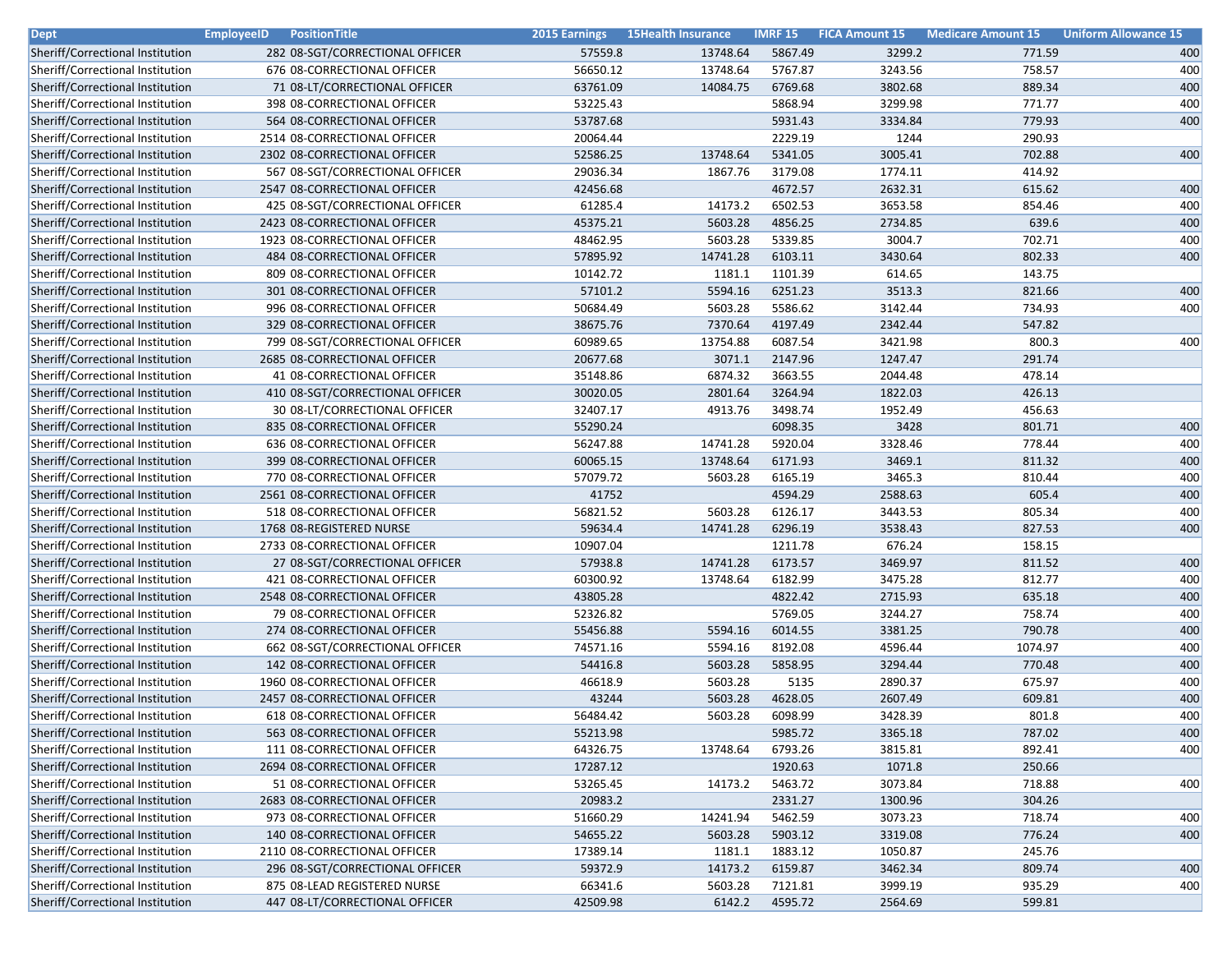| <b>Dept</b>                      | <b>EmployeeID</b><br><b>PositionTitle</b> | <b>2015 Earnings</b> | <b>15Health Insurance</b> |          | <b>IMRF 15 FICA Amount 15</b> | <b>Medicare Amount 15</b> | <b>Uniform Allowance 15</b> |
|----------------------------------|-------------------------------------------|----------------------|---------------------------|----------|-------------------------------|---------------------------|-----------------------------|
| Sheriff/Correctional Institution | 1931 08-CORRECTIONAL OFFICER              | 47848.36             | 13754.88                  | 4905.33  | 2762.22                       | 646                       | 400                         |
| Sheriff/Correctional Institution | 789 08-CORRECTIONAL OFFICER               | 56556.94             | 14173.2                   | 5977.21  | 3360.41                       | 785.9                     | 400                         |
| Sheriff/Correctional Institution | 2687 08-CORRECTIONAL OFFICER              | 20196                | 3685.32                   | 2168.6   | 1210.18                       | 283.03                    |                             |
| Sheriff/Correctional Institution | 43 08-CORRECTIONAL OFFICER (ISO)          | 65516.58             | 14741.28                  | 6893     | 3871.51                       | 905.44                    | 400                         |
| Sheriff/Correctional Institution | 801 08-CORRECTIONAL OFFICER               | 56013.03             | 14173.2                   | 6178.55  | 3472.81                       | 812.19                    | 400                         |
| Sheriff/Correctional Institution | 645 08-CORRECTIONAL OFFICER               | 10694.09             | 700.41                    | 1171.61  | 653.83                        | 152.91                    |                             |
| Sheriff/Correctional Institution | 738 08-CORRECTIONAL OFFICER               | 67855.79             | 13748.64                  | 7011.4   | 3937.55                       | 920.88                    | 400                         |
| Sheriff/Correctional Institution | 734 08-CORRECTIONAL OFFICER               | 61013.24             | 13748.64                  | 6277.34  | 3527.88                       | 825.06                    | 400                         |
| Sheriff/Correctional Institution | 183 08-CORRECTIONAL OFFICER               | 58582.65             | 14741.28                  | 6158.98  | 3461.89                       | 809.63                    | 400                         |
| Sheriff/Correctional Institution | 543 08-CORRECTIONAL OFFICER               | 55519.89             | 13748.64                  | 5814.82  | 3269.79                       | 764.71                    | 400                         |
| Sheriff/Correctional Institution | 1759 08-CORRECTIONAL OFFICER              | 48575.07             |                           | 5352.21  | 3011.65                       | 704.34                    | 400                         |
| Sheriff/Correctional Institution | 706 08-CORRECTIONAL OFFICER               | 55557.46             | 13748.64                  | 5602.02  | 3151.02                       | 736.93                    | 400                         |
| Sheriff/Correctional Institution | 2576 08-CORRECTIONAL OFFICER              | 37953.76             | 3502.05                   | 4084.28  | 2304.04                       | 538.84                    | 400                         |
| Sheriff/Correctional Institution | 297 08-LT/CORRECTIONAL OFFICER            | 78681.82             | 13754.88                  | 8321.29  | 4668.54                       | 1091.84                   | 400                         |
| Sheriff/Facilities/Maintenance   | 800 08-GENERAL SERVICE WORKER I           | 7002.89              | 233.47                    | 774.34   | 432.13                        | 101.06                    |                             |
| Sheriff/Facilities/Maintenance   | 337 08-MAINTENANCE MECHANIC               | 50644.58             | 14507.52                  | 5361.45  | 3016.74                       | 705.53                    | 400                         |
| Sheriff/Facilities/Maintenance   | 364 08-SUPERVISOR                         | 53286.36             | 14055.24                  | 5534.53  | 3113.41                       | 728.13                    | 400                         |
| Sheriff/Facilities/Maintenance   | 2565 08-GENERAL SERVICE WORKER I          | 25116.02             | 10311.48                  | 2403.33  | 1365.99                       | 319.46                    | 400                         |
| Sheriff/Facilities/Maintenance   | 293 08-SUPERVISOR                         | 46063.63             | 6142.2                    | 5034.89  | 2809.74                       | 657.12                    |                             |
| Sheriff/Facilities/Maintenance   | 1025 08-GENERAL SERVICE WORKER I          | 34465.44             |                           | 3784.73  | 2136.85                       | 499.75                    | 400                         |
| Sheriff/Facilities/Maintenance   | 506 08-GENERAL SERVICE WORKER II          | 40476.96             | 14741.28                  | 4147.4   | 2339.33                       | 547.1                     | 400                         |
| Sheriff/Facilities/Maintenance   | 2466 08-GENERAL SERVICE WORKER III        | 32377                | 5369.81                   | 3453.96  | 1952.32                       | 456.59                    | 400                         |
| Sheriff/Facilities/Maintenance   | 333 08-GENERAL SERVICE WORKER II          | 32737.12             |                           | 3592.64  | 2029.71                       | 474.68                    | 400                         |
| Sheriff/Facilities/Maintenance   | 1837 08-GENERAL SERVICE WORKER II         | 33886.96             | 14507.52                  | 3601.57  | 2034.73                       | 475.87                    | 400                         |
| Sheriff/Facilities/Maintenance   | 2571 08-GENERAL SERVICE WORKER I          | 24308.33             | 10039.35                  | 2470.72  | 1403.61                       | 328.26                    | 400                         |
| Sheriff/Facilities/Maintenance   | 663 08-GENERAL SERVICE WORKER II          | 39643.44             | 5603.28                   | 4261.31  | 2402.84                       | 561.96                    | 400                         |
| Sheriff/Facilities/Maintenance   | 81 08-GENERAL SERVICE WORKER II           | 36298.81             |                           | 3988.34  | 2250.52                       | 526.33                    | 400                         |
| <b>State's Attorney</b>          | 85 09-VICTIMS WITNESS ASSISTANT           | 43839.72             | 14173.2                   | 4514.1   | 2519.16                       | 589.16                    |                             |
| <b>State's Attorney</b>          | 458 09-OFFICE MANAGER                     | 66482.43             | 5603.28                   | 7245.74  | 4043.49                       | 945.65                    |                             |
| <b>State's Attorney</b>          | 675 09-FIRST ASST. STATE'S ATTORNEY       | 104510.92            | 13748.64                  | 11153.16 | 6224.11                       | 1455.64                   |                             |
| State's Attorney                 | 2680 09-LEGAL ASSISTANT I                 | 15599.13             | 1634.29                   | 1693.89  | 945.29                        | 221.07                    |                             |
| <b>State's Attorney</b>          | 2682 09-LEGAL ASSISTANT I                 | 14860.89             |                           | 1651.04  | 921.37                        | 215.49                    |                             |
| State's Attorney                 | 541 09-ASSISTANT STATES ATTORNEY          | 101125.47            | 14173.2                   | 10815.84 | 6035.82                       | 1411.61                   |                             |
| <b>State's Attorney</b>          | 14 09-LEGAL ASSISTANT II                  | 43209.15             | 14173.2                   | 4426.51  | 2470.28                       | 577.73                    |                             |
| <b>State's Attorney</b>          | 733 09-ASSISTANT STATES ATTORNEY          | 59879.47             | 7370.64                   | 6208.93  | 3464.91                       | 810.34                    |                             |
| <b>State's Attorney</b>          | 248 09-ASST STATES ATTORNEY (127)         | 98236.53             | 13754.88                  | 10547.77 | 5886.29                       | 1376.63                   |                             |
| State's Attorney                 | 635 09-LEGAL ASSISTANT II                 | 40257.25             | 13748.64                  | 4163.58  | 2323.51                       | 543.4                     |                             |
| <b>State's Attorney</b>          | 2577 09-LEGAL ASSISTANT (127)             | 26964.72             |                           | 2995.75  | 1671.81                       | 390.99                    |                             |
| State's Attorney                 | 2258 09-ASSISTANT STATES ATTORNEY         | 59277.38             | 5603.28                   | 6445.17  | 3596.78                       | 841.18                    |                             |
| <b>State's Attorney</b>          | 674 09-ASSISTANT STATES ATTORNEY          | 102025.46            | 5603.28                   | 11335.04 | 6325.58                       | 1479.37                   |                             |
| <b>State's Attorney</b>          | 510 09-EXECUTIVE SECRETARY                | 52282.93             | 14173.2                   | 5374.26  | 2999.12                       | 701.41                    |                             |
| State's Attorney                 | 316 09-LEGAL ASSISTANT II                 | 46476.9              | 14173.2                   | 4901.77  | 2735.45                       | 639.74                    |                             |
| State's Attorney                 | 2693 09-VICTIMS ASSISTANT                 | 13448.94             |                           | 1494.17  | 833.83                        | 195.01                    |                             |
| State's Attorney                 | 611 09-LEGAL ASSISTANT I                  | 26748.42             | 7370.64                   | 2872.42  | 1602.95                       | 374.88                    |                             |
| State's Attorney                 | 712 09-ASSISTANT STATES ATTORNEY          | 97262.5              | 14173.2                   | 9685.59  | 5405.08                       | 1264.09                   |                             |
| <b>State's Attorney</b>          | 2176 09-STATE'S ATTORNEY                  | 166507.9             | 13748.64                  | 12395.61 | 7347                          | 2351.51                   |                             |
| State's Attorney                 | 1957 09-ASSISTANT STATES ATTORNEY         | 82770.86             | 13748.64                  | 8407.51  | 4691.86                       | 1097.29                   |                             |
| State's Attorney                 | 46 09-LEGAL ASSISTANT II                  | 29202.92             | 2334.7                    | 3244.47  | 1810.58                       | 423.45                    |                             |
| <b>State's Attorney</b>          | 459 09-LEGAL ASSISTANT II                 | 39944.54             | 5594.16                   | 4335.57  | 2419.48                       | 565.85                    |                             |
| State's Attorney                 | 748 09-LEGAL ASSISTANT I                  | 12423.51             |                           | 1380.25  | 770.25                        | 180.14                    |                             |
| State's Attorney                 | 2508 09-ASSISTANT STATES ATTORNEY         | 59127.35             | 5603.28                   | 6435.91  | 3591.57                       | 839.96                    |                             |
|                                  |                                           |                      |                           |          |                               |                           |                             |